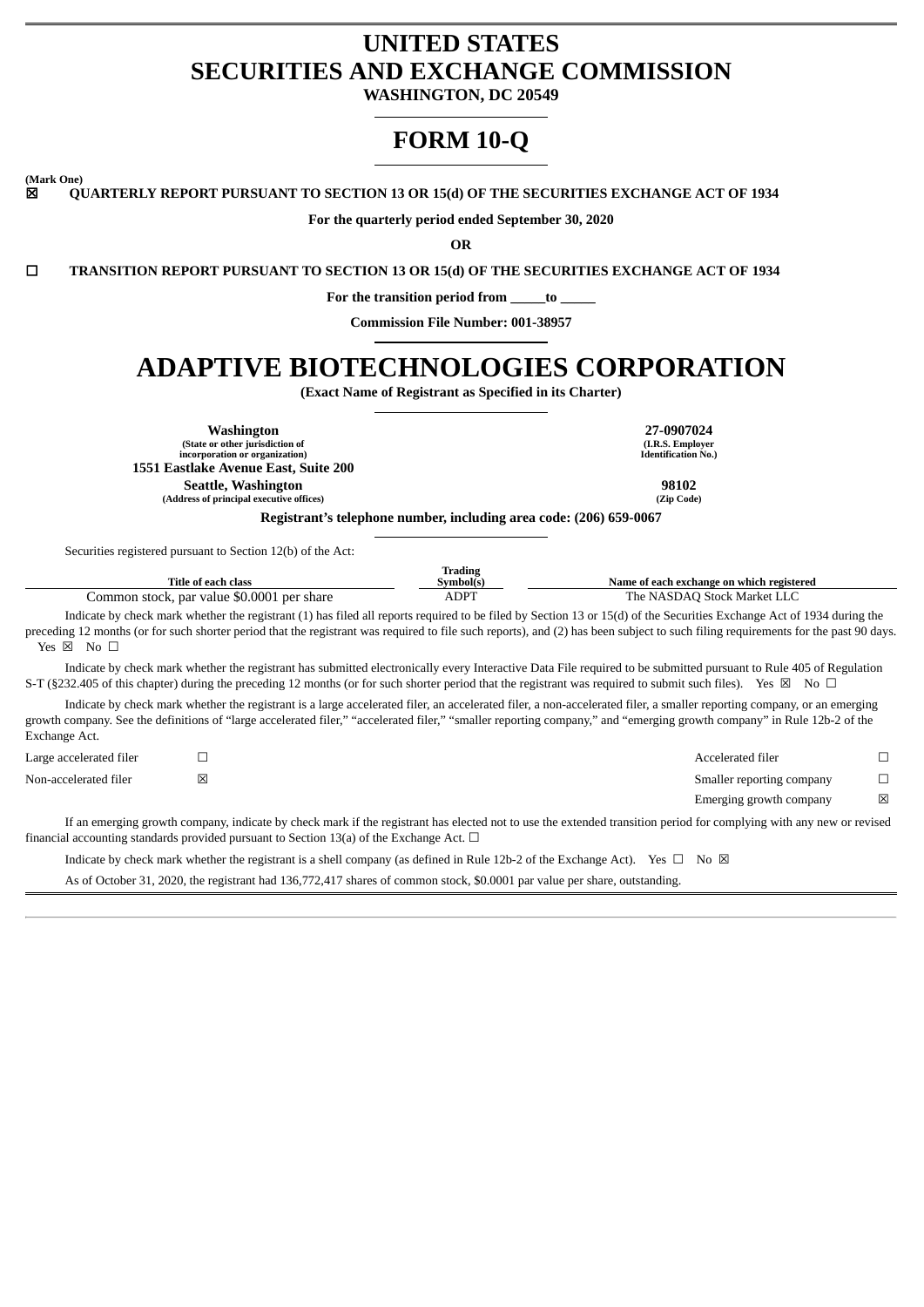# **Table of Contents**

|                   |                                                                                               | Page |
|-------------------|-----------------------------------------------------------------------------------------------|------|
| PART I.           | <b>FINANCIAL INFORMATION</b>                                                                  | 4    |
| Item 1.           | <b>Financial Statements (Unaudited)</b>                                                       | 4    |
|                   | <b>Condensed Balance Sheets</b>                                                               |      |
|                   | <b>Condensed Statements of Operations</b>                                                     | 5    |
|                   | <b>Condensed Statements of Comprehensive Loss</b>                                             | 6    |
|                   | <b>Condensed Statements of Convertible Preferred Stock and Shareholders' (Deficit) Equity</b> | 7    |
|                   | <b>Condensed Statements of Cash Flows</b>                                                     | 9    |
|                   | <b>Notes to Unaudited Condensed Financial Statements</b>                                      | 10   |
| Item 2.           | <b>Management's Discussion and Analysis of Financial Condition and Results of Operations</b>  | 26   |
| Item 3.           | <b>Quantitative and Qualitative Disclosures about Market Risk</b>                             | 38   |
| Item 4.           | <b>Controls and Procedures</b>                                                                | 38   |
| PART II.          | <b>OTHER INFORMATION</b>                                                                      | 39   |
| Item 1.           | <b>Legal Proceedings</b>                                                                      | 39   |
| Item 1A.          | <b>Risk Factors</b>                                                                           | 39   |
| Item 2.           | <b>Unregistered Sales of Equity Securities and Use of Proceeds</b>                            | 41   |
| Item 3.           | <b>Defaults Upon Senior Securities</b>                                                        | 41   |
| Item 4.           | <b>Mine Safety Disclosures</b>                                                                | 42   |
| Item 5.           | <b>Other Information</b>                                                                      | 42   |
| Item 6.           | <b>Exhibits</b>                                                                               | 42   |
| <b>Signatures</b> |                                                                                               | 43   |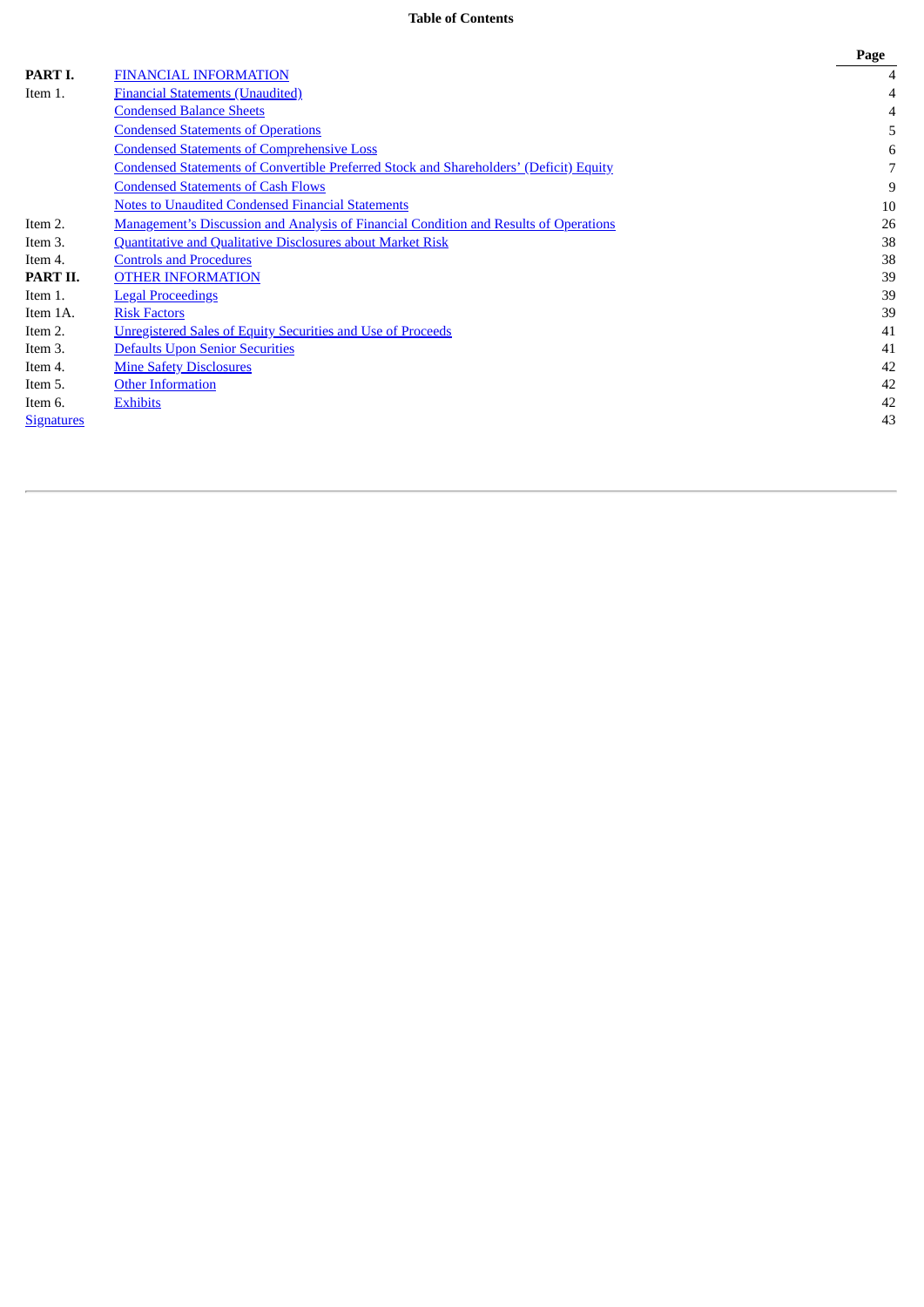## **FORWARD-LOOKING STATEMENTS**

This report contains forward-looking statements that are based on management's beliefs and assumptions and on information currently available to management. All statements contained in this report other than statements of historical fact are forward-looking statements, which include but are not limited to, statements about:

- our ability to leverage and extend our immune medicine platform to discover, develop and commercialize our products and services, including those related to COVID-19, such as our ability to develop a map of the T cell response to the SARS-CoV-2 virus ("immunoSEQ T-MAP COVID") and the development of a T cell-based clinical diagnostic product for COVID-19 ("T-Detect COVID"), particularly in light of the novelty of immune medicine and our methods;
- our ability to obtain regulatory clearance, authorization and approval for such products and services;
- our collaboration with Genentech, Inc. ("Genentech") and ability to develop and commercialize cellular therapeutics, including our ability to achieve milestones and realize the intended benefits of the collaboration;
- our ability to develop a map of the interaction between the immune system and disease ("TCR-Antigen Map") and yield insights from it that are commercially viable;
- our expected reliance on collaborators for development and clinical testing of potential diagnostic and therapeutic product candidates, which may fail at any time due to a number of possible unforeseen events; and
- the potential adverse effect on our business, operations and plans or timelines (including those plans and timelines related to expansion initiatives and clinical development) resulting from the recent COVID-19 pandemic, including potential impacts to our supply chain, such as longer lead times in inventory production and diminished availability of reagents or other materials.

The forward-looking statements in this report also include statements regarding our ability to develop, commercialize and achieve market acceptance of our current and planned products and services, our research and development efforts and other matters regarding our business strategies, use of capital, results of operations and financial position and plans and objectives for future operations. In some cases, you can identify forward-looking statements by the words "may," "will," "could," "would," "should," "expect," "intend," "plan," "anticipate," "believe," "estimate," "predict," "project," "potential," "continue," "ongoing" or the negative of these terms or other comparable terminology, although not all forward-looking statements contain these words. These statements involve risks, uncertainties and other factors that may cause actual results, levels of activity, performance or achievements to be materially different from the information expressed or implied by these forward-looking statements. These risks, uncertainties and other factors are described under "Risk Factors," "Management's Discussion and Analysis of Financial Condition and Results of Operations," and elsewhere in this report and in other documents we file with the Securities and Exchange Commission ("SEC") from time to time. We caution you that forward-looking statements are based on a combination of facts and factors currently known by us and our projections of the future, about which we cannot be certain. As a result, the forward-looking statements may not prove to be accurate. The forward-looking statements in this report represent our views as of the date of this report.

We undertake no obligation to update any forward-looking statements for any reason, except as required by law.

Unless otherwise stated or the context otherwise indicates, references to "we," "us," "our" and similar references refer to Adaptive Biotechnologies Corporation.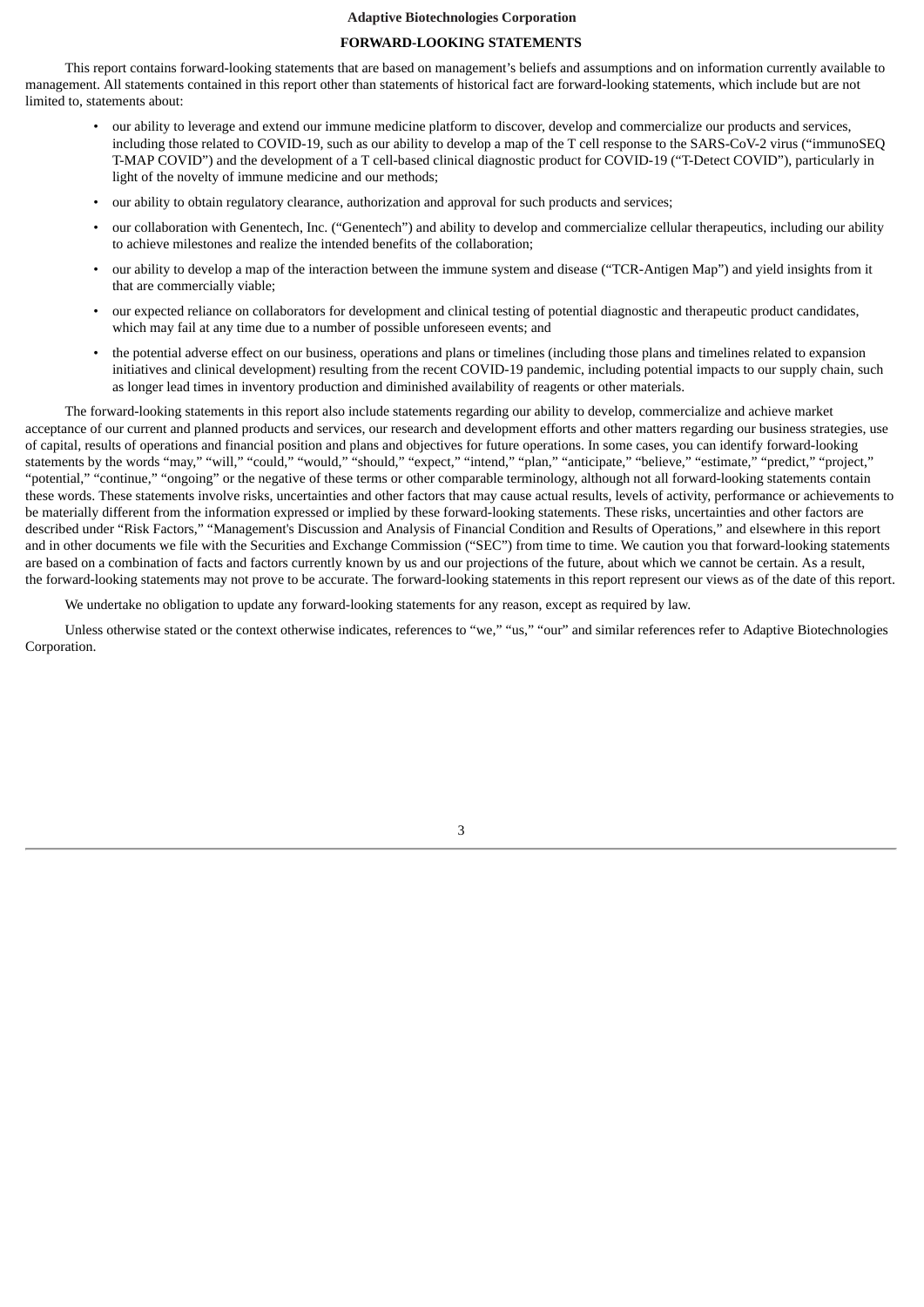# **PART I—FINANCIAL INFORMATION**

# <span id="page-3-2"></span><span id="page-3-1"></span><span id="page-3-0"></span>**Item 1. Financial Statements (Unaudited)**

## **Condensed Balance Sheets (in thousands, except share and per share amounts)**

|                                                                                                        |      | September 30, 2020<br>(unaudited) | <b>December 31, 2019</b> |
|--------------------------------------------------------------------------------------------------------|------|-----------------------------------|--------------------------|
| <b>Assets</b>                                                                                          |      |                                   |                          |
| Current assets                                                                                         |      |                                   |                          |
| Cash and cash equivalents                                                                              | \$   | 497,076                           | \$<br>96,576             |
| Short-term marketable securities (amortized cost of \$336,840 and \$479,791, respectively)             |      | 338,004                           | 480,290                  |
| Accounts receivable, net                                                                               |      | 11,858                            | 12,676                   |
| Inventory                                                                                              |      | 10,736                            | 9,069                    |
| Prepaid expenses and other current assets                                                              |      | 19,684                            | 14,079                   |
| Total current assets                                                                                   |      | 877,358                           | 612,690                  |
| Long-term assets                                                                                       |      |                                   |                          |
| Property and equipment, net                                                                            |      | 31,156                            | 60,355                   |
| Operating lease right-of-use assets                                                                    |      | 37,733                            |                          |
| Long-term marketable securities (amortized cost of \$16,203 and \$105,263, respectively)               |      | 16,466                            | 105,435                  |
| Restricted cash                                                                                        |      | 2,138                             | 2,138                    |
| Intangible assets, net                                                                                 |      | 10,653                            | 11,928                   |
| Goodwill                                                                                               |      | 118,972                           | 118,972                  |
| Other assets                                                                                           |      | 997                               | 784                      |
| <b>Total assets</b>                                                                                    | $\$$ | 1,095,473                         | \$<br>912,302            |
| Liabilities and shareholders' equity                                                                   |      |                                   |                          |
| <b>Current liabilities</b>                                                                             |      |                                   |                          |
| Accounts payable                                                                                       | \$   | 5,412                             | \$<br>4,453              |
| <b>Accrued liabilities</b>                                                                             |      | 5,346                             | 4,371                    |
| Accrued compensation and benefits                                                                      |      | 7,913                             | 8,124                    |
| Current portion of deferred rent                                                                       |      |                                   | 371                      |
| Current operating lease liabilities                                                                    |      | 3,969                             |                          |
| Current deferred revenue                                                                               |      | 78,192                            | 60,994                   |
| Total current liabilities                                                                              |      | 100,832                           | 78,313                   |
| Long-term liabilities                                                                                  |      |                                   |                          |
| Deferred rent liability, less current portion                                                          |      |                                   | 6,918                    |
| Operating lease liabilities, less current portion                                                      |      | 42,366                            |                          |
| Financing obligation                                                                                   |      |                                   | 36,607                   |
| Deferred revenue, less current portion                                                                 |      | 174,853                           | 219,332                  |
| Other long-term liabilities                                                                            |      |                                   |                          |
|                                                                                                        |      | 2,375                             | 93                       |
| <b>Total liabilities</b>                                                                               |      | 320,426                           | 341,263                  |
| Commitments and contingencies (Note 9)                                                                 |      |                                   |                          |
| Shareholders' equity                                                                                   |      |                                   |                          |
| Preferred stock: \$0.0001 par value, 10,000,000 shares authorized at September 30, 2020                |      |                                   |                          |
| and December 31, 2019; no shares issued and outstanding at September 30, 2020 and<br>December 31, 2019 |      |                                   |                          |
| Common stock: \$0.0001 par value, 340,000,000 shares authorized at September 30, 2020                  |      |                                   |                          |
| and December 31, 2019; 136,392,256 and 125,238,142 shares issued and outstanding at                    |      |                                   |                          |
| September 30, 2020 and December 31, 2019, respectively                                                 |      | 13                                | 12                       |
| Additional paid-in capital                                                                             |      | 1,240,649                         | 935,834                  |
| Accumulated other comprehensive gain                                                                   |      | 1,427                             | 671                      |
| Accumulated deficit                                                                                    |      | (467, 042)                        | (365, 478)               |
| Total shareholders' equity                                                                             |      | 775,047                           | 571,039                  |
|                                                                                                        |      |                                   |                          |
| Total liabilities and shareholders' equity                                                             | \$   | 1,095,473                         | \$<br>912,302            |

The accompanying notes are an integral part of these condensed financial statements.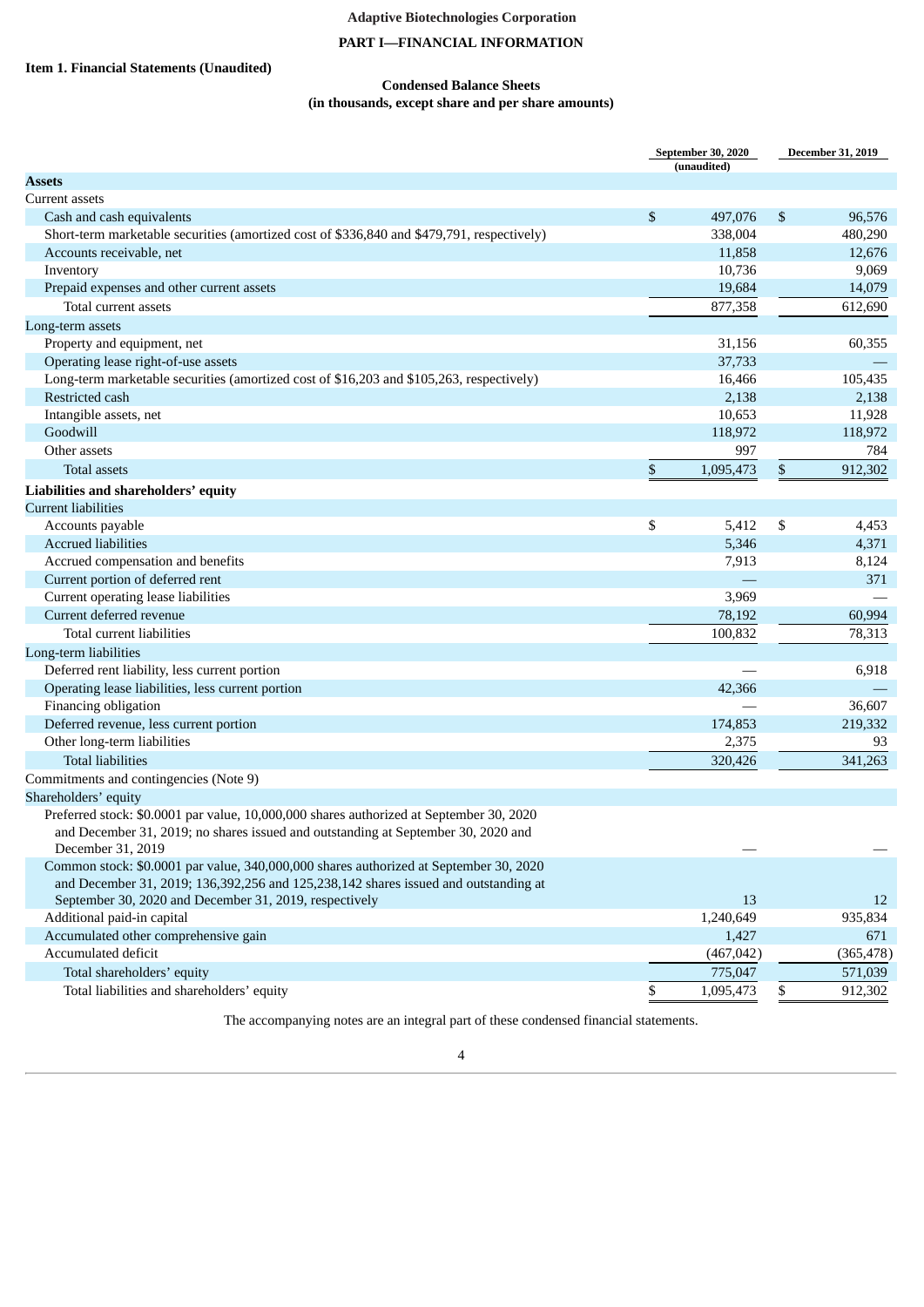## **Condensed Statements of Operations (in thousands, except share and per share amounts) (unaudited)**

<span id="page-4-0"></span>

|                                                                                                                           |                     | Three Months Ended September 30, |                 | Nine Months Ended September 30, |  |  |
|---------------------------------------------------------------------------------------------------------------------------|---------------------|----------------------------------|-----------------|---------------------------------|--|--|
|                                                                                                                           | 2020<br>2019        |                                  | 2020            | 2019                            |  |  |
| <b>Revenue</b>                                                                                                            |                     |                                  |                 |                                 |  |  |
| Sequencing revenue                                                                                                        | \$<br>11,276        | 11,683 \$<br>-S                  | 28,730 \$       | 29,631                          |  |  |
| Development revenue                                                                                                       | 15,023              | 14,375                           | 39,467          | 31,231                          |  |  |
| Total revenue                                                                                                             | 26,299              | 26,058                           | 68,197          | 60,862                          |  |  |
| <b>Operating expenses</b>                                                                                                 |                     |                                  |                 |                                 |  |  |
| Cost of revenue                                                                                                           | 6,053               | 5,601                            | 16,308          | 16,323                          |  |  |
| Research and development                                                                                                  | 30,314              | 20,506                           | 80,241          | 49,516                          |  |  |
| Sales and marketing                                                                                                       | 14,474              | 9,099                            | 42,813          | 25,813                          |  |  |
| General and administrative                                                                                                | 12,079              | 8,477                            | 36,138          | 22,143                          |  |  |
| Amortization of intangible assets                                                                                         | 428                 | 428                              | 1,275           | 1,270                           |  |  |
| Total operating expenses                                                                                                  | 63,348              | 44,111                           | 176,775         | 115,065                         |  |  |
| Loss from operations                                                                                                      | (37,049)            | (18,053)                         | (108, 578)      | (54,203)                        |  |  |
| Interest and other income, net                                                                                            | 1,018               | 4,103                            | 5,805           | 6,208                           |  |  |
| Income tax (expense) benefit                                                                                              | (688)               |                                  | 1,116           |                                 |  |  |
| Net loss                                                                                                                  | (36,719)            | (13,950)                         | (101, 657)      | (47, 995)                       |  |  |
| Fair value adjustment to Series E-1 convertible preferred<br>stock options                                                |                     |                                  |                 | (964)                           |  |  |
| Net loss attributable to common shareholders                                                                              | \$<br>$(36,719)$ \$ | $(13,950)$ \$                    | $(101, 657)$ \$ | (48, 959)                       |  |  |
| Net loss per share attributable to common shareholders, basic<br>and diluted                                              | \$<br>$(0.27)$ \$   | $(0.11)$ \$                      | $(0.79)$ \$     | (0.97)                          |  |  |
| Weighted-average shares used in computing net loss per<br>share attributable to common shareholders, basic and<br>diluted | 134,372,026         | 124,285,686                      | 129,289,948     | 50,552,389                      |  |  |
|                                                                                                                           |                     |                                  |                 |                                 |  |  |

The accompanying notes are an integral part of these condensed financial statements.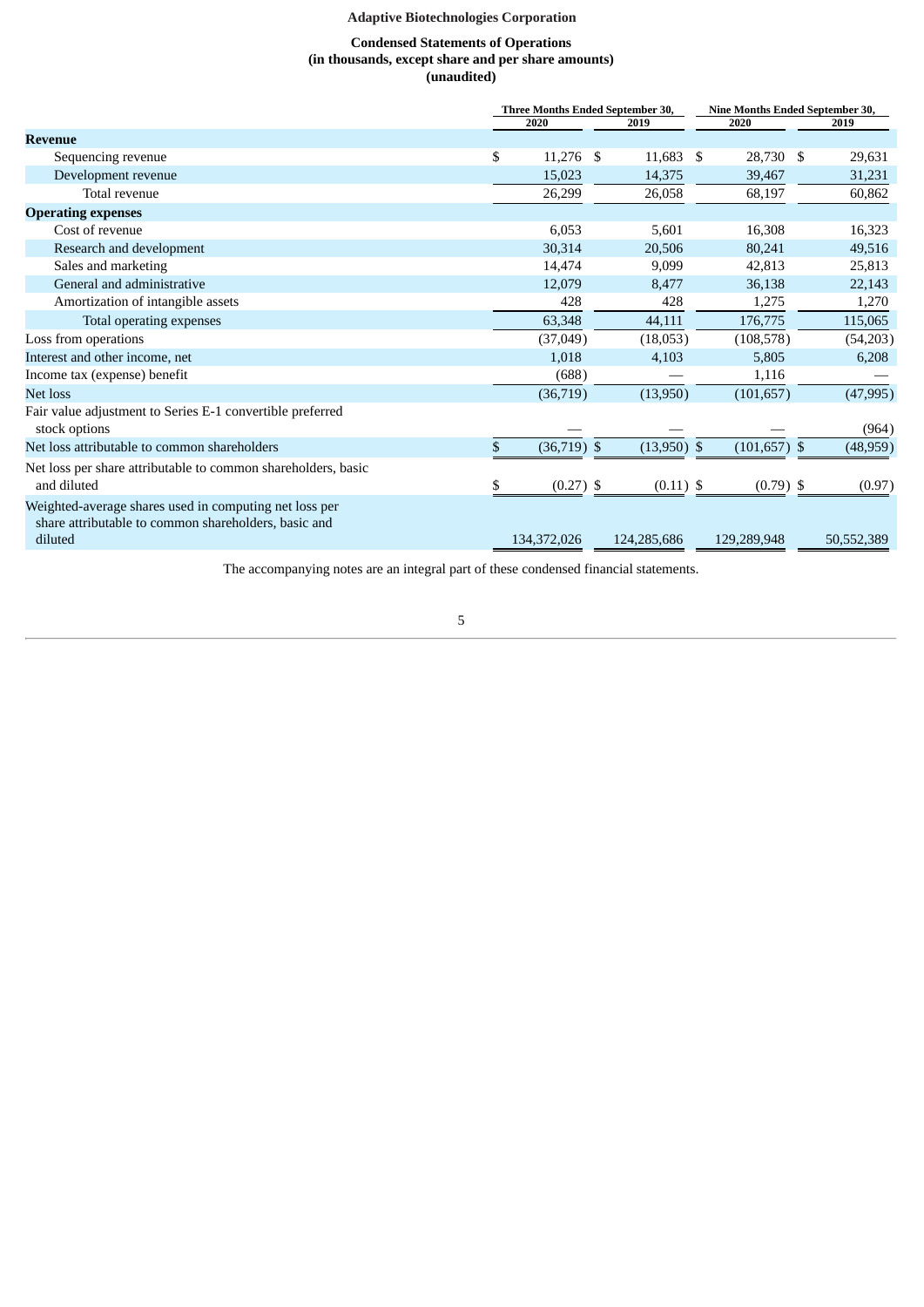## **Condensed Statements of Comprehensive Loss (in thousands) (unaudited)**

<span id="page-5-0"></span>

|                                                 | <b>Three Months Ended September 30.</b> |                  |  |          | Nine Months Ended September 30. |           |      |           |  |
|-------------------------------------------------|-----------------------------------------|------------------|--|----------|---------------------------------|-----------|------|-----------|--|
|                                                 | 2019<br>2020                            |                  |  |          | 2020                            |           | 2019 |           |  |
| Net loss                                        |                                         | (36,719)         |  | (13,950) |                                 | (101.657) |      | (47, 995) |  |
| Change in unrealized (loss) gain on investments |                                         | 726 <sub>1</sub> |  | 190      |                                 | 756       |      | 679       |  |
| Comprehensive loss                              |                                         | (37.445)         |  | (13,760) |                                 | (100.901) |      | (47,316)  |  |

The accompanying notes are an integral part of these condensed financial statements.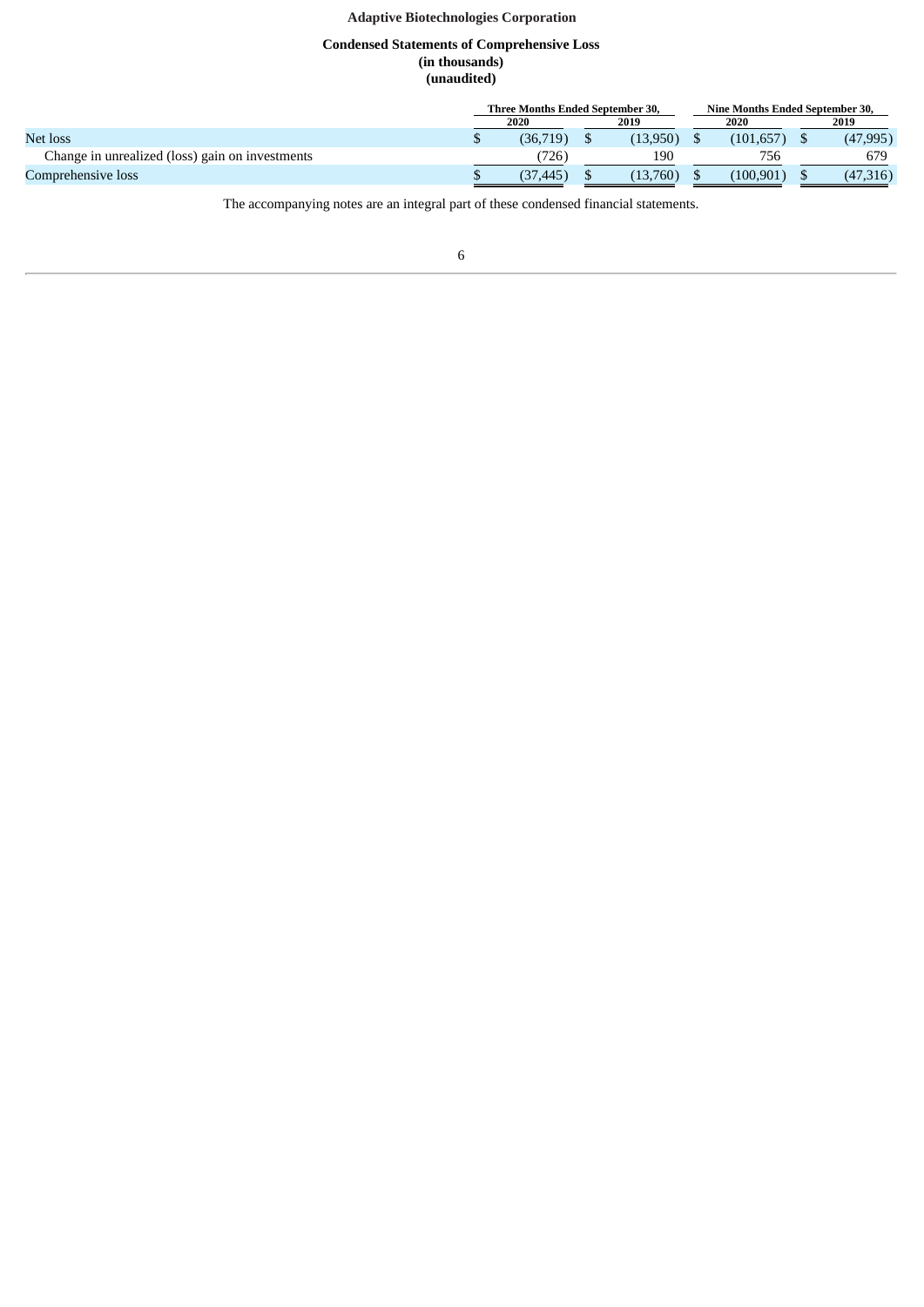## **Condensed Statements of Convertible Preferred Stock and Shareholders' (Deficit) Equity (in thousands, except share amounts)**

**(unaudited)**

<span id="page-6-0"></span>

|                                                                                                                                                     | <b>Convertible Preferred Stock</b> |               | <b>Common Stock</b> |                      | <b>Additional</b><br>Paid-In | <b>Accumulated</b><br>Other      | Comprehensive Accumulated | <b>Total</b><br>Shareholders'<br>(Deficit) |
|-----------------------------------------------------------------------------------------------------------------------------------------------------|------------------------------------|---------------|---------------------|----------------------|------------------------------|----------------------------------|---------------------------|--------------------------------------------|
|                                                                                                                                                     | <b>Shares</b>                      | <b>Amount</b> | <b>Shares</b>       | <b>Amount</b>        | Capital                      | Gain                             | <b>Deficit</b>            | <b>Equity</b>                              |
| <b>Balance at June 30, 2019</b>                                                                                                                     | 93,039,737                         | \$561,931     | 13,725,381          | \$<br>1              | $\mathfrak{s}$<br>46,160     | $\boldsymbol{\mathsf{S}}$        | 382<br>$$$ (330,917) \$   | (284, 374)                                 |
| Proceeds from initial public offering,<br>net of<br>underwriters' discounts and                                                                     |                                    |               |                     |                      |                              |                                  |                           |                                            |
| commissions                                                                                                                                         |                                    |               | 17,250,000          | 2                    | 320,848                      |                                  |                           | 320,850                                    |
| Initial public offering costs                                                                                                                       |                                    |               |                     |                      | (4,986)                      |                                  |                           | (4,986)                                    |
| Conversion of convertible preferred<br>stock to common                                                                                              |                                    |               |                     |                      |                              |                                  |                           |                                            |
| stock                                                                                                                                               | (93,039,737)                       | (561, 931)    | 93,039,737          | 9                    | 561,922                      |                                  |                           | 561,931                                    |
| Conversion of convertible preferred<br>stock warrant to<br>common stock warrant                                                                     |                                    |               |                     |                      | 2,602                        |                                  |                           | 2,602                                      |
| Issuance of common stock upon<br>exercise of common<br>stock warrants                                                                               |                                    |               | 54,792              |                      | 9                            |                                  |                           | 9                                          |
| Issuance of common stock for cash<br>upon exercise of                                                                                               |                                    |               |                     |                      |                              |                                  |                           |                                            |
| stock options                                                                                                                                       |                                    |               | 246,170             |                      | 318                          |                                  |                           | 318                                        |
| Common stock option and restricted<br>stock unit share-                                                                                             |                                    |               |                     |                      |                              |                                  |                           |                                            |
| based compensation                                                                                                                                  |                                    |               |                     |                      | 3,335                        |                                  |                           | 3,335                                      |
| Other comprehensive income                                                                                                                          |                                    |               |                     |                      |                              | 190                              |                           | 190                                        |
| Net loss                                                                                                                                            |                                    |               |                     |                      |                              |                                  | (13,950)                  | (13,950)                                   |
| <b>Balance at September 30, 2019</b>                                                                                                                |                                    | \$            | 124,316,080         | $\mathfrak{s}$<br>12 | $\mathfrak{S}$<br>930,208    | $\boldsymbol{\mathsf{S}}$<br>572 | $$$ (344,867) \$          | 585,925                                    |
|                                                                                                                                                     |                                    |               |                     |                      |                              |                                  |                           |                                            |
| <b>Balance at June 30, 2020</b><br>Issuance of common stock upon<br>public offering, after<br>deducting underwriters' discounts<br>and net offering |                                    | \$            | 128,233,842 \$      | 12                   | 958,097<br>\$                | - \$<br>2,153                    | $$ (430,323)$ \$          | 529,939                                    |
| costs payable by us                                                                                                                                 |                                    |               | 7,200,000           | 1                    | 271,838                      |                                  |                           | 271,839                                    |
| Issuance of common stock for cash<br>upon exercise of<br>stock options                                                                              |                                    |               | 958,414             |                      | 4.244                        |                                  |                           | 4.244                                      |
| Common stock option and restricted<br>stock unit share-                                                                                             |                                    |               |                     |                      |                              |                                  |                           |                                            |
| based compensation                                                                                                                                  |                                    |               |                     |                      | 6,470                        |                                  |                           | 6,470                                      |
| Other comprehensive loss                                                                                                                            |                                    |               |                     |                      |                              | (726)                            |                           | (726)                                      |
| Net loss                                                                                                                                            |                                    |               |                     |                      |                              |                                  | (36, 719)                 | (36,719)                                   |
| <b>Balance at September 30, 2020</b>                                                                                                                |                                    | $\mathbb{S}$  | 136,392,256         | 13<br>$\mathfrak{S}$ | \$1,240,649                  | $\mathfrak{s}$                   | 1,427 \$ (467,042) \$     | 775,047                                    |

The accompanying notes are an integral part of these condensed financial statements.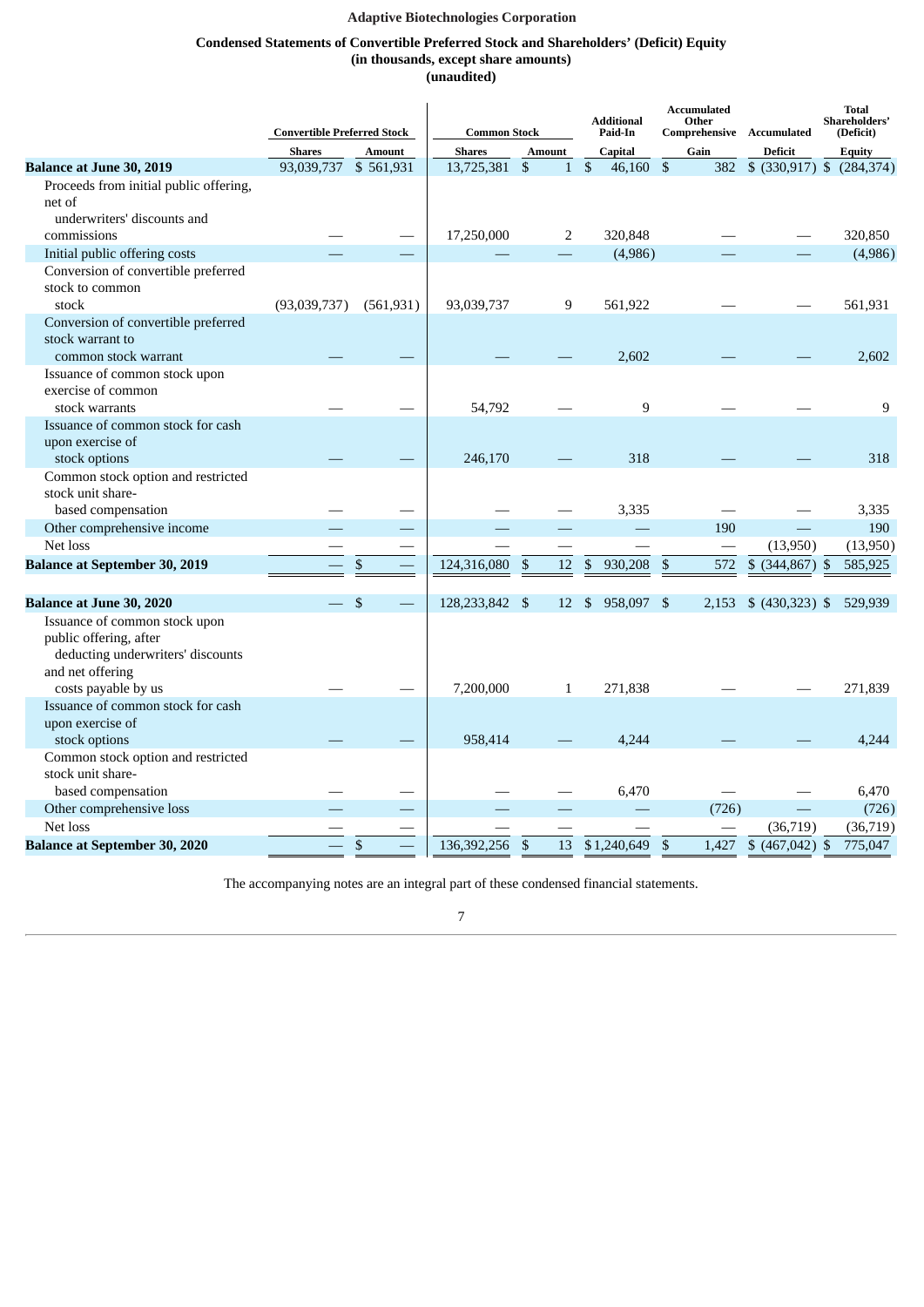# **Condensed Statements of Convertible Preferred Stock and Shareholders' (Deficit) Equity (Continued) (in thousands, except share amounts)**

**(unaudited)**

|                                                                                                                              | <b>Convertible Preferred Stock</b> |                          | <b>Common Stock</b> |                                | <b>Additional</b><br>Other<br>Paid-In |                      | <b>Accumulated</b><br>Shareholders'<br>Comprehensive<br>Accumulated |                              |  |
|------------------------------------------------------------------------------------------------------------------------------|------------------------------------|--------------------------|---------------------|--------------------------------|---------------------------------------|----------------------|---------------------------------------------------------------------|------------------------------|--|
|                                                                                                                              | <b>Shares</b>                      | <b>Amount</b>            | <b>Shares</b>       | <b>Amount</b>                  | Capital                               | (Loss) Gain          | <b>Deficit</b>                                                      | <b>Equity</b>                |  |
| <b>Balance at December 31, 2018</b>                                                                                          | 92,790,094                         | \$560,858                | 12,841,536          | \$<br>$\mathbf{1}$             | \$<br>37,902                          | \$<br>(107)          | $\mathbb{S}$<br>(295,908)                                           | $\mathfrak{S}$<br>(258, 112) |  |
| Proceeds from initial public offering, net<br>of underwriters'                                                               |                                    |                          |                     |                                |                                       |                      |                                                                     |                              |  |
| discounts and commissions                                                                                                    |                                    |                          | 17,250,000          | 2                              | 320,848                               |                      |                                                                     | 320,850                      |  |
| Initial public offering costs                                                                                                |                                    |                          |                     |                                | (4,986)                               |                      |                                                                     | (4,986)                      |  |
| Conversion of convertible preferred stock                                                                                    |                                    |                          |                     |                                |                                       |                      |                                                                     |                              |  |
| to common stock                                                                                                              | (93,039,737)                       | (561, 931)               | 93,039,737          | 9                              | 561,922                               |                      |                                                                     | 561,931                      |  |
| Conversion of convertible preferred stock                                                                                    |                                    |                          |                     |                                |                                       |                      |                                                                     |                              |  |
| warrant to common                                                                                                            |                                    |                          |                     |                                |                                       |                      |                                                                     |                              |  |
| stock warrant                                                                                                                |                                    |                          |                     |                                | 2,602                                 |                      |                                                                     | 2,602                        |  |
| Issuance of common stock upon exercise                                                                                       |                                    |                          |                     |                                |                                       |                      |                                                                     |                              |  |
| of common stock                                                                                                              |                                    |                          |                     |                                |                                       |                      |                                                                     |                              |  |
| warrants                                                                                                                     |                                    |                          | 54,792              |                                | 9                                     |                      |                                                                     | 9                            |  |
| Issuance of common stock for cash upon                                                                                       |                                    |                          |                     |                                |                                       |                      |                                                                     |                              |  |
| exercise of stock                                                                                                            |                                    |                          |                     |                                |                                       |                      |                                                                     |                              |  |
| options                                                                                                                      |                                    |                          | 1,130,015           |                                | 2,198                                 |                      |                                                                     | 2,198                        |  |
| Issuance of Series E-1 convertible<br>preferred stock for cash<br>upon exercise of Series E-1 convertible<br>preferred stock |                                    |                          |                     |                                |                                       |                      |                                                                     |                              |  |
| options at fair value                                                                                                        | 249,643                            | 109                      |                     |                                |                                       |                      |                                                                     |                              |  |
| Change in redemption value for vested<br>Series E-1                                                                          |                                    |                          |                     |                                |                                       |                      |                                                                     |                              |  |
| convertible preferred stock options                                                                                          |                                    | 964                      |                     |                                |                                       |                      | (964)                                                               | (964)                        |  |
| Common stock option and restricted<br>stock unit share-based                                                                 |                                    |                          |                     |                                |                                       |                      |                                                                     |                              |  |
| compensation                                                                                                                 |                                    |                          |                     |                                | 9,713                                 |                      |                                                                     | 9,713                        |  |
| Other comprehensive income                                                                                                   |                                    |                          |                     |                                |                                       | 679                  | $\overline{\phantom{0}}$                                            | 679                          |  |
| Net loss                                                                                                                     |                                    |                          |                     |                                |                                       |                      | (47, 995)                                                           | (47, 995)                    |  |
| <b>Balance at September 30, 2019</b>                                                                                         |                                    | \$                       | 124,316,080         | \$<br>12                       | \$<br>930,208                         | \$<br>572            | (344, 867)<br>\$                                                    | 585,925<br>\$                |  |
|                                                                                                                              |                                    |                          |                     |                                |                                       |                      |                                                                     |                              |  |
| <b>Balance at December 31, 2019</b>                                                                                          |                                    | \$                       | 125,238,142         | \$<br>12                       | 935,834<br>\$                         | \$<br>671            | $(365, 478)$ \$<br>\$                                               | 571,039                      |  |
| Issuance of common stock upon public<br>offering, after<br>deducting underwriters' discounts and<br>net offering costs       |                                    |                          |                     |                                |                                       |                      |                                                                     |                              |  |
| payable by us                                                                                                                |                                    |                          | 7,200,000           | $\mathbf{1}$                   | 271,838                               |                      |                                                                     | 271,839                      |  |
| Adjustments to accumulated deficit for<br>adoption of guidance                                                               |                                    |                          |                     |                                |                                       |                      |                                                                     |                              |  |
| on accounting for leases                                                                                                     |                                    |                          |                     |                                |                                       |                      | 93                                                                  | 93                           |  |
| Issuance of common stock for cash upon                                                                                       |                                    |                          |                     |                                |                                       |                      |                                                                     |                              |  |
| exercise of stock                                                                                                            |                                    |                          |                     |                                |                                       |                      |                                                                     |                              |  |
| options                                                                                                                      |                                    |                          | 3,949,614           |                                | 15,459                                |                      |                                                                     | 15,459                       |  |
| Vesting of restricted stock units                                                                                            |                                    |                          | 4,500               |                                |                                       |                      |                                                                     |                              |  |
| Common stock option and restricted<br>stock unit share-based                                                                 |                                    |                          |                     |                                |                                       |                      |                                                                     |                              |  |
| compensation                                                                                                                 |                                    |                          |                     | $\qquad \qquad \longleftarrow$ | 17,518                                |                      |                                                                     | 17,518                       |  |
| Other comprehensive income                                                                                                   |                                    |                          |                     |                                |                                       | 756                  |                                                                     | 756                          |  |
| Net loss                                                                                                                     |                                    |                          |                     |                                |                                       |                      | (101, 657)                                                          | (101, 657)                   |  |
| <b>Balance at September 30, 2020</b>                                                                                         |                                    | $\equiv$<br>$\mathbb{S}$ | 136,392,256         | 13<br>$\mathfrak{S}$           | \$1,240,649                           | $\mathbb S$<br>1,427 | $\mathbb{S}$<br>$(467, 042)$ \$                                     | 775,047                      |  |

The accompanying notes are an integral part of these condensed financial statements.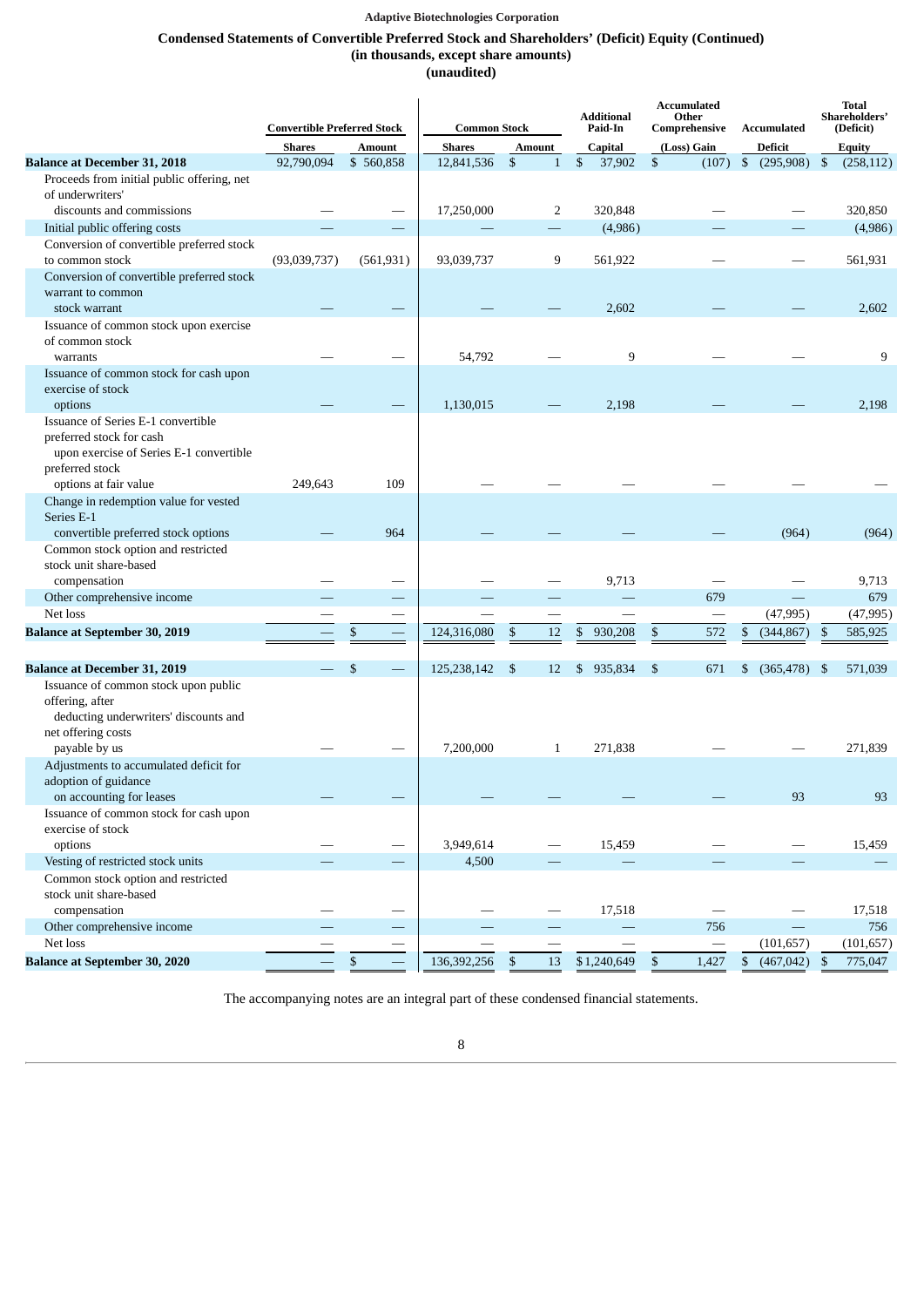# **Condensed Statements of Cash Flows (in thousands) (unaudited)**

<span id="page-8-0"></span>

|                                                                                       | Nine Months Ended September 30, |                           |            |  |
|---------------------------------------------------------------------------------------|---------------------------------|---------------------------|------------|--|
|                                                                                       | 2020                            |                           | 2019       |  |
| <b>Operating activities</b>                                                           |                                 |                           |            |  |
| Net loss                                                                              | \$<br>(101, 657)                | \$                        | (47, 995)  |  |
| Adjustments to reconcile net loss to net cash (used in) provided by operating         |                                 |                           |            |  |
| activities:                                                                           |                                 |                           |            |  |
| Depreciation expense                                                                  | 4,845                           |                           | 4,446      |  |
| Noncash lease expense                                                                 | 2,217                           |                           |            |  |
| Share-based compensation expense                                                      | 17,518                          |                           | 9,713      |  |
| Intangible assets amortization                                                        | 1,275                           |                           | 1,270      |  |
| Investment amortization                                                               | (484)                           |                           | (3,533)    |  |
| Fair value adjustment of convertible preferred stock warrant                          |                                 |                           | 2,266      |  |
| Benefit from income tax                                                               | (1, 116)                        |                           |            |  |
| Other                                                                                 | 62                              |                           | (80)       |  |
| Changes in operating assets and liabilities:                                          |                                 |                           |            |  |
| Accounts receivable, net                                                              | 802                             |                           | (4,398)    |  |
| Inventory                                                                             | (1,667)                         |                           | (829)      |  |
| Prepaid expenses and other current assets                                             | (3,886)                         |                           | (6, 840)   |  |
| Accounts payable and accrued liabilities                                              | 30                              |                           | 3,131      |  |
| Deferred rent                                                                         |                                 |                           | (628)      |  |
| <b>Operating lease liabilities</b>                                                    | (282)                           |                           |            |  |
| Deferred revenue                                                                      | (27, 281)                       |                           | 276,209    |  |
| Other                                                                                 | (215)                           |                           | (537)      |  |
| Net cash (used in) provided by operating activities                                   | (109, 839)                      |                           | 232,195    |  |
| <b>Investing activities</b>                                                           |                                 |                           |            |  |
| Purchases of property and equipment                                                   | (9, 433)                        |                           | (8,784)    |  |
| Purchases of marketable securities                                                    | (299, 786)                      |                           | (772,093)  |  |
| Proceeds from sales and maturities of marketable securities                           | 532,224                         |                           | 252,500    |  |
| Net cash provided by (used in) investing activities                                   | 223,005                         |                           | (528, 377) |  |
|                                                                                       |                                 |                           |            |  |
| <b>Financing activities</b>                                                           |                                 |                           |            |  |
| Proceeds from exercise of stock options                                               | 15,495                          |                           | 2,307      |  |
| Proceeds from public offering of common stock, net of underwriting discounts          |                                 |                           |            |  |
| and commissions                                                                       | 272,160                         |                           | 320,850    |  |
| Payment of public offering costs, net                                                 | (321)                           |                           | (4,986)    |  |
| Proceeds from issuance of common stock upon the exercise of a common                  |                                 |                           |            |  |
| stock warrant                                                                         |                                 |                           | 9          |  |
| Other                                                                                 |                                 |                           | (10)       |  |
| Net cash provided by financing activities                                             | 287,334                         |                           | 318,170    |  |
| Net increase in cash, cash equivalents and restricted cash                            | 400,500                         |                           | 21,988     |  |
| Cash, cash equivalents and restricted cash at beginning of year                       | 98,714                          |                           | 55,091     |  |
| Cash, cash equivalents and restricted cash at end of period                           | \$<br>499,214                   | \$                        | 77,079     |  |
| Noncash investing and financing activities                                            |                                 |                           |            |  |
| Purchases of equipment included in accounts payable and accrued liabilities           | \$<br>3,582                     | \$                        | 498        |  |
| Conversion of convertible preferred stock to common stock upon closing of             |                                 |                           |            |  |
| initial public offering                                                               | \$                              | \$                        | 561,931    |  |
| Conversion of convertible preferred stock warrant to common stock warrant             |                                 |                           |            |  |
| upon closing of initial public offering                                               | \$                              | \$                        | 2,602      |  |
| Derecognition of lease financing arrangements upon adoption of guidance on accounting |                                 |                           |            |  |
| for leases                                                                            | \$<br>36,607                    | $\boldsymbol{\mathsf{S}}$ |            |  |
|                                                                                       |                                 |                           |            |  |

The accompanying notes are an integral part of these condensed financial statements.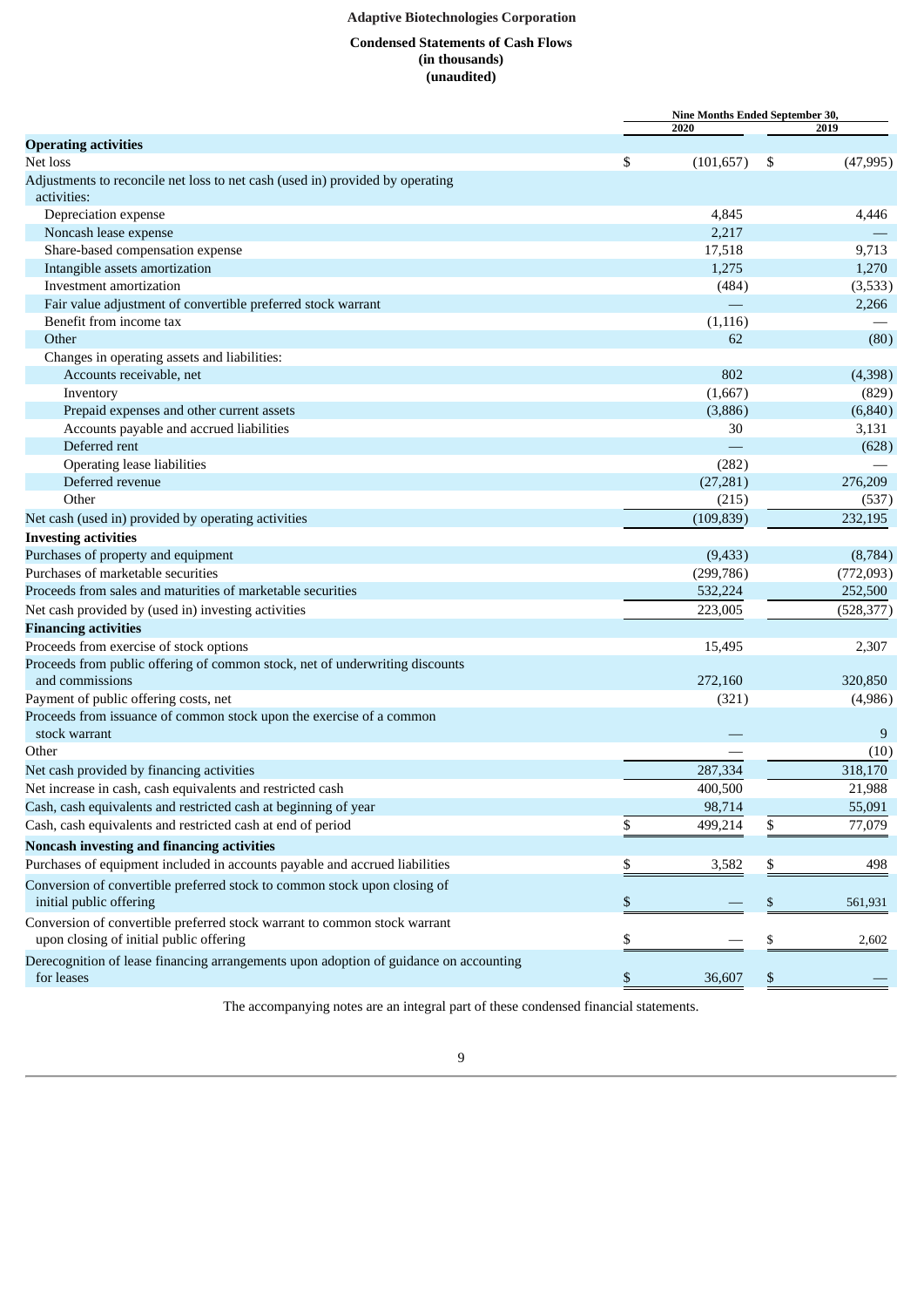## **Notes to Unaudited Condensed Financial Statements (unaudited)**

## <span id="page-9-0"></span>**1. Organization and Description of Business**

Adaptive Biotechnologies Corporation ("we," "us" or "our") is a commercial-stage company advancing the field of immune-driven medicine by harnessing the inherent biology of the adaptive immune system to transform the diagnosis and treatment of disease. We believe the adaptive immune system is nature's most finely tuned diagnostic and therapeutic for most diseases, but the inability to decode it has prevented the medical community from fully leveraging its capabilities. Our immune medicine platform is the foundation for our expanding suite of products and services. The cornerstone of our immune medicine platform and core immunosequencing product, immunoSEQ, serves as our underlying research and development engine and generates revenue from academic and biopharmaceutical customers. Our first clinical diagnostic product, clonoSEQ, is the first test authorized by the Food and Drug Administration ("FDA") for the detection and monitoring of minimal residual disease ("MRD") in patients with select blood cancers.

We were incorporated in the State of Washington on September 8, 2009 under the name Adaptive TCR Corporation. On December 21, 2011, we changed our name to Adaptive Biotechnologies Corporation. We are headquartered in Seattle, Washington.

## *Initial Public Offering*

Our registration statement on Form S-1 related to our initial public offering was declared effective on June 26, 2019 and our common stock began trading on the Nasdaq Global Select Market on June 27, 2019. On July 1, 2019, we completed our initial public offering in which we issued and sold 17,250,000 shares of common stock, including shares issued upon the exercise in full of the underwriters' over-allotment option, at a public offering price of \$20.00 per share.

## *Follow-On Offering*

In July 2020, we completed an underwritten public offering of our common stock in which we issued and sold 7,200,000 shares of common stock at a public offering price of \$40.00 per share, including shares issued upon the exercise in full of the underwriters' over-allotment option. We received \$271.8 million in net proceeds, after deducting underwriting discounts and net offering expenses payable by us.

#### **2. Significant Accounting Policies**

## *Basis of Presentation and Use of Estimates*

The preparation of financial statements in conformity with accounting principles generally accepted in the United States of America ("GAAP") requires management to make certain estimates, judgments and assumptions that affect the reported amounts of assets and liabilities and the related disclosures at the date of the financial statements, as well as the reported amounts of revenues and expenses during the periods presented. We base our estimates on historical experience and other relevant assumptions that we believe to be reasonable under the circumstances. Estimates are used in several areas including, but not limited to, estimates of progress to date for certain performance obligations and the transaction price for certain contracts with customers, share-based compensation, including the fair value of stock, the provision for income taxes, including related reserves, and goodwill, among others. These estimates generally involve complex issues and require judgments, involve the analysis of historical results and prediction of future trends, can require extended periods of time to resolve and are subject to change from period to period. Actual results may differ materially from management's estimates.

#### *Unaudited Interim Condensed Financial Statements*

In our opinion, the accompanying unaudited condensed financial statements have been prepared in accordance with GAAP for interim financial information. These unaudited condensed financial statements include all adjustments necessary to fairly state the financial position and the results of our operations and cash flows for interim periods in accordance with GAAP. All such adjustments are of a normal, recurring nature. Interim-period results are not necessarily indicative of results of operations or cash flows for a full year or any subsequent interim period.

The accompanying unaudited condensed financial statements should be read in conjunction with our audited financial statements and notes included in our Annual Report on Form 10-K for the year ended December 31, 2019 filed with the SEC on February 26, 2020.

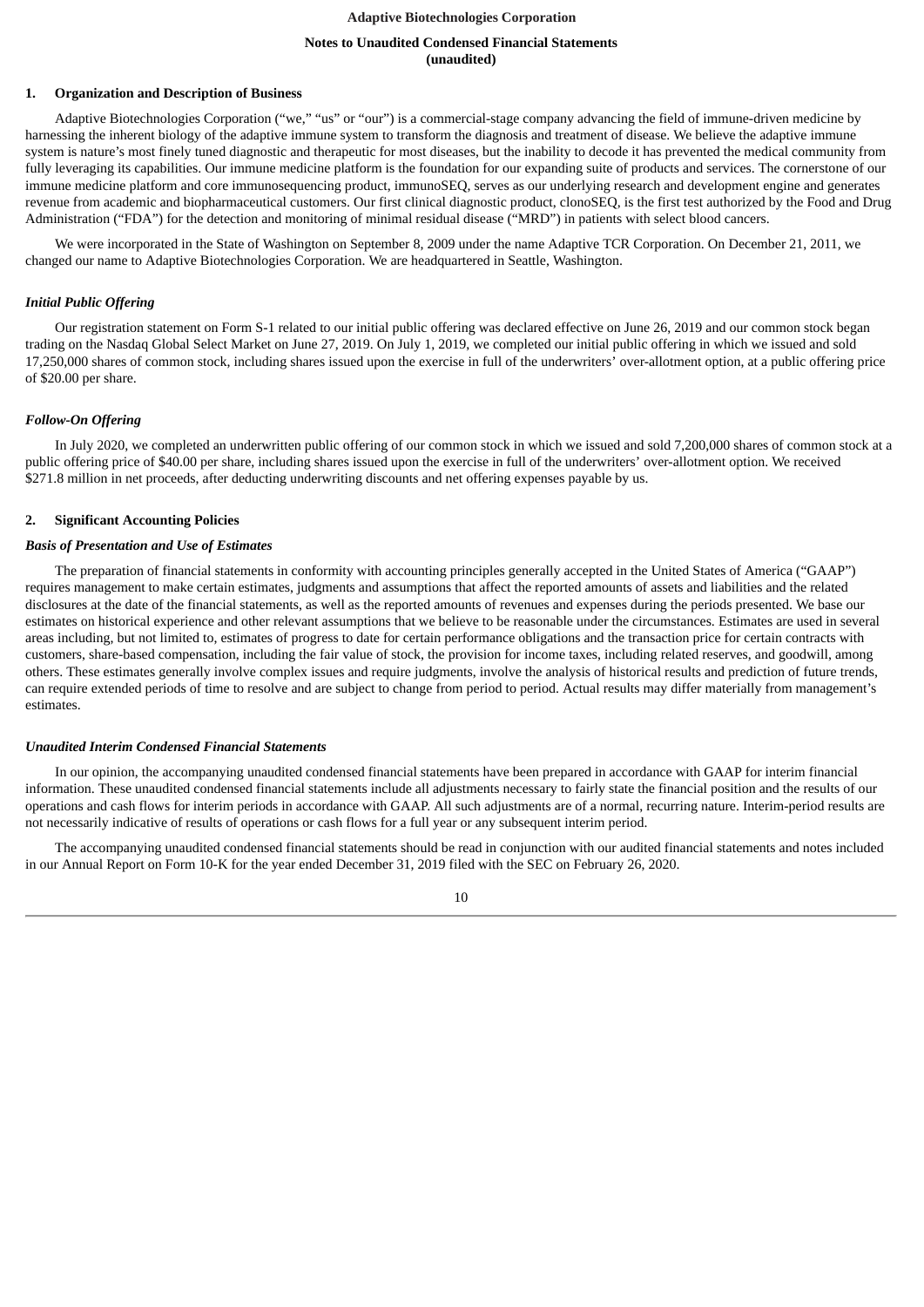## *Reclassifications*

In the accompanying unaudited condensed statements of cash flows, certain prior year amounts have been reclassified to conform to the current period presentation. Specifically, the gain on equipment disposals line item and other line item were previously separately stated and are now presented together in the other line item. There was no change to net cash provided by operating activities as a result of the reclassification.

#### *Restricted Cash*

We are required to maintain certain balances under lease arrangements for our property and facility leases. We had restricted cash of \$2.1 million as of September 30, 2020 and December 31, 2019.

#### *Leases*

We determine if an arrangement contains a lease at inception. We have operating lease agreements for the laboratory and office facilities that we occupy, as well as server space. Operating lease right-of-use ("ROU") assets and operating lease liabilities are recognized at the date the underlying asset becomes available for our use and are based on the present value of the future minimum lease payments over the lease term. ROU assets also include any initial direct costs incurred and any lease payments made at or before the lease commencement date, less lease incentives received. As our leases generally do not provide an implicit interest rate, the present value of our future minimum lease payments is determined using our incremental borrowing rate. This rate is an estimate of the collateralized borrowing rate we would incur on our future lease payments over a similar term and is based on the information available to us at the lease commencement date, or as of January 1, 2020 for commenced leases that existed as of our adoption of the new lease standard, discussed in more detail below.

Certain of our leases contain options to extend or terminate the lease; lease terms are adjusted for these options only when it is reasonably certain we will exercise these options. Our lease agreements do not contain residual value guarantees or covenants.

We have made a policy election regarding our real estate leases not to separate nonlease components from lease components, to the extent they are fixed. Nonlease components that are not fixed are expensed as incurred as variable lease expense. Our leases for laboratory and office facilities typically include variable nonlease components, such as common-area maintenance costs. We have also elected not to record on the balance sheet a lease that has a lease term of twelve months or less and does not contain a purchase option that we are reasonably certain to exercise.

Lease expense is recognized on a straight-line basis over the terms of the leases. Incentives granted under our facilities leases, including rent holidays, are recognized as adjustments to lease expense on a straight-line basis over the terms of the leases.

#### *Concentrations of Risk*

We are subject to a concentration of risk from a limited number of suppliers, or in some cases, single suppliers for some of our laboratory instruments and materials. This risk is managed by targeting a quantity of surplus stock.

Cash, cash equivalents and marketable securities are financial instruments that potentially subject us to concentrations of credit risk. We invest in money market funds, United States ("U.S.") government debt securities, U.S. government agency securities, commercial paper and corporate bonds with high-quality accredited financial institutions.

Significant customers are those that represent more than 10% of our total revenue or accounts receivable, net balances for the periods and as of each balance sheet date presented, respectively. Revenue from these customers reflects their purchase of our products and services and our collaboration efforts with Genentech.

For each significant customer, revenue as a percentage of total revenue for the periods presented and accounts receivable, net as a percentage of total accounts receivable, net as of the periods presented were as follows:

|                   |        | Revenue                                    |        | <b>Accounts Receivable, Net</b>           |               |              |
|-------------------|--------|--------------------------------------------|--------|-------------------------------------------|---------------|--------------|
|                   |        | <b>Three Months Ended</b><br>September 30, |        | <b>Nine Months Ended</b><br>September 30, | September 30, | December 31, |
|                   | 2020   | 2019                                       | 2020   | 2019                                      | 2020          | 2019         |
| Customer A        | $*9/0$ | 16.0%                                      | $*9/6$ | 11.8%                                     | 16.4%         | 41.8%        |
| Customer B        | ∗      | 10.7                                       | $\ast$ | $\ast$                                    | $\ast$        | $\ast$       |
| Customer C        | 10.3   | $\ast$                                     | $\ast$ | $\ast$                                    | 21.4          | $\ast$       |
| Genentech, Inc.   | 48.1   | 43.9                                       | 55.1   | 43.7                                      | $\ast$        | $\ast$       |
| $*$ less than 10% |        |                                            |        |                                           |               |              |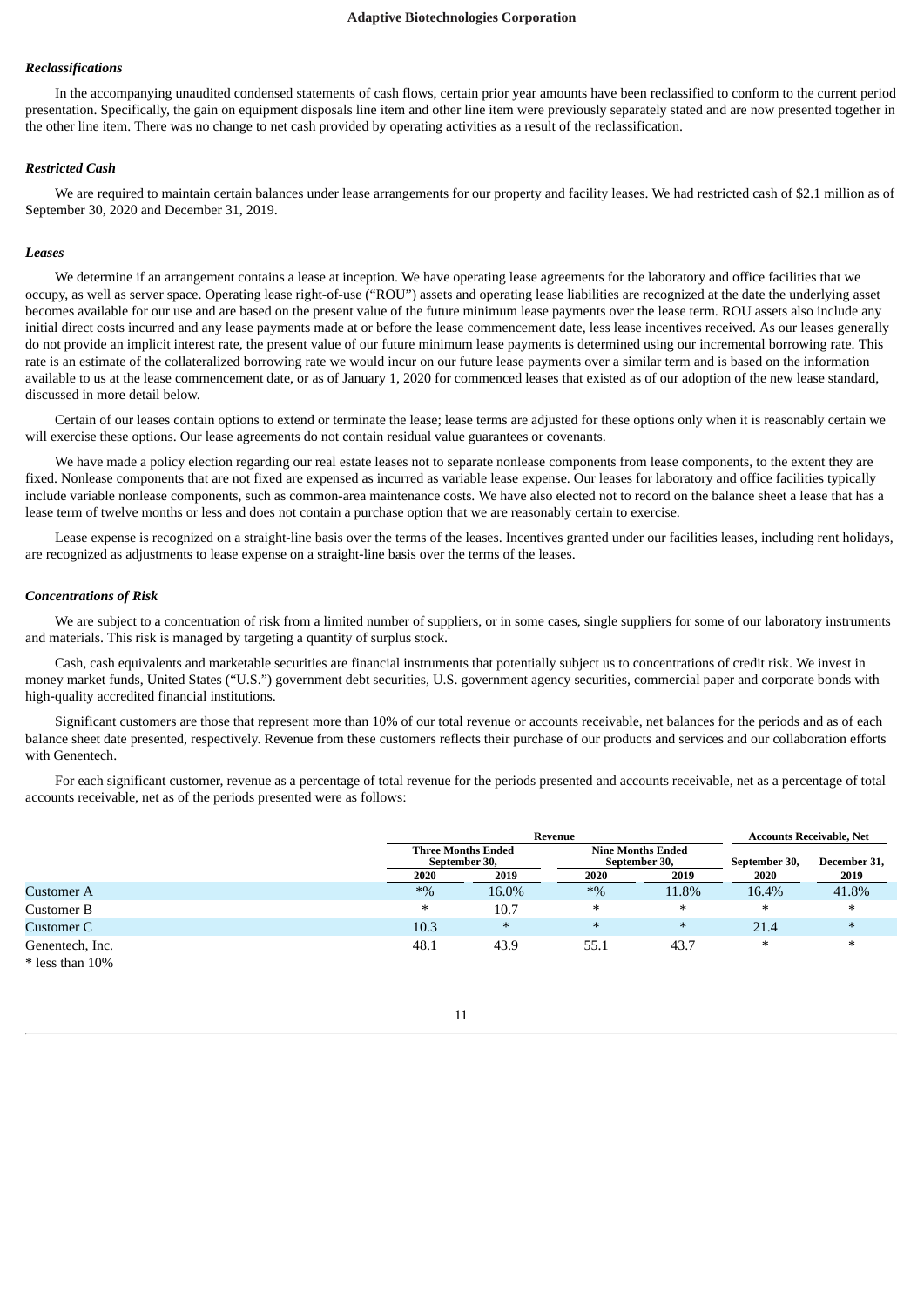## *Revenue Recognition*

We recognize revenue in accordance with Accounting Standards Codification ("ASC") Topic 606 ("ASC 606"), *Revenue from Contracts with Customers*. Under ASC 606, for all revenue-generating contracts, we perform the following steps to determine the amount of revenue to be recognized: (1) identify the contract or contracts; (2) determine whether the promised goods or services are performance obligations, including whether they are distinct in the context of the contract; (3) measure the transaction price, including the constraint on variable consideration; (4) allocate the transaction price to the performance obligations based on estimated selling prices; and (5) recognize revenue when (or as) we satisfy each performance obligation. The following is a summary of the application of the respective model to each of our revenue classifications.

#### *Overview*

Our revenue is generated from immunosequencing ("sequencing") products and services ("sequencing revenue") and from regulatory or development support services leveraging our immune medicine platform ("development revenue"). When revenue generating contracts have elements of both sequencing revenue and development revenue, we classify revenue based on the nature of the performance obligation and the allocated transaction price.

#### *Sequencing Revenue*

Sequencing revenue reflects the amounts generated from providing sequencing services and testing through our clonoSEQ and immunoSEQ products and services to our clinical and research customers, respectively.

For clinical customers, we derive revenues from providing our clonoSEQ test report to ordering physicians, and we bill and receive payments from medical institutions and commercial and government third-party payors. In these transactions, we have identified one performance obligation: the delivery of a clonoSEQ report. As payment from the respective payors may vary based on the various reimbursement rates and patient responsibilities, we consider the transaction price to be variable and record an estimate of the transaction price, subject to the constraint for variable consideration, as revenue at the time of delivery. The estimate of transaction price is based on historical and expected reimbursement rates with the various payors, which are monitored in subsequent periods and adjusted as necessary based on actual collection experience.

For our clonoSEQ coverage under Medicare, we bill an episode of treatment when we deliver the first eligible test results. This billing contemplates all necessary tests required during a patient's treatment cycle, which is currently estimated at approximately four tests per patient, including the initial sequence identification test. Revenue recognition commences at the time the initial billable test result is delivered and is based upon cumulative tests delivered to date. We estimate the number of tests we expect to deliver over a patient's treatment cycle based on historical testing frequencies for patients by indication. These estimates are subject to change as we develop more information about utilization over time. Any unrecognized revenue from the initial billable test is recorded as deferred revenue and is recognized as we deliver the remaining tests in a patient's treatment cycle.

For research customers, contracts typically include an amount billed in advance of services ("upfront") and subsequent billings as sample results are delivered to the customer. Upfront amounts received are recorded as deferred revenue, which we recognize as revenue upon satisfaction of performance obligations. We have identified two typical performance obligations under the terms of our research service contracts: sequencing services and related data analysis. We recognize revenue for both identified performance obligations as sample results are delivered to the customer.

#### *Development Revenue*

We derive revenue by providing services through development agreements to biopharmaceutical customers who seek access to our immune medicine platform technologies. We generate revenues from the delivery of professional support activities pertaining to the use of our proprietary immunoSEQ and clonoSEQ services in the development of the respective customers' initiatives. The transaction price for these contracts may consist of a combination of non-refundable upfront fees, separately priced sequencing fees, progress-based milestones and regulatory milestones. The development agreements may include single or multiple performance obligations, depending on the contract. For certain contracts, we may perform services to support the biopharmaceutical customers' regulatory submissions as part of their registrational trials. These services include regulatory support pertaining to our technology intended to be utilized as part of the submission, development of analytical plans for our sequencing data, participation on joint research committees and assistance in completing a regulatory submission. Generally, these services are not distinct within the context of the contract, and they are accounted for as a single performance obligation.

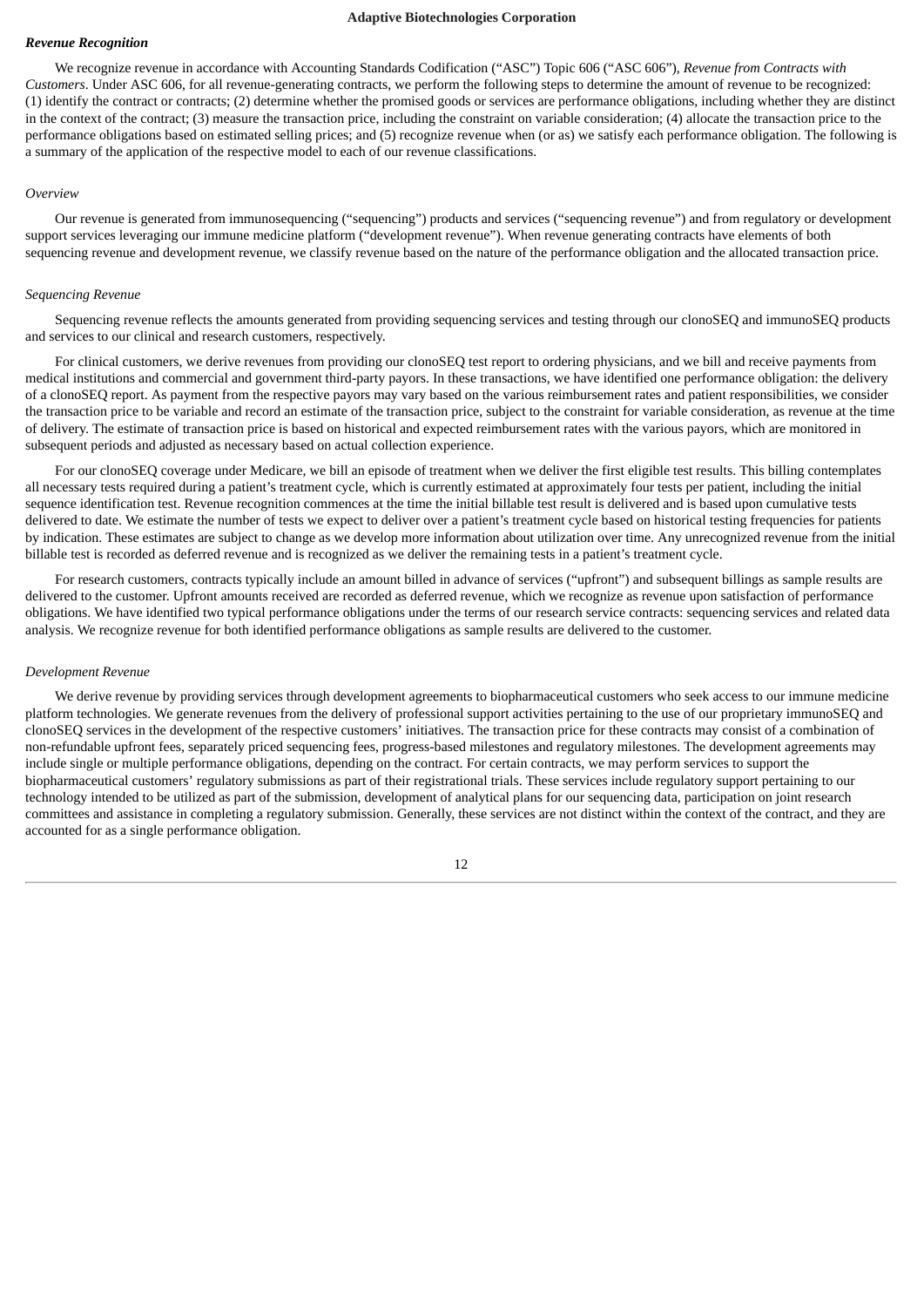When sequencing services are separately priced customer options, we assess if a material right exists and, if not, the customer option to purchase additional sequencing services is not considered part of the contract. Except for any non-refundable upfront fees, the other forms of compensation represent variable consideration. Variable consideration related to progress-based and regulatory milestones is estimated using the most likely amount method, where variable consideration is constrained until it is probable that a significant reversal of cumulative revenue recognized will not occur. Progress milestones, such as the first sample result delivered or final patient enrollment in a customer trial, are customer dependent and are included in the transaction price when the respective milestone is probable of occurring. Milestone payments that are not within our customers' control, such as regulatory approvals, are not considered probable of being achieved until those approvals are received. Determining whether regulatory milestone payments are probable is an area that requires significant judgment. In making this assessment, we evaluate scientific, clinical, regulatory and other risks, as well as the level of effort and investment required to achieve the respective milestone.

The primary method used to estimate standalone selling price for performance obligations is the adjusted market assessment approach. Using this approach, we evaluate the market in which we sell our services and estimate the price that a customer in that market would be willing to pay for our services. We recognize revenue using either an input or output measure of progress that faithfully depicts performance on a contract, depending on the contract. The measure used is dependent on the nature of the service to be provided in each contract. Selecting the measure of progress and estimating progress to date requires significant judgment.

#### *Net Loss Per Share Attributable to Common Shareholders*

We calculate basic net loss per share attributable to common shareholders by dividing the net loss attributable to common shareholders by the weighted-average number of shares of common stock outstanding for the period. The diluted net loss per share attributable to common shareholders is computed by giving effect to all potential dilutive common stock equivalents outstanding for the period determined using the treasury stock method. For purposes of this calculation, common stock warrants, stock options and restricted stock units are considered common stock equivalents but have been excluded from the calculation of diluted net loss per share attributable to common shareholders, as their effect is anti-dilutive.

Prior to the closing of our initial public offering in July 2019 and the related conversion of our convertible preferred stock into common stock, we calculated our basic and diluted net loss per share attributable to common shareholders in conformity with the two-class method required for companies with participating securities. We considered our convertible preferred stock to be participating securities. In the event a dividend had been declared or paid on common stock, holders of convertible preferred stock would have been entitled to a share of such dividend in proportion to the holders of common stock on an as-if converted basis. Under the two-class method, basic net loss per share attributable to common shareholders is calculated by dividing the net loss attributable to common shareholders by the weighted-average number of shares of common stock outstanding for the period. Net loss attributable to common shareholders is determined by allocating undistributed earnings between common and preferred shareholders. The net loss attributable to common shareholders was not allocated to the convertible preferred stock under the two-class method, as the convertible preferred stock did not have a contractual obligation to share in our losses. The diluted net loss per share attributable to common shareholders was computed by giving effect to all potential dilutive common stock equivalents outstanding for the period determined using the treasury stock method. For purposes of this calculation, convertible preferred stock, convertible preferred stock warrants, common stock warrants, stock options and restricted stock units were considered common stock equivalents but were excluded from the calculation of diluted net loss per share attributable to common shareholders, as their effect was anti-dilutive.

#### *Recently Adopted Accounting Pronouncements*

In February 2016, the Financial Accounting Standards Board ("FASB") issued Accounting Standards Update ("ASU") No. 2016-02, *Leases* (Topic 842) ("ASC 842"), intended to increase transparency and comparability among organizations by recognizing lease assets and lease liabilities on the balance sheets and disclosing key information about leasing arrangements. We adopted the guidance effective January 1, 2020 using the optional transition method described in ASU 2018-11*, Leases* (Topic 842) *Targeted Improvements*. Under the optional transition method, we recognized a cumulative-effect adjustment in the period of adoption. Prior period amounts were not adjusted and continue to be reported in accordance with the previous accounting under ASC 840, *Leases* ("ASC 840").

In adopting the new standard, we utilized certain practical expedients available. These practical expedients include waiving reassessment of (1) whether any expired or existing contracts are or contain leases; (2) lease classification of expired or existing leases; and (3) initial direct costs for existing leases. We also elected to use hindsight in determining the lease term and in assessing impairment of our ROU assets. Furthermore, we have made a policy decision regarding our real estate leases not to separate nonlease components from lease components, to the extent they are fixed. We have also elected not to record on the balance sheet a lease that has a lease term of twelve months or less and does not contain a purchase option that we are reasonably certain to exercise.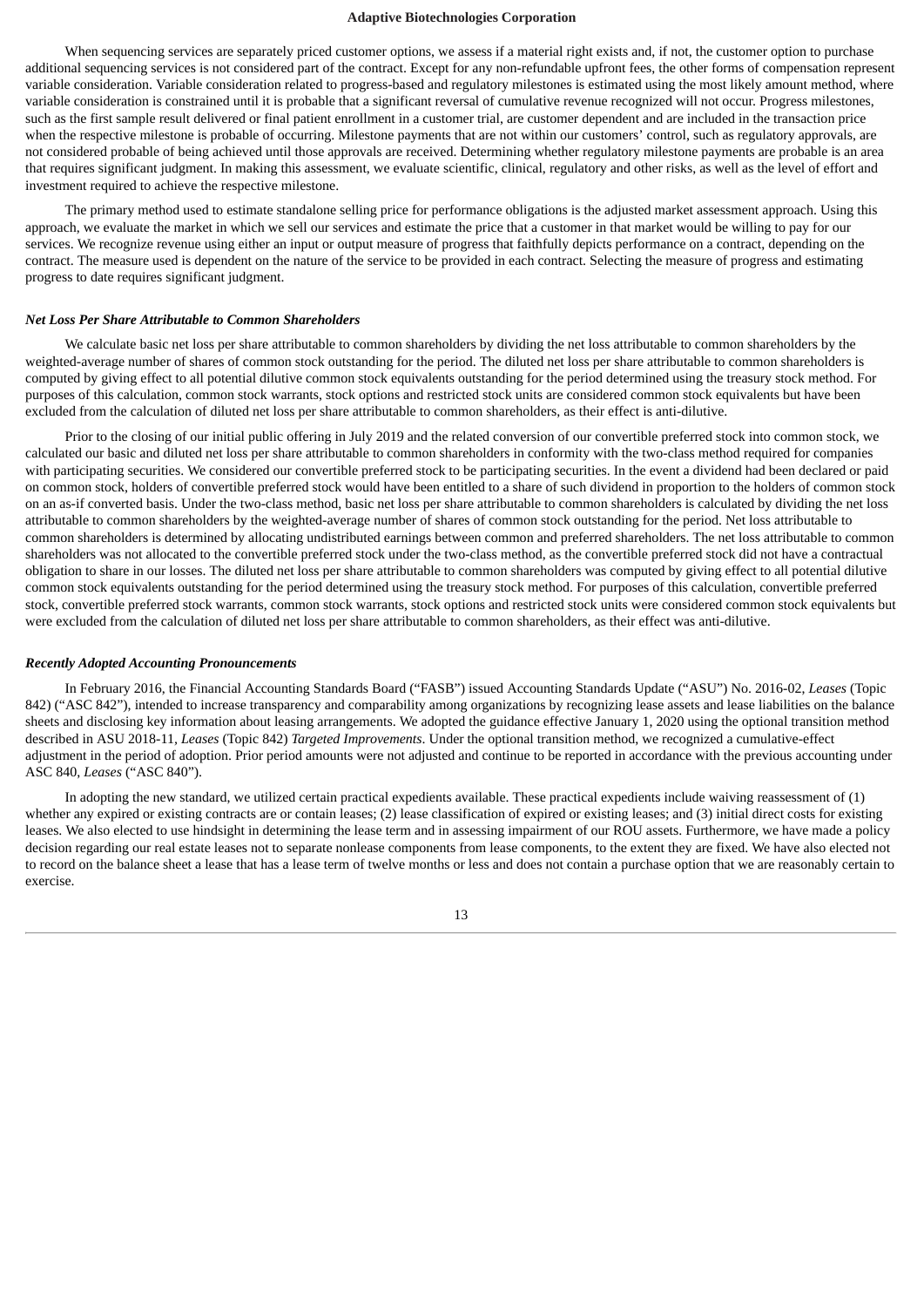The standard had a material impact on our unaudited condensed balance sheets but did not have a material impact on our unaudited condensed statements of operations or unaudited condensed statements of cash flows. The most significant impact was the recognition of \$33.0 million and \$39.7 million of operating lease ROU assets and liabilities, respectively, and the derecognition of a \$36.6 million asset and corresponding liability previously recorded pursuant to build-to-suit lease accounting guidance under ASC 840, which resulted in an increase to retained earnings of \$0.1 million. The operating lease ROU assets and liabilities recorded at adoption included the derecognition of \$7.3 million of deferred rent recognized as of December 31, 2019, as well as a \$0.5 million reclassification of tenant incentive receivables previously recognized in the prepaid expenses and other current assets line item on our balance sheet. Refer to Note 8 of the accompanying notes to our unaudited condensed financial statements for additional information regarding leases.

In June 2016, the FASB issued ASU 2016-13, *Financial Instruments—Credit Losses* (Topic 326): *Measurement of Credit Losses on Financial Instruments*, which amends the impairment model by requiring entities to use a forward-looking approach based on expected losses to estimate credit losses on certain types of financial instruments, including trade receivables. The expected credit losses are recorded through an allowance account that is deducted from the amortized cost basis of the financial asset, and the net carrying value of the financial asset is presented on the balance sheet. The guidance also amends the previous other-than-temporary impairment model for available-for-sale debt securities by requiring the recognition of impairments relating to credit losses through an allowance account, limited to the difference between a security's amortized cost basis and its fair value. Furthermore, the standard update removes the distinction between whether an impairment is temporary or other-than temporary. We adopted the guidance effective January 1, 2020. Given the short-term nature of our accounts receivable, the adoption as it relates to trade receivables did not have a significant impact on our unaudited condensed financial statements. Furthermore, impairment of available-for-sale debt securities as of the adoption date was determined to be due to factors other than credit loss; therefore, a credit allowance was not recognized.

In August 2018, the FASB issued ASU No. 2018-15, *Intangibles—Goodwill and Other: Internal-Use Software* (Subtopic 350-40) to provide additional guidance on the accounting for costs of implementation activities performed in a cloud computing arrangement. We adopted this guidance effective January 1, 2020 on a prospective basis, and the adoption did not have any impact on our unaudited condensed financial statements.

In December 2019, the FASB issued ASU No. 2019-12, *Income Taxes* (Topic 740): *Simplifying the Accounting for Income Taxes*, which eliminates certain exceptions to the guidance in ASC 740 related to the approach for intraperiod tax allocation, the methodology for calculating income taxes in an interim period and the recognition of deferred tax liabilities for outside basis differences. Among other things, this guidance also clarifies the accounting for transactions that result in a step-up in the tax basis of goodwill. This guidance is effective for fiscal years beginning after December 15, 2020, and interim periods within those fiscal years. Early adoption is permitted, and the guidance is to be applied prospectively, except for certain amendments. We early adopted the guidance on January 1, 2020 and the adoption did not have a material impact on our unaudited condensed financial statements.

## **3. Revenue**

#### *MRD Development Agreements*

We have entered into agreements with biopharmaceutical customers to further develop and commercialize clonoSEQ and the biopharmaceutical customers' therapeutics. Under each of the agreements, we received or will receive non-refundable upfront payments and could receive substantial additional payments upon reaching certain progress milestones or achievement of certain regulatory milestones pertaining to the customers' therapeutics and our clonoSEQ test.

Under the contracts, we identify performance obligations, which may include: (1) obligations to provide services supporting the customer's regulatory submission activities as they relate to our clonoSEQ test; and (2) sequencing services related to customer-provided samples for their regulatory submissions. The transaction price allocated to the respective performance obligations is estimated using an adjusted market assessment approach for the regulatory support services and a standalone selling price for the estimated immunosequencing services. At contract inception, we fully constrain any consideration related to the regulatory milestones, as the achievement of such milestones is subject to third-party regulatory approval and the customers' own submission decision-making. We recognize revenue relating to the sequencing services as sequencing revenue over time using an output method based on the proportion of sample results delivered relative to the total amount of sample results expected to be delivered and when expected to be a faithful depiction of progress. We use the same method to recognize the regulatory support services. When an output method based on the proportion of sample results delivered is not expected to be a faithful depiction of progress, we utilize an input method based on estimates of effort completed using a cost-based model.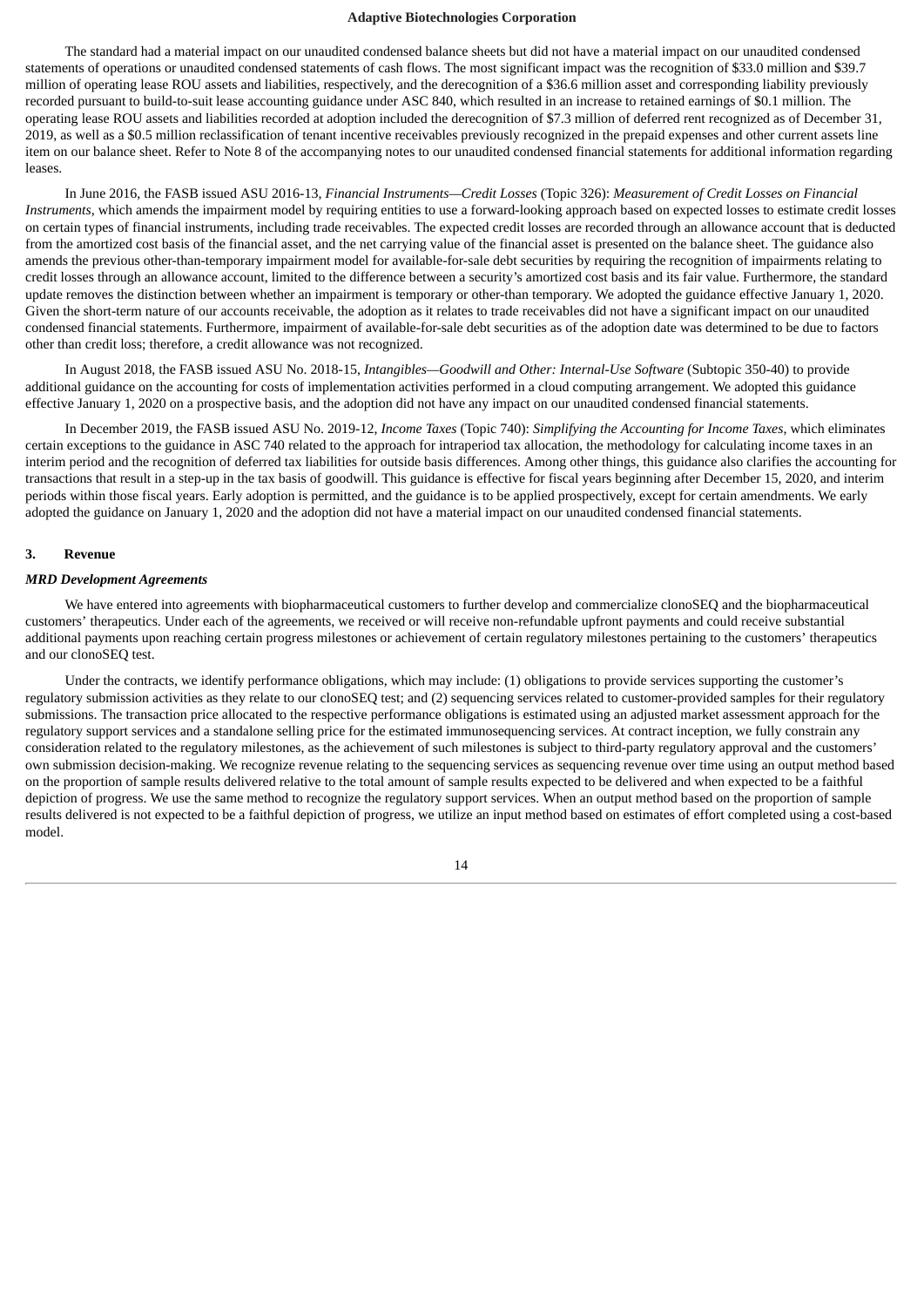In the three and nine months ended September 30, 2020 and in the three and nine months ended September 30, 2019, we earned \$2.5 million and \$2.0 million, respectively, upon the achievement of certain regulatory milestones by us and our respective customers' therapeutics. All \$2.5 million and \$2.0 million was recognized as revenue within the respective periods, as we determined these amounts were consistent with our estimated standalone selling price and the respective performance obligations were complete. In total, we recognized \$2.6 million and \$3.1 million in development revenue related to these contracts during the three and nine months ended September 30, 2020, respectively, and \$2.3 million and \$3.1 million during the three and nine months ended September 30, 2019, respectively.

As of September 30, 2020, in future periods we could receive up to an additional \$313.5 million in milestone payments if certain regulatory approvals are obtained by our customers' therapeutics in connection with MRD data generated from our clonoSEQ test.

#### *Genentech Collaboration Agreement*

In December 2018, we entered into a worldwide collaboration and license agreement ("Genentech Agreement") with Genentech to leverage our capability to develop cellular therapies in oncology. Subsequent to receipt of regulatory approval in January 2019, we received a non-refundable, upfront payment of \$300.0 million in February 2019 and may be eligible to receive more than \$1.8 billion over time, including payments of up to \$75.0 million upon the achievement of specified regulatory milestones, up to \$300.0 million upon the achievement of specified development milestones and up to \$1,430.0 million upon the achievement of specified commercial milestones. In addition, we are separately able to receive tiered royalties at a rate ranging from the mid-single digits to the mid-teens on aggregate worldwide net sales of products arising from the strategic collaboration, subject to certain reductions, with aggregate minimum floors. Under the agreement, we are pursuing two product development pathways for novel T cell immunotherapies in which Genentech intends to use T cell receptors ("TCRs") screened by our immune medicine platform to engineer and manufacture cellular medicines:

- Shared Products. The shared products will use "off-the-shelf" TCRs identified against cancer antigens shared among patients ("Shared Products").
- Personalized Product. The personalized product will use patient-specific TCRs identified by real-time screening of TCRs against cancer antigens in each patient ("Personalized Product").

Under the terms of the agreement, we granted Genentech exclusive worldwide licenses to develop and commercialize TCR-based cellular therapies in the field of oncology, including licenses to existing shared antigen data packages. Additionally, Genentech has the right to determine which product candidates to further develop for commercialization purposes. We determined that this arrangement meets the criteria set forth in ASC Topic 808, *Collaborative Arrangements* ("ASC 808"), because both parties are active participants in the activity and are exposed to significant risks and rewards depending on the activity's commercial failure or success. Because ASC 808 does not provide guidance on how to account for the activities under a collaborative arrangement, we applied the guidance in ASC 606 to account for the activities related to the Genentech Agreement.

In applying ASC 606, we identified the following performance obligations at the inception of the agreement:

- 1. License to utilize on an exclusive basis all TCR-specific platform intellectual property to develop and commercialize any licensed products in the field of oncology.
- 2. License to utilize all data and information within each shared antigen data package and any other know-how disclosed by us to Genentech in oncology.
- 3. License to utilize all private antigen TCR product data in connection with research and development activities in the field of use.
- 4. License to existing shared antigen data packages.
- 5. Research and development services for shared product development, including expansion of shared antigen data packages.
- 6. Research and development services for private product development.
- 7. Obligations to participate on various joint research, development and project committees.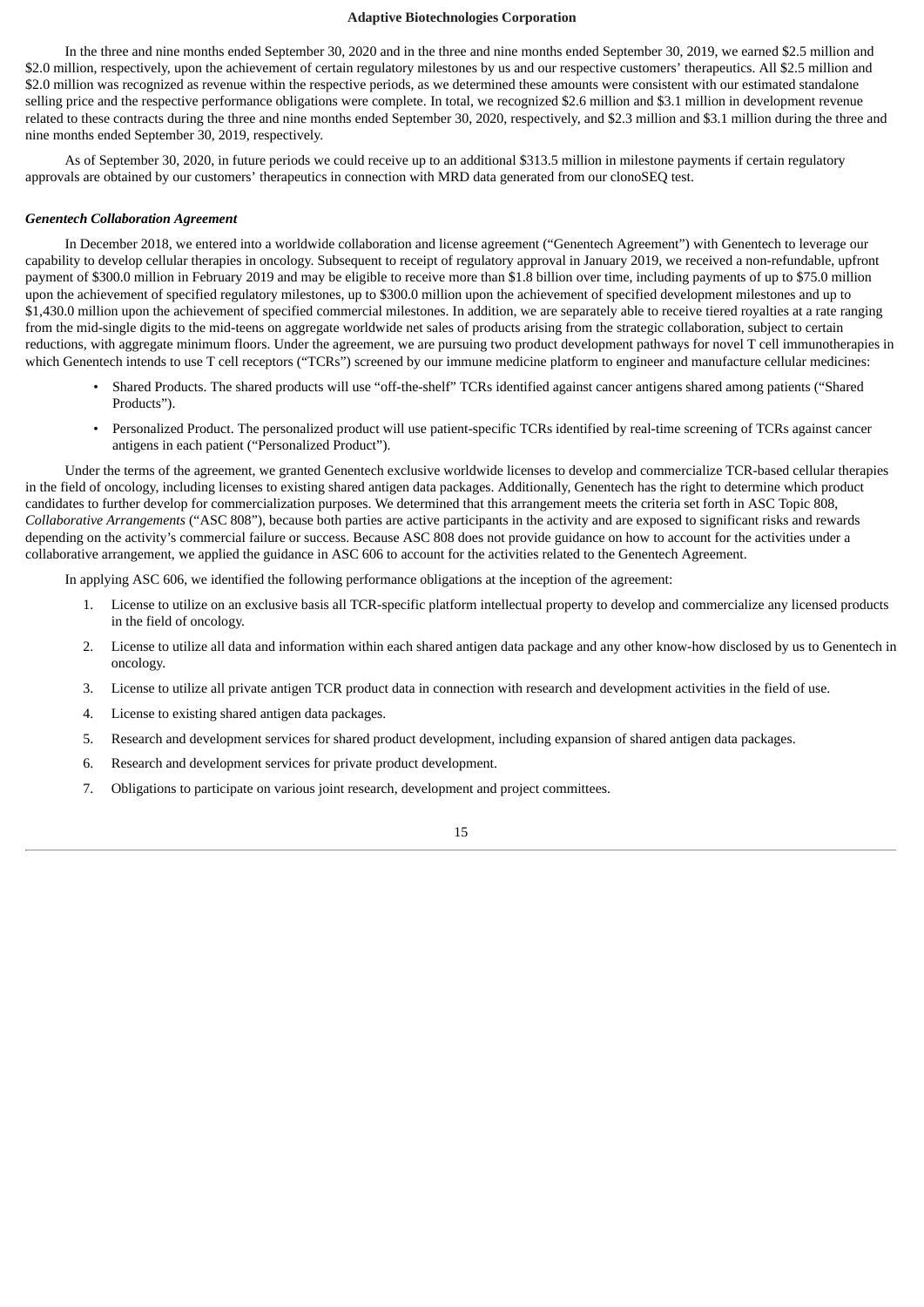We determined that none of the licenses, research and development services or obligations to participate on various committees were distinct within the context of the contract, given such rights and activities were highly interrelated and there was substantial additional research and development to further develop the licenses. We considered factors such as the stage of development of the respective existing antigen data packages, the subsequent development that would be required to both identify and submit a potential target for investigational new drug acceptance under both product pathways and the variability in research and development pathways given Genentech's control of product commercialization. Specifically, under the agreement, Genentech is not required to pursue development or commercialization activities pertaining to both product pathways and may choose to proceed with one or the other, as opposed to both. Accordingly, we determined that all of the identified performance obligations were attributable to one general performance obligation, which is to further the development of our TCR-specific platform, including data packages, and continue to make our TCR identification process available to Genentech to pursue either product pathway.

Separately, we have a responsibility to Genentech to enter into a supply and manufacturing agreement for patient-specific TCRs as it pertains to any Personalized Product therapeutic. We determined this was an option right of Genentech should they pursue commercialization of a Personalized Product therapy. Because of the uncertainty resulting from the early stage of development, the novel approach of our collaboration with Genentech and our rights to future commercial milestones and royalty payments, we determined that this option right was not a material right that should be accounted for at inception. As such, we will account for the supply and manufacturing agreement when entered into between the parties.

We determined the initial transaction price shall be made up of only the \$300.0 million upfront, non-refundable payment, as all potential regulatory and development milestone payments were probable of significant revenue reversal given their achievement was highly dependent on factors outside our control. As a result, these payments were fully constrained and were not included in the transaction price as of September 30, 2020. We excluded the commercial milestones and potential royalties from the transaction price, as those items relate predominantly to the license rights granted to Genentech and will be assessed when and if such events occur.

As there are potential substantive developments necessary, which Genentech may be able to direct, we determined that we would apply a proportional performance model to recognize revenue for our performance obligation. We measure proportional performance using an input method based on costs incurred relative to the total estimated costs of research and development efforts to pursue both the Shared Product and Personalized Product pathways. We currently expect to recognize the revenue over a period of approximately seven to eight years from the effective date. This estimate of the research and development period considers pursuit options of development activities supporting both the Shared Product and the Personalized Product, but may be reduced or increased based on the various activities as directed by the joint committees, decisions made by Genentech, regulatory feedback or other factors not currently known.

We recognized revenue of \$12.3 million and \$11.4 million during the three months ended September 30, 2020 and 2019, respectively, and \$35.9 million and \$26.2 million during the nine months ended September 30, 2020 and 2019, respectively, related to the Genentech Agreement. Costs related to the Genentech Agreement are included in research and development expenses.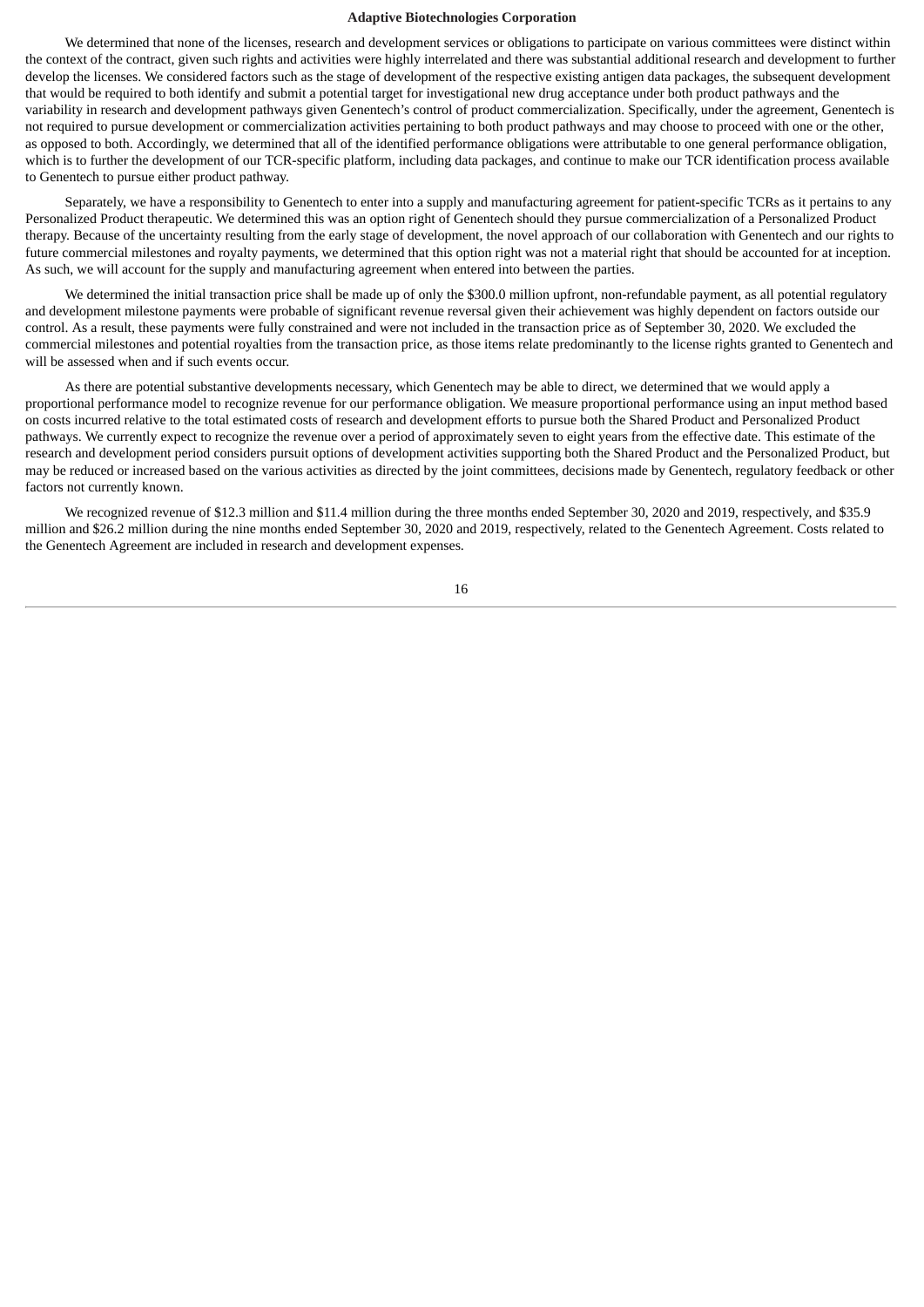## **4. Fair Value Measurements**

The following tables set forth the fair value of financial assets as of September 30, 2020 and December 31, 2019 that were measured at fair value on a recurring basis (in thousands):

|                                            | September 30, 2020 |                           |  |                                 |                |                          |  |         |
|--------------------------------------------|--------------------|---------------------------|--|---------------------------------|----------------|--------------------------|--|---------|
|                                            |                    | Level 1<br><b>Level 2</b> |  |                                 | <b>Level 3</b> |                          |  | Total   |
| Financial assets                           |                    |                           |  |                                 |                |                          |  |         |
| Money market funds                         |                    | 495.115                   |  | $\hspace{0.1mm}-\hspace{0.1mm}$ |                | $\overline{\phantom{m}}$ |  | 495,115 |
| U.S. government debt and agency securities |                    |                           |  | 340,836                         |                |                          |  | 340,836 |
| Corporate bonds                            |                    |                           |  | 13.634                          |                | __                       |  | 13,634  |
| Total financial assets                     |                    | 495.115                   |  | 354,470                         |                | __                       |  | 849,585 |

|                                            | <b>December 31, 2019</b> |        |   |                |  |                 |  |         |
|--------------------------------------------|--------------------------|--------|---|----------------|--|-----------------|--|---------|
|                                            | Level 1                  |        |   | <b>Level 2</b> |  | Level 3         |  | Total   |
| Financial assets                           |                          |        |   |                |  |                 |  |         |
| Money market funds                         |                          | 88,683 | S |                |  |                 |  | 88,683  |
| Commercial paper                           |                          |        |   | 121,867        |  |                 |  | 121,867 |
| U.S. government debt and agency securities |                          |        |   | 377,243        |  |                 |  | 377,243 |
| Corporate bonds                            |                          |        |   | 86,615         |  |                 |  | 86,615  |
| Total financial assets                     |                          | 88.683 |   | 585,725        |  | $\qquad \qquad$ |  | 674.408 |

Level 1 securities include highly liquid money market funds, for which we measure the fair value based on quoted prices in active markets for identical assets or liabilities. Level 2 securities consist of U.S. government debt securities, commercial paper and corporate bonds, and are valued based on recent trades of securities in inactive markets or based on quoted market prices of similar instruments and other significant inputs derived from or corroborated by observable market data.

## **5. Investments**

Available-for-sale investments consisted of the following as of September 30, 2020 and December 31, 2019 (in thousands):

| <b>Estimated</b><br><b>Fair Value</b> |
|---------------------------------------|
|                                       |
| 324,370                               |
| 13,634                                |
| 338,004                               |
|                                       |
| 16,466                                |
| 16,466                                |
|                                       |

|                                            |                   |     | <b>December 31, 2019</b> |      |                    |                                       |
|--------------------------------------------|-------------------|-----|--------------------------|------|--------------------|---------------------------------------|
|                                            | Amortized<br>Cost |     | Unrealized<br>Gain       |      | Unrealized<br>Loss | <b>Estimated</b><br><b>Fair Value</b> |
| Short-term marketable securities           |                   |     |                          |      |                    |                                       |
| Commercial paper                           | 121.866           | S   |                          |      |                    | 121,866                               |
| U.S. government debt and agency securities | 285,963           |     | 394                      |      | (1)                | 286,356                               |
| Corporate bonds                            | 71,962            |     | 109                      |      | (3)                | 72,068                                |
| Total short-term marketable securities     | 479.791           |     | 503                      |      | (4)                | 480,290                               |
| Long-term marketable securities            |                   |     |                          |      |                    |                                       |
| U.S. government debt and agency securities | 90,750            | \$. | 146                      | - \$ | $(9)$ \$           | 90,887                                |
| Corporate bonds                            | 14,513            |     | 35                       |      |                    | 14,548                                |
| Total long-term marketable securities      | 105,263           |     | 181                      |      | (9)                | 105,435                               |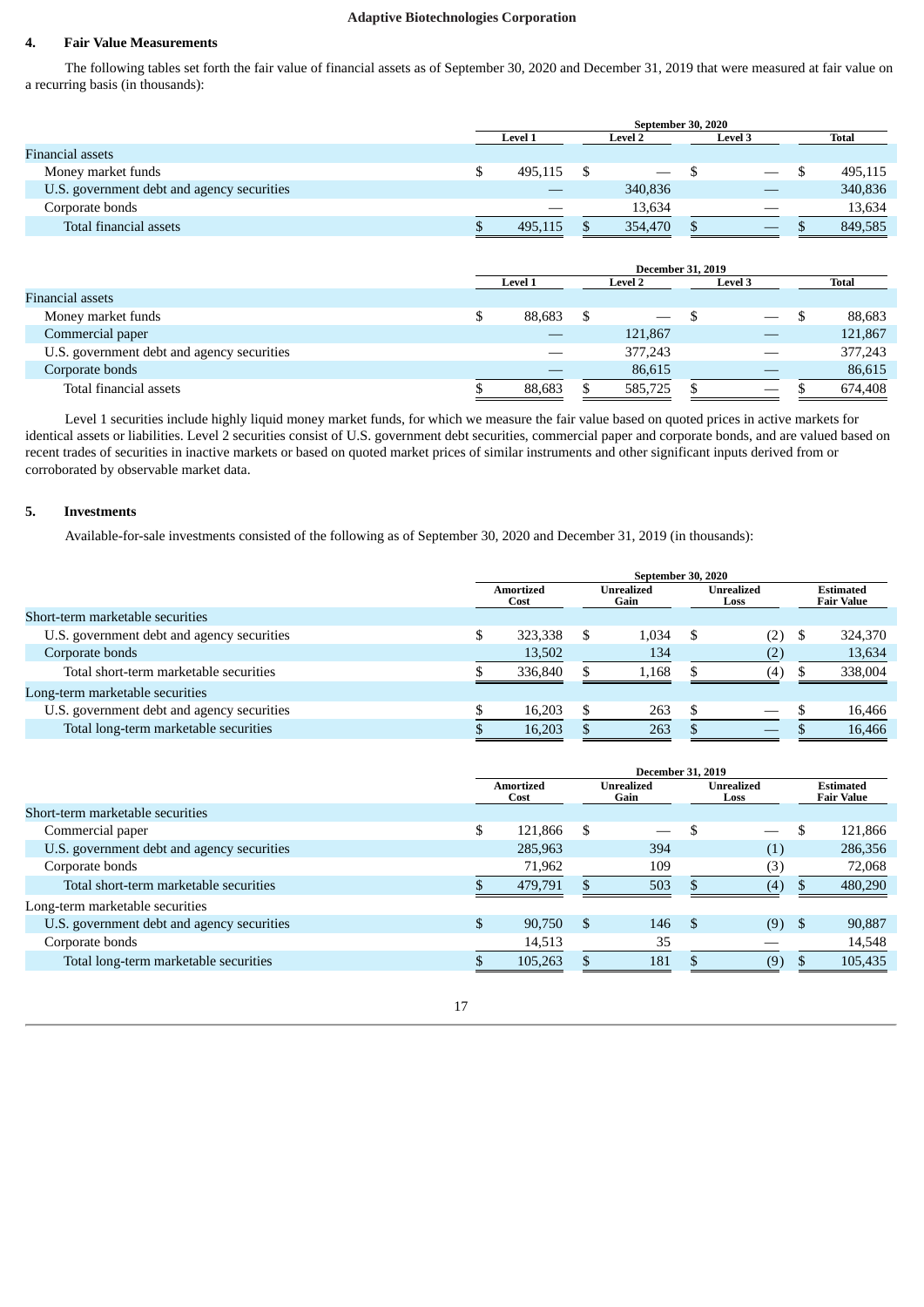All the commercial paper, U.S. government debt and agency securities and corporate bonds designated as short-term marketable securities have an effective maturity date that is equal to or less than one year from the respective balance sheet date. Those that are designated as long-term marketable securities have an effective maturity date that is more than one year from the respective balance sheet date.

Accrued interest receivable is excluded from the amortized cost and estimated fair value of our marketable securities. Accrued interest receivables of \$1.4 million and \$2.2 million were presented separately within the prepaid expenses and other current assets line item on our unaudited condensed balance sheet as of September 30, 2020 and on our balance sheet as of December 31, 2019, respectively. We have made an accounting policy election to not measure an allowance for credit losses for accrued interest receivables.

The following table presents the gross unrealized holding losses and fair value for investments in an unrealized loss position, and the length of time that individual securities have been in a continuous loss position, as of September 30, 2020 (in thousands):

|                                            | <b>Less Than 12 Months</b> |                    | <b>12 Months Or Greater</b> |                    |
|--------------------------------------------|----------------------------|--------------------|-----------------------------|--------------------|
|                                            | Fair<br>Value              | Unrealized<br>Loss | Fair<br>Value               | Unrealized<br>Loss |
| U.S. government debt and agency securities | 75.564                     | (2)                |                             |                    |
| Corporate bonds                            | 1,522                      |                    |                             |                    |
| Total available-for-sale securities        | 77,086                     | (4)                | $-$                         |                    |

We periodically review our available-for-sale securities to assess for credit impairment. Some of the factors considered in assessing impairment include the extent to which the fair value is less than the amortized cost basis, adverse conditions related to the security, an industry or geographic area, changes to security ratings or sector credit ratings and other relevant market data.

As of September 30, 2020, we did not intend, nor were we more likely than not to be required, to sell our available-for-sale investments before the recovery of their amortized cost basis, which may be maturity. Based on our assessment, we concluded all impairment as of September 30, 2020 to be due to factors other than credit loss, such as changes in interest rates. A credit allowance was not recognized and the impairment of our available-for-sale securities was recorded in other comprehensive loss.

## **6. Goodwill and Intangible Assets**

There have been no changes in the carrying amount of goodwill since its recognition in 2015.

Intangible assets subject to amortization as of September 30, 2020 and December 31, 2019 consisted of the following (in thousands):

|                                 | September 30, 2020              |  |                                    |  |                               |
|---------------------------------|---------------------------------|--|------------------------------------|--|-------------------------------|
|                                 | <b>Gross Carrying</b><br>Amount |  | <b>Accumulated</b><br>Amortization |  | <b>Net Carrying</b><br>Amount |
| Acquired developed technology   | 20,000                          |  | (9,552)                            |  | 10,448                        |
| Purchased intellectual property | 325                             |  | (120)                              |  | 205                           |
| Balance at September 30, 2020   | 20,325                          |  | (9,672)                            |  | 10,653                        |

|                                 |                       |        | <b>December 31, 2019</b>    |                               |
|---------------------------------|-----------------------|--------|-----------------------------|-------------------------------|
|                                 | <b>Gross Carrying</b> | Amount | Accumulated<br>Amortization | <b>Net Carrying</b><br>Amount |
| Acquired developed technology   |                       | 20,000 | (8,301)                     | 11,699                        |
| Purchased intellectual property |                       | 325    | (96)                        | 229                           |
| Balance at December 31, 2019    |                       | 20,325 | (8, 397)                    | 11.928                        |

The developed technology was acquired in connection with our acquisition of Sequenta, Inc. ("Sequenta") in 2015. The remaining balance of the acquired technology and the purchased intellectual property is expected to be amortized over the next 6.3 years.

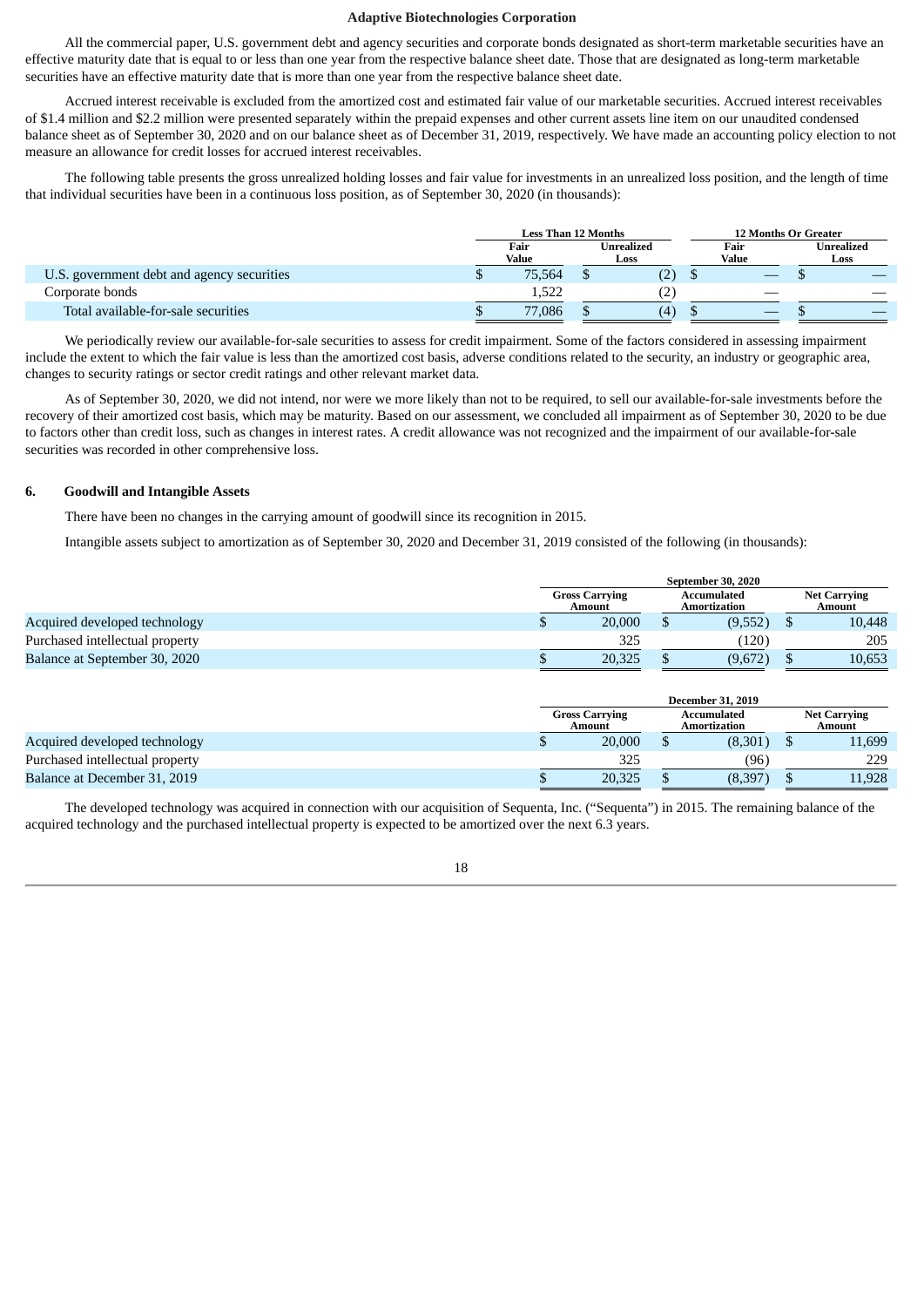As of September 30, 2020, expected future amortization expense for intangible assets was as follows (in thousands):

| 2020 (excluding the nine months ended September 30, 2020)<br>D<br>2021<br>2022<br>2023<br>2024<br>Thereafter<br>Total future amortization expense |  |        |
|---------------------------------------------------------------------------------------------------------------------------------------------------|--|--------|
|                                                                                                                                                   |  | 428    |
|                                                                                                                                                   |  | 1,699  |
|                                                                                                                                                   |  | 1,699  |
|                                                                                                                                                   |  | 1,699  |
|                                                                                                                                                   |  | 1,703  |
|                                                                                                                                                   |  | 3,425  |
|                                                                                                                                                   |  | 10,653 |

## **7. Deferred Revenue**

Deferred revenue by revenue classification as of September 30, 2020 and December 31, 2019 was as follows (in thousands):

|                                                | <b>September 30, 2020</b> |         | <b>December 31, 2019</b> |
|------------------------------------------------|---------------------------|---------|--------------------------|
| Current deferred revenue                       |                           |         |                          |
| Sequencing                                     | \$                        | 16.040  | \$<br>12,482             |
| Development                                    |                           | 62,152  | 48,512                   |
| Total current deferred revenue                 |                           | 78,192  | 60,994                   |
| Non-current deferred revenue                   |                           |         |                          |
| Sequencing                                     |                           | 637     | 1,459                    |
| Development                                    |                           | 174,216 | 217,873                  |
| Total non-current deferred revenue             |                           | 174,853 | 219,332                  |
| Total current and non-current deferred revenue |                           | 253,045 | 280,326                  |

Deferred revenue from our Genentech Agreement represents \$59.9 million and \$169.1 million of the current and non-current development deferred revenue balances, respectively, at September 30, 2020 and \$48.1 million and \$216.8 million of the current and non-current development deferred revenue balances, respectively, at December 31, 2019. In general, we expect that the current amounts will be recognized as revenue within 12 months and the noncurrent amounts will be recognized as revenue over a period of approximately six to seven years. This period of time represents an estimate of the research and development period to develop cellular therapies in oncology, which may be reduced or increased based on the various development activities.

Changes in deferred revenue during the nine months ended September 30, 2020 were as follows (in thousands):

| Deferred revenue balance at December 31, 2019   | 280,326   |
|-------------------------------------------------|-----------|
| Additions to deferred revenue during the period | 19.859    |
| Revenue recognized during the period            | (47, 140) |
| Deferred revenue balance at September 30, 2020  | 253,045   |

As of September 30, 2020, \$41.9 million was recognized as revenue that was included in the deferred revenue balance at December 31, 2019. As a result of cancelled customer sequencing contracts, we recognized \$0.5 million and \$0.9 million of sequencing revenue during the three and nine months ended September 30, 2020, respectively.

## **8. Leases**

We have operating lease agreements for the laboratory and office facilities that we occupy in Seattle, Washington and South San Francisco, California, as well as server space. Our leases include an amendment to our previous lease in South San Francisco, California to rent 19,867 additional square feet, which commenced during the nine months ended September 30, 2020 and provides for a \$0.6 million tenant improvement allowance. As of September 30, 2020, we were not party to any finance leases. Our leases have remaining terms of 1.6 years to 11.8 years, and include options to extend certain of the leases up to 10.0 years and terminate certain of the leases after 3.0 years. We adjust lease terms for these options only when it is reasonably certain we will exercise these options. As of September 30, 2020, it was reasonably certain that we would exercise our option to terminate two of our leases after 3.0 years.

Other information related to our operating leases as of September 30, 2020 was as follows:

| Weighted-average remaining lease term (in years) | 9.66 |
|--------------------------------------------------|------|
| Weighted-average discount rate                   | 4.6% |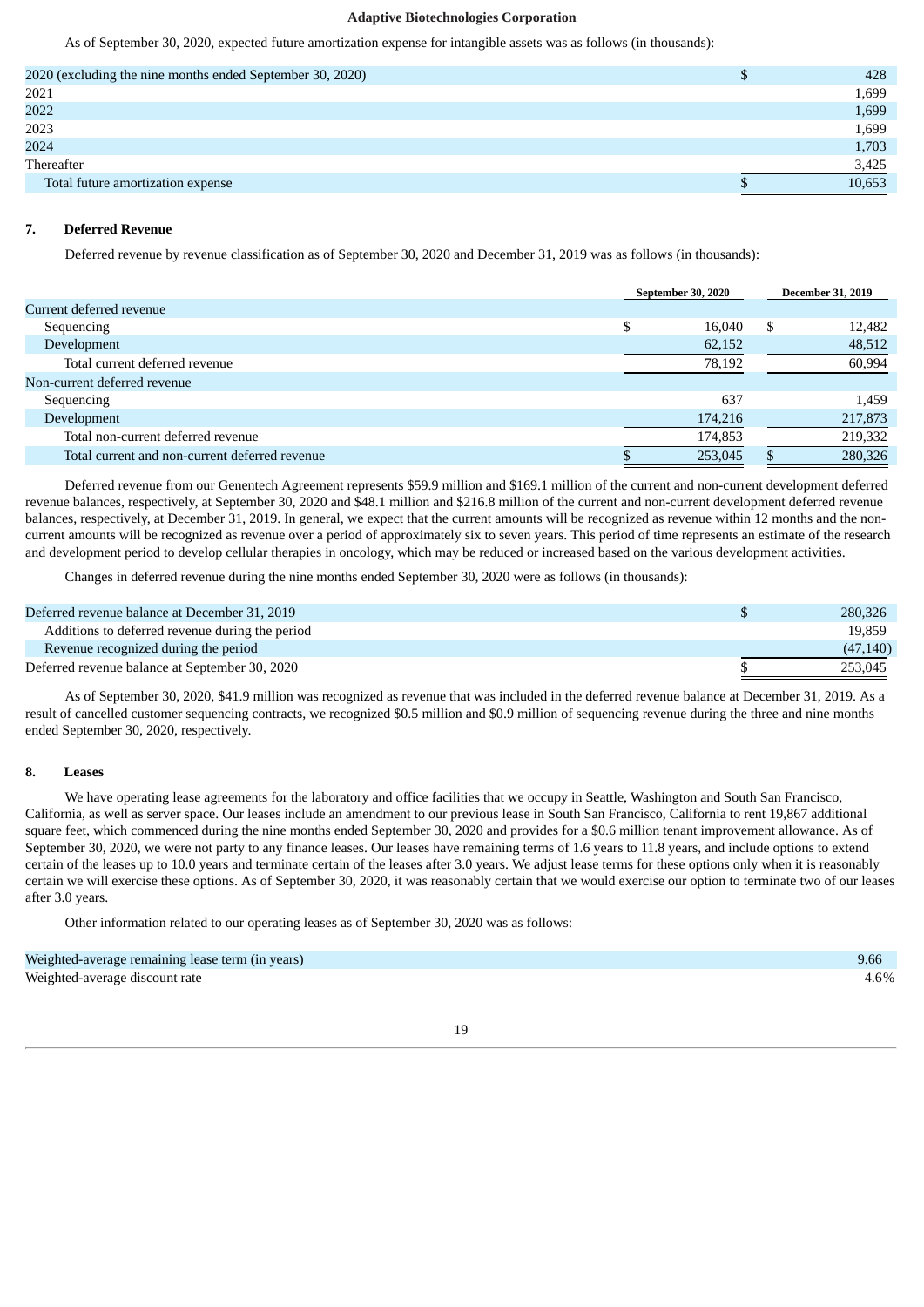The following table reconciles our undiscounted operating lease cash flows to our operating lease liabilities as of September 30, 2020 (in thousands):

| 2020 (excluding the nine months ended September 30, 2020) | \$<br>1,532  |
|-----------------------------------------------------------|--------------|
| 2021                                                      | 6,887        |
| 2022                                                      | 6,886        |
| 2023                                                      | 6,450        |
| 2024                                                      | 5,956        |
| <b>Thereafter</b>                                         | 30,979       |
| Total undiscounted lease payments                         | 58,690       |
| Less:                                                     |              |
| Imputed interest rate                                     | (11,682)     |
| Tenant improvement receivables                            | (673)        |
| Total operating lease liabilities                         | \$<br>46,335 |
| Less: current portion                                     | (3,969)      |
| Operating lease liabilities, less current portion         | 42,366       |
|                                                           |              |

Operating lease expense was \$1.4 million and \$3.7 million for the three and nine months ended September 30, 2020, respectively. Variable lease expense for operating leases was \$0.7 million and \$1.8 million for the three and nine months ended September 30, 2020, respectively. Rent expense recognized under ASC 840, inclusive of operating and maintenance costs, was \$1.3 million and \$3.6 million for the three and nine months ended September 30, 2019, respectively.

Cash paid for amounts included in the measurement of lease liabilities for the nine months ended September 30, 2020 was \$1.8 million, net of \$1.8 million of cash received for tenant improvement allowances.

## *Lease Not Yet Commenced*

In August 2019, we entered into an agreement to rent 100,000 square feet in a to-be-constructed building in Seattle, Washington. In connection with the lease, we entered into a \$2.1 million letter of credit with one of our existing financial institutions. Due to our significant involvement during the construction process of the leased building, we qualified as the deemed owner of the building under build-to-suit lease accounting guidance that proceeded ASC 842. The resulting asset and long-term financing obligation recorded on our balance sheet for the cost of the building was derecognized upon adoption of ASC 842. As of September 30, 2020, we have incurred \$2.4 million in certain tenant improvement costs relating to the to-be-constructed building, which are presented within the other long-term liabilities line item on our unaudited condensed balance sheet as of September 30, 2020. These costs will be reimbursed by the landlord. The related receivable of \$2.4 million is presented within the prepaid expenses and other current assets line item on our unaudited condensed balance sheet as of September 30, 2020.

This lease will be assessed for classification and a lease liability and corresponding ROU asset will be recorded upon lease commencement. Future non-cancellable undiscounted lease payments total \$89.8 million, payable over the lease term of 12.7 years.

## **9. Commitments and Contingencies**

## *Legal Proceedings*

We are subject to claims and assessments from time to time in the ordinary course of business. We will accrue a liability for such matters when it is probable that a liability has been incurred and the amount can be reasonably estimated. When only a range of possible loss can be established, the most probable amount in the range is accrued. If no amount within this range is a better estimate than any other amount within the range, the minimum amount in the range is accrued. We are not currently party to any material legal proceedings.

#### *Indemnification Agreements*

In the ordinary course of business, we may provide indemnification of varying scope and terms to vendors, lessors, customers and other parties with respect to certain matters including, but not limited to, losses arising out of breach of our agreements with them or from intellectual property infringement claims made by third parties. In addition, we have entered into indemnification agreements with members of our board of directors and certain of our executive officers that will require us to indemnify them against certain liabilities that may arise by reason of their status or service as directors or officers. The maximum potential amount of future payments that we could be required to make under these indemnification agreements is, in many cases, unlimited. We have not incurred any material costs as a result of such indemnifications and are not currently aware of any indemnification claims.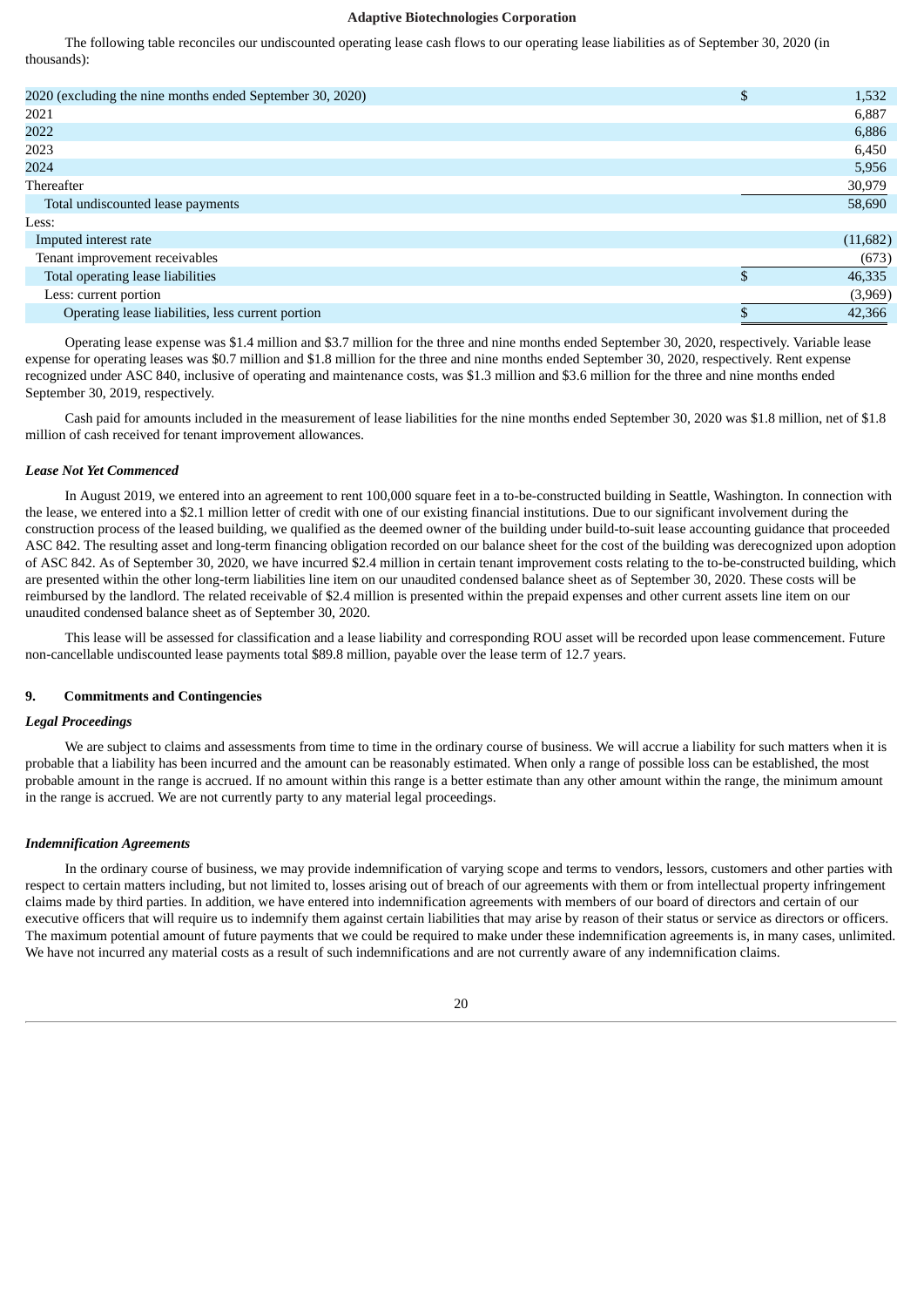## **10. Shareholders' Equity**

#### *Convertible Preferred Stock*

Immediately prior to the completion of our initial public offering on July 1, 2019, 93,039,737 shares of convertible preferred stock then outstanding converted into an equivalent number of shares of common stock. As of September 30, 2020, no shares of convertible preferred stock were outstanding.

#### *Preferred Stock*

We are authorized to issue 10,000,000 shares of preferred stock, par value \$0.0001 per share. As of September 30, 2020, no shares of preferred stock were outstanding.

#### *Common Stock*

We are authorized to issue 340,000,000 shares of common stock. Our common stock has a par value of \$0.0001, no preferences or privileges and is not redeemable. Holders of our common stock are entitled to one vote for each share of common stock held. The holders of record of outstanding shares of common stock shall be entitled to receive, when, as and if declared, out of funds legally available, such cash and other dividends as may be declared from time to time. As of September 30, 2020, we had 136,392,256 shares of common stock outstanding.

As of September 30, 2020, we have reserved shares of common stock for the following:

| Shares issuable upon the exercise of outstanding common stock options and |            |
|---------------------------------------------------------------------------|------------|
| the vesting of outstanding common restricted stock units granted          | 15,567,900 |
| Shares available for future grant under the 2019 Equity Incentive Plan    | 18,787,301 |
| Shares available for future grant under the Employee Stock Purchase Plan  | 2,804,298  |
| Shares to be issued upon exercise of a common stock warrant               | 56,875     |
| Total shares of common stock reserved for future issuance                 | 37,216,374 |

Our 2019 Equity Incentive Plan ("2019 Plan") provides for annual increases in the number of shares that may be issued under the 2019 Plan on January 1, 2020 and on each subsequent January 1, thereafter, by a number of shares equal to the lesser of (a) 5% of the number of shares of common stock issued and outstanding on the immediately preceding December 31, or (b) an amount determined by our board of directors.

Furthermore, our Employee Stock Purchase Plan ("ESPP") provides for annual increases in the number of shares available for issuance under our ESPP on January 1, 2020 and on each January 1, thereafter, by a number of shares equal to the smallest of (a) 1% of the number of shares of common stock issued and outstanding on the immediately preceding December 31, or (b) an amount determined by our board of directors.

On January 1, 2020, our 2019 Plan and ESPP reserves automatically increased by 6,261,907 shares and 1,252,381 shares, respectively.

#### *Common Stock Warrant*

In 2014, we issued a warrant to purchase 56,875 shares of Series C convertible preferred stock at an exercise price of \$2.64. The warrant is exercisable for a period of seven years from the date of issuance. Immediately prior to and in connection with the completion of our initial public offering on July 1, 2019, this convertible preferred stock warrant, which was previously recorded as a financial liability, was converted to a warrant to purchase the same number of shares of common stock. Upon conversion, the financial liability was reclassified to the additional paid-in capital line item on our unaudited condensed balance sheet. The warrant to purchase 56,875 shares of common stock remains outstanding as of September 30, 2020.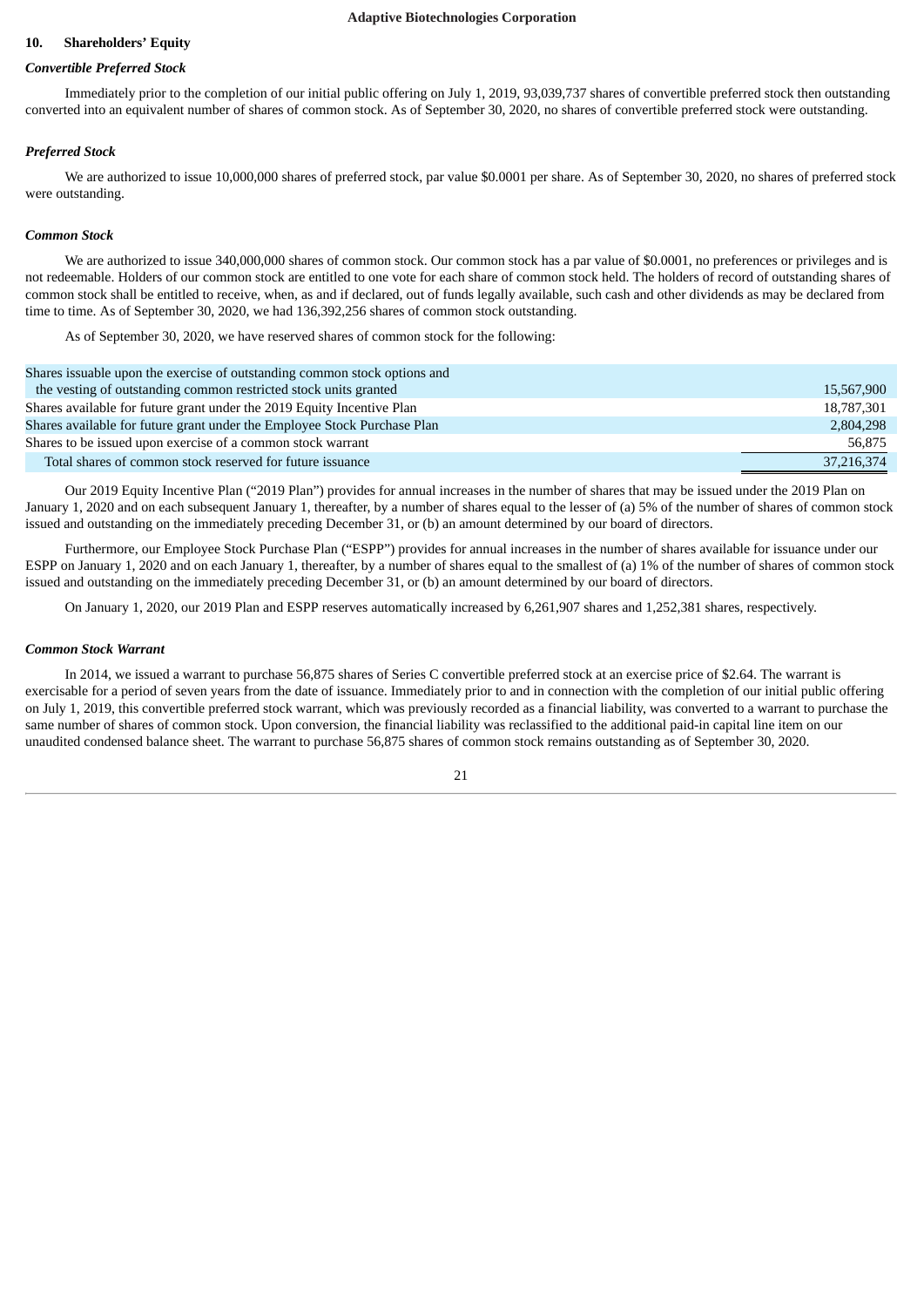## **11. Equity Incentive Plans**

#### *Sequenta 2008 Stock Plan, as amended*

In connection with our acquisition of Sequenta in January 2015, we assumed Sequenta's Equity Incentive Plan ("2008 Plan"), including all outstanding options and shares available for future issuance under the 2008 Plan, which, prior to the completion of our initial public offering, were all exercisable for Series E-1 convertible preferred stock. Upon completion of our initial public offering in July 2019, the outstanding options were exercisable for common stock. No shares are available for future issuance under this plan and no equity awards are outstanding under this plan as of September 30, 2020.

#### *Adaptive 2009 Equity Incentive Plan*

We adopted an equity incentive plan in 2009 ("2009 Plan") that provided for the issuance of incentive and nonqualified common stock options and other share-based awards for employees, directors and consultants. Under the 2009 Plan, the option exercise price for incentive and nonqualified stock options were not to be less than the fair market value of our common stock at the date of grant. Options granted under this plan expire no later than ten years from the grant date and vesting was established at the time of grant. Pursuant to the terms of the 2019 Plan, any shares subject to outstanding options originally granted under the 2009 Plan that terminate, expire or lapse for any reason without the delivery of shares to the holder thereof shall become available for issuance pursuant to awards granted under the 2019 Plan. While no shares are available for future issuance under the 2009 Plan, it continues to govern outstanding equity awards granted thereunder.

## *2019 Equity Incentive Plan*

The 2019 Plan was approved by our shareholders on June 13, 2019 and, pursuant to the resolutions adopted by our board of directors, became effective immediately prior to the closing of our initial public offering. The 2019 Plan provides for the issuance of awards in the form of options and other share-based awards for employees, directors and consultants. Under the 2019 Plan, the option exercise price per share shall not be less than the fair market value of a share of stock on the grant date of the option, as defined by the 2019 Plan, unless explicitly qualified under the provisions of Section 409A or Section 424(a) of the Internal Revenue Code of 1986. Additionally, unless otherwise specified, options granted under this plan expire no later than ten years from the grant date and vesting is established at the time of grant. Except for certain option grants made to non-employee directors, stock options granted under the 2019 Plan generally vest over a four-year period, subject to continuous service through each applicable vesting date. As of September 30, 2020, we have authorized 22,102,754 shares of common stock for issuance under the 2019 Plan.

Changes in shares available for grant during the nine months ended September 30, 2020 were as follows:

|                                                                    | <b>Shares Available for Grant</b> |
|--------------------------------------------------------------------|-----------------------------------|
| Shares available for grant at December 31, 2019                    | 15,396,254                        |
| 2019 Plan reserve increase on January 1, 2020                      | 6,261,907                         |
| Options and restricted stock units granted                         | (3,070,331)                       |
| Options and restricted stock units forfeited, cancelled or expired | 199,471                           |
| Shares available for grant at September 30, 2020                   | 18,787,301                        |

Stock option activity under the 2008 Plan, 2009 Plan and 2019 Plan during the nine months ended September 30, 2020 was as follows:

|                                                      | <b>Shares</b><br><b>Subject to</b><br>Outstanding<br><b>Options</b> |    | Weighted-<br>Average<br><b>Exercise Price</b><br>per Share | Aggregate<br><b>Intrinsic Value</b><br>(in thousands) |         |  |
|------------------------------------------------------|---------------------------------------------------------------------|----|------------------------------------------------------------|-------------------------------------------------------|---------|--|
| Options outstanding at December 31, 2019             | 16,646,654                                                          | S  | 6.14                                                       |                                                       | 398,379 |  |
| Options granted                                      | 3,020,331                                                           |    | 31.98                                                      |                                                       |         |  |
| Options forfeited or cancelled                       | (184, 471)                                                          |    | 14.19                                                      |                                                       |         |  |
| Options expired                                      | (15,000)                                                            |    | 0.16                                                       |                                                       |         |  |
| Options exercised                                    | (3,949,614)                                                         |    | 3.91                                                       |                                                       |         |  |
| Options outstanding at September 30, 2020            | 15,517,900                                                          | \$ | 11.65                                                      | -S                                                    | 573,922 |  |
| Options vested and exercisable at September 30, 2020 | 8,604,883                                                           | S  | 5.97                                                       | \$.                                                   | 367,072 |  |
|                                                      |                                                                     |    |                                                            |                                                       |         |  |

The weighted-average remaining contractual life for options outstanding at September 30, 2020 was 7.1 years. The weighted-average remaining contractual life for vested and exercisable options outstanding at September 30, 2020 was 5.9 years.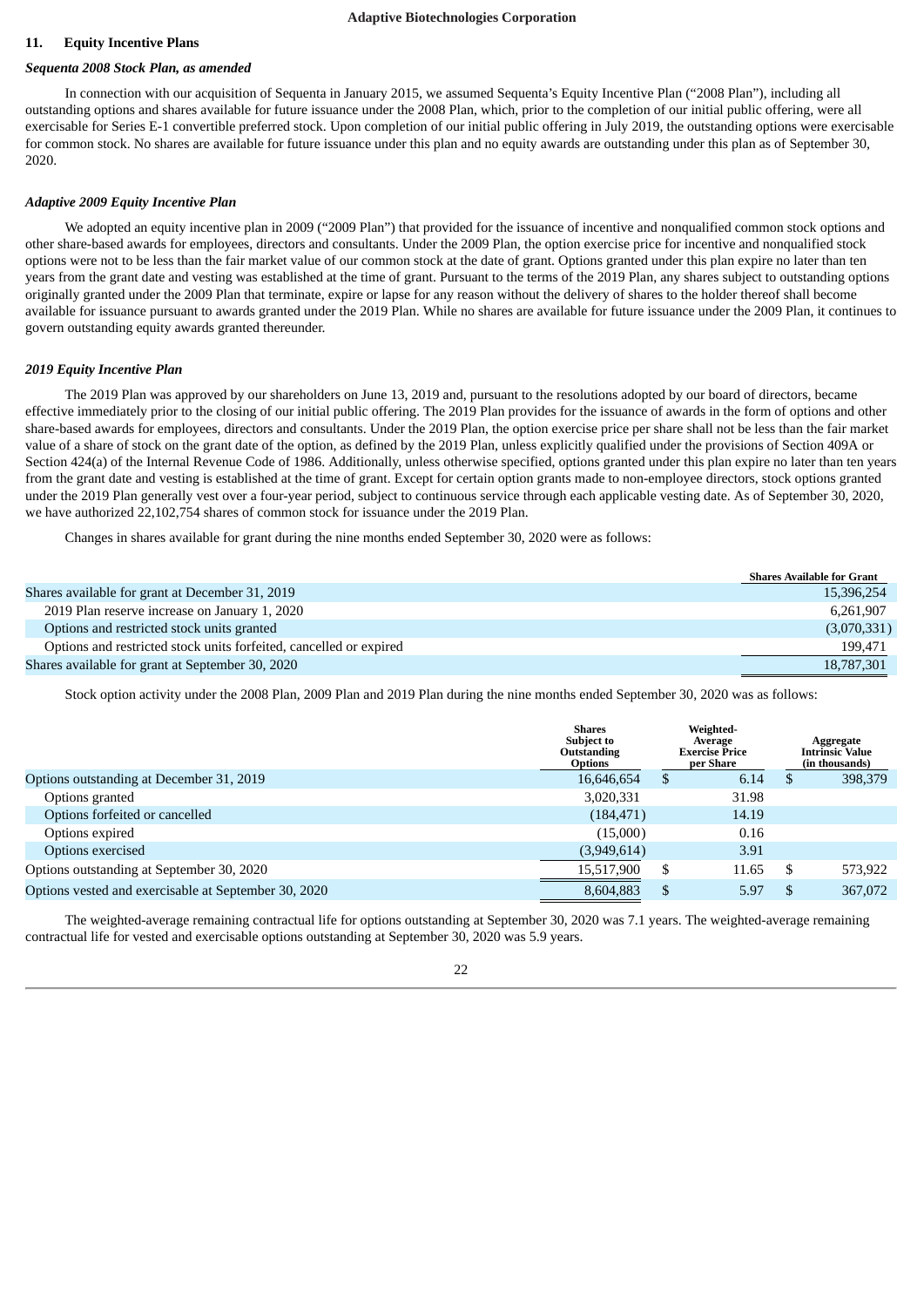Of the \$15.5 million proceeds from exercise of stock options included on our unaudited condensed statements of cash flows for the nine months ended September 30, 2020, \$0.5 million related to options exercised prior to but settled during the nine months ended September 30, 2020. As of September 30, 2020, \$0.4 million was included in the prepaid expenses and other current assets line item on our unaudited condensed balance sheet for unsettled cash proceeds related to options exercised.

As of December 31, 2019, 4,500 shares of restricted stock units ("RSUs"), with a weighted-average grant date fair value per share of \$41.63, were nonvested and outstanding. We granted 50,000 shares of RSUs, with a weighted-average grant date fair value per share of \$28.10, during the nine months ended September 30, 2020. During the nine months ended September 30, 2020, 4,500 shares of RSUs, with a weighted-average grant date fair value per share of \$41.63, vested. As of September 30, 2020, 50,000 shares of RSUs, with a weighted-average grant date fair value per share of \$28.10, remained nonvested and outstanding.

### *Fair Value of Options and Grant Date Fair Value of Restricted Stock Units*

The estimated fair value of options granted during the nine months ended September 30, 2020 and 2019 was estimated using the Black-Scholes option-pricing model with the following assumptions:

|                          | Nine Months Ended September 30, |                  |
|--------------------------|---------------------------------|------------------|
|                          | 2020                            | 2019             |
| Grant date fair value    | $$17.68 - $48.54$               | $$7.80 - $47.81$ |
| Expected term (in years) | $5.27 - 6.08$                   | $5.27 - 6.08$    |
| Risk-free interest rate  | $0.4\% - 1.7\%$                 | $1.4\% - 2.5\%$  |
| Expected volatility      | 70.5% - 73.0%                   | 64.3% - 72.9%    |
| Expected dividend yield  |                                 |                  |

The weighted-average volatility used in the fair value calculations of options granted during the nine months ended September 30, 2020 and 2019 was 71.2% and 68.0%, respectively.

The determination of the fair value of stock options on the date of grant using a Black-Scholes option-pricing model is affected by the estimated fair value of our common stock, as well as assumptions regarding a number of variables that are complex, subjective and generally require significant judgment to determine. The valuation assumptions were determined as follows:

*Fair value of common stock—*Prior to the closing of our initial public offering, the grant date fair value of our common stock was determined with input from management using valuation methodologies which utilized certain assumptions, including probability weighting of events, volatility, time to liquidation, a risk-free interest rate and an assumption for a discount for lack of marketability (Level 3 inputs). In determining the fair value of our common stock, the methodologies used to estimate the enterprise value were performed using methodologies, approaches and assumptions consistent with the American Institute of Certified Public Accountants Accounting and Valuation Guide, *Valuation of Privately-Held-Company Equity Securities Issued as Compensation*. For valuations of grants made after the closing of our initial public offering, the fair value of each share of common stock is based on the closing price of our common stock on the date of grant, or other relevant determination date, as reported on The Nasdaq Global Select Market.

*Expected term*—The expected term of options granted to employees and non-employee directors is determined using the "simplified" method, as illustrated in ASC Topic 718, *Compensation—Stock Compensation*, as we do not have sufficient exercise history to determine a better estimate of expected term. Under this approach, the expected term is based on the midpoint between the vesting date and the end of the contractual term of the option.

*Risk-free interest rate*—We utilize a risk-free interest rate in the option valuation model based on U.S. Treasury zero-coupon issues with remaining terms similar to the expected terms of the options.

*Expected volatility*—As we do not have sufficient trading history for our common stock, the expected volatility is based on the historical volatility of our publicly traded industry peers utilizing a period of time consistent with our estimate of the expected term.

*Expected dividend yield*—We do not anticipate paying any cash dividends in the foreseeable future and, therefore, use an expected dividend yield of zero in the option valuation model.

The grant date fair value of RSUs granted after the closing of our initial public offering is based on the closing price of our common stock on the date of grant, or other relevant determination date, as reported on The Nasdaq Global Select Market.

Share-based compensation expense of \$6.5 million and \$3.3 million was recognized during the three months ended September 30, 2020 and 2019, respectively, and \$17.5 million and \$9.7 million was recognized during the nine months ended September 30, 2020 and 2019, respectively.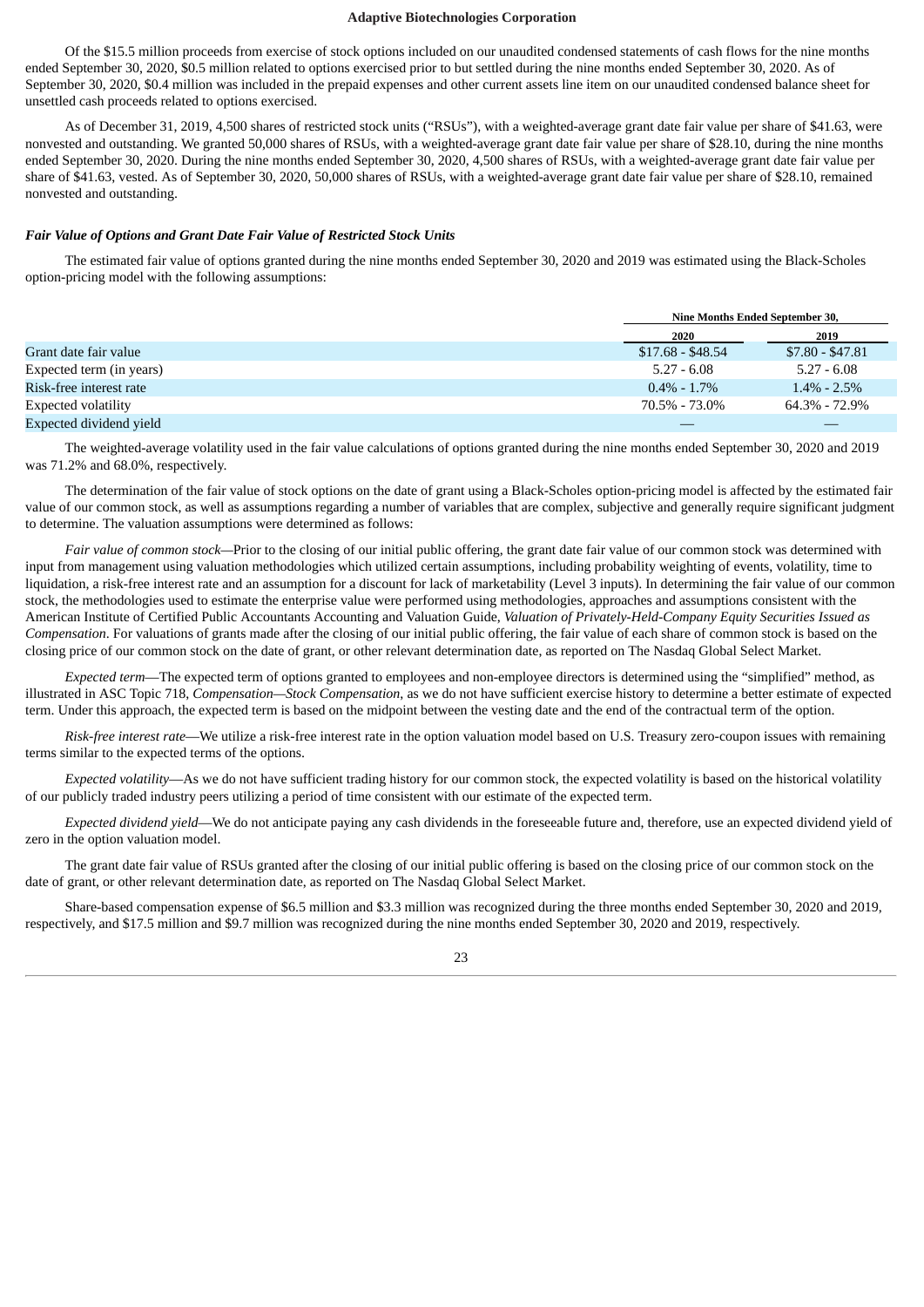The compensation costs related to stock options and RSUs for the three and nine months ended September 30, 2020 and 2019, respectively, are included on our statements of operations as follows (in thousands):

|                                        | <b>Three Months Ended September 30.</b> |       |  |       |      | Nine Months Ended September 30, |  |       |  |
|----------------------------------------|-----------------------------------------|-------|--|-------|------|---------------------------------|--|-------|--|
|                                        | 2020                                    |       |  | 2019  | 2020 |                                 |  | 2019  |  |
| Cost of revenue                        |                                         | 206   |  | 133   |      | 587                             |  | 376   |  |
| Research and development               |                                         | 2,216 |  | 943   |      | 5,912                           |  | 2,838 |  |
| Sales and marketing                    |                                         | 1,759 |  | 798   |      | 4,583                           |  | 2,647 |  |
| General and administration             |                                         | 2.289 |  | 1.461 |      | 6.436                           |  | 3,852 |  |
| Total share-based compensation expense |                                         | 6.470 |  | 3,335 |      | 17,518                          |  | 9,713 |  |

At September 30, 2020, unrecognized share-based compensation expense related to unvested stock options was \$75.5 million, which is expected to be recognized over a remaining weighted-average period of 3.1 years. Additionally, at September 30, 2020, unrecognized share-based compensation expense related to unvested RSUs was \$1.2 million, which is expected to be recognized over a remaining weighted-average period of 3.5 years.

## **12. Income Taxes**

The effective tax expense was \$0.7 million and the effective tax benefit was \$1.1 million for the three and nine months ended September 30, 2020, respectively. There was no effective tax benefit for the year ended December 31, 2019.

We calculate our tax provision by applying a forecasted annual effective tax rate ("AETR") against year-to-date pre-tax loss, and taking into account certain discrete items, primarily related to the exercise activity of stock options, in the quarter in which they occur. We recorded an income tax expense for the three months ended September 30, 2020 and an income tax benefit for the nine months ended September 30, 2020 because the discrete benefit from option exercises was greater than the year-to-date AETR tax expense. We do not expect to recognize any tax expense or benefit on a full year basis, inclusive of discrete items.

We file income tax returns in the U.S. federal jurisdiction and various U.S. state jurisdictions. Significant disputes may arise with authorities involving issues of the timing and amount of deductions, the use of tax credits and allocations of income and expenses among various tax jurisdictions because of differing interpretations of tax laws, regulations and the relevant facts. We believe our accrual for income tax liabilities is appropriate based on past experience, interpretations of tax law and judgments about potential actions by tax authorities; however, due to the complexity of the provision for income taxes, the ultimate resolution of any tax matters may result in payments greater or less than amounts accrued. Because of net operating loss carryforwards, substantially all tax years since inception remain open to federal and state tax examination.

On March 27, 2020, the U.S. enacted the Coronavirus Aid, Relief and Economic Security Act ("CARES Act") to provide emergency economic stimulus in light of the effects of COVID-19. While the CARES Act provides extensive tax changes, some of the more significant provisions include removing certain limitations on utilization of net operating losses, increasing the loss carryback period for certain losses to five years and increasing the ability to deduct interest expense, as well as amending certain provisions of the previously enacted Tax Cuts and Jobs Act of 2017 ("TCJA"). We are still evaluating the CARES Act, but do not anticipate a significant impact to our income tax provision.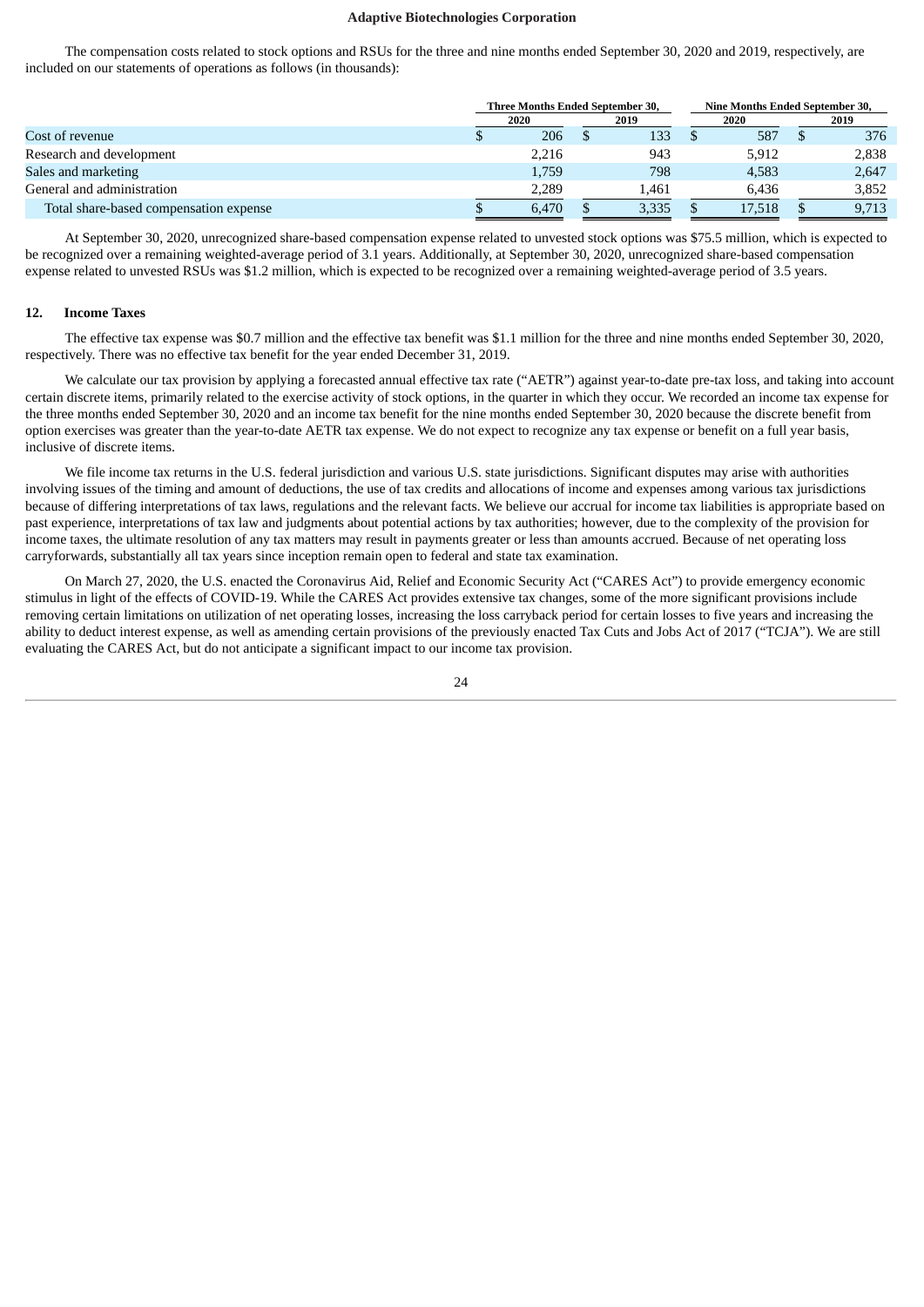## **13. Net Loss Per Share Attributable to Common Shareholders**

## *Net Loss Per Share*

The following table sets forth the computation of the basic and diluted net loss per share attributable to common shareholders for the three and nine months ended September 30, 2020 and 2019, respectively (in thousands, except share and per share amounts):

|                                                                                                  |              | Three Months Ended September 30, |  |             | <b>Nine Months Ended September 30,</b> |      |            |  |
|--------------------------------------------------------------------------------------------------|--------------|----------------------------------|--|-------------|----------------------------------------|------|------------|--|
|                                                                                                  | 2020<br>2019 |                                  |  | 2020        |                                        | 2019 |            |  |
| Net loss                                                                                         |              | (36,719)                         |  | (13,950)    | (101,657)                              |      | (47,995)   |  |
| Fair value adjustments to redemption value for Series E-1<br>convertible preferred stock options |              |                                  |  |             |                                        |      | (964)      |  |
|                                                                                                  |              |                                  |  |             |                                        |      |            |  |
| Net loss attributable to common shareholders, basic and diluted                                  |              | (36,719)                         |  | (13,950)    | (101, 657)                             |      | (48, 959)  |  |
| Weighted-average shares used in computing net loss per share                                     |              | 134,372,026                      |  | 124.285.686 | 129,289,948                            |      | 50,552,389 |  |
| Net loss per share attributable to common shareholders, basic and                                |              |                                  |  |             |                                        |      |            |  |
| diluted                                                                                          |              | (0.27)                           |  | (0.11)      | (0.79)                                 |      | (0.97)     |  |

Since we were in a loss position for all periods presented, basic net loss per share attributable to common shareholders is the same as diluted net loss per share attributable to common shareholders, as the inclusion of all potential shares of common stock outstanding would have been anti-dilutive. The following weighted-average common stock equivalents were excluded from the calculation of diluted net loss per share attributable to common shareholders for the three and nine months ended September 30, 2020 and 2019, respectively, as they had an anti-dilutive effect:

| 2020       | 2019       | 2020                             | 2019                            |  |
|------------|------------|----------------------------------|---------------------------------|--|
|            |            |                                  | 61,641,506                      |  |
| 15,718,821 | 17,466,409 | 16,484,334                       | 17,096,516                      |  |
| 50,000     | 7,380      | 34,138                           | 2,487                           |  |
| 56.875     | 56,875     | 56,875                           | 55,653                          |  |
|            |            |                                  | 37,708                          |  |
| 15,825,696 | 17.530.664 | 16,575,347                       | 78,833,870                      |  |
|            |            | Three Months Ended September 30, | Nine Months Ended September 30, |  |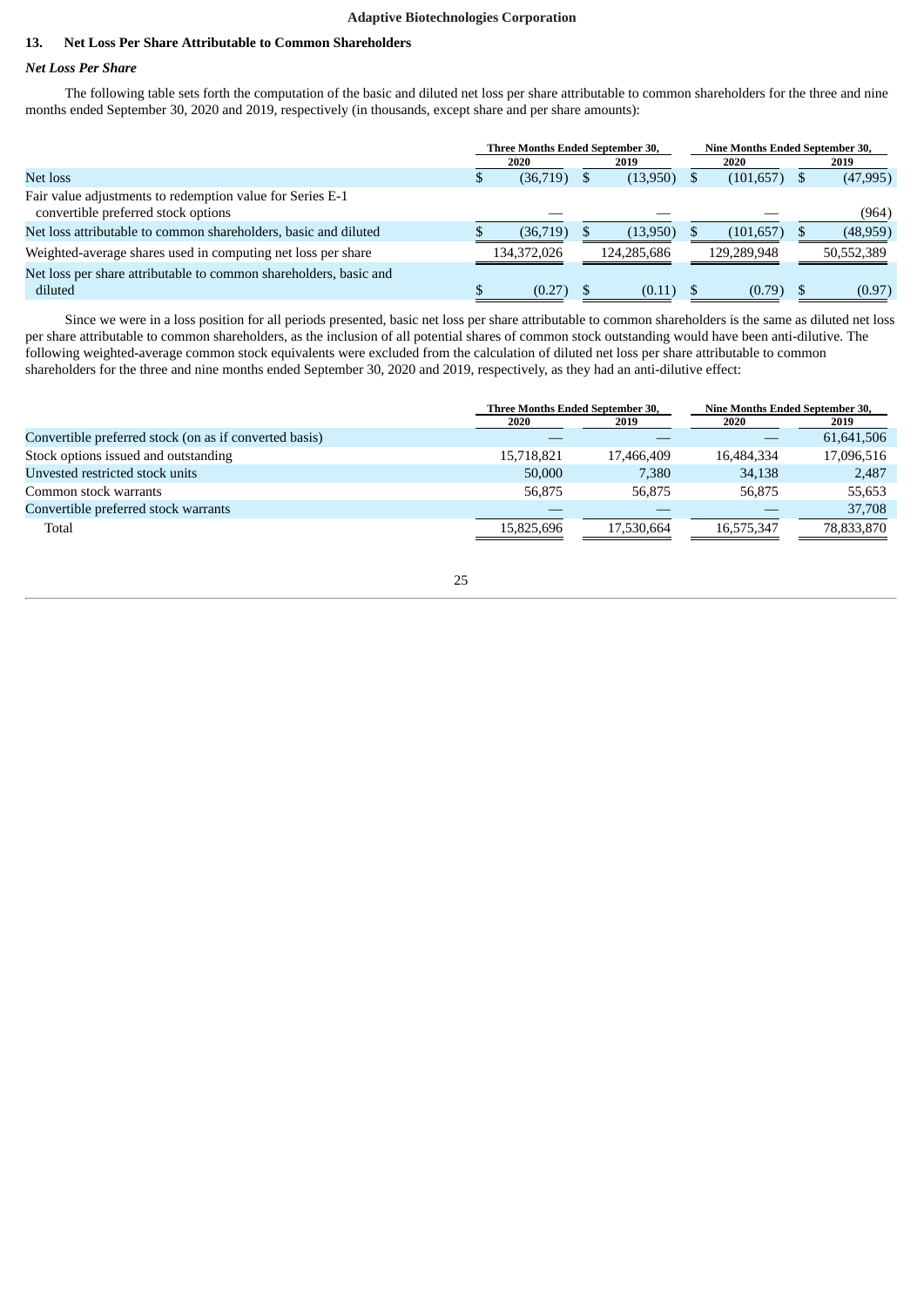## <span id="page-25-0"></span>**Item 2. Management's Discussion and Analysis of Financial Condition and Results of Operations**

You should read the following discussion and analysis of our financial condition and results of operations together with our unaudited condensed financial statements and related notes and the other financial information appearing elsewhere in this report, as well as the other financial information we file with the SEC from time to time. Some of the information contained in this discussion and analysis or set forth elsewhere in this report, including information with respect to our plans and strategy for our business and related financing, includes forward-looking statements that involve risks and uncertainties relating to our future plans, objectives, expectations, intentions and financial performance and the assumptions that underlie these *statements.*

As a result of many factors, including those factors set forth in the "Risk Factors" section of this report, our actual results could differ materially from the results described in or implied by the forward-looking statements contained in the following discussion and analysis.

#### **Overview**

We are advancing the field of immune-driven medicine by harnessing the inherent biology of the adaptive immune system to transform the diagnosis and treatment of disease. Our immune medicine platform applies our proprietary technologies to read the diverse genetic code of a patient's immune system and understand precisely how it detects and treats disease in that patient. We capture these insights in our dynamic clinical immunomics database, which is underpinned by computational biology and machine learning, and use them to develop and commercialize clinical products and services that we are tailoring to each individual patient. We have two commercial products and services and a robust pipeline of clinical products and services that we are designing to diagnose, monitor and enable the treatment of diseases such as cancer, autoimmune conditions and infectious diseases.

Our immune medicine platform is the foundation for our expanding suite of products and services. The cornerstone of our platform and core immunosequencing product, immunoSEQ, serves as our underlying research and development engine and generates revenue from academic and biopharmaceutical customers. Our first clinical diagnostic product, clonoSEQ, is the first test authorized by the FDA for the detection and monitoring of MRD in patients with MM and ALL and is being validated for patients with other blood cancers. Leveraging our collaboration with Microsoft Corporation ("Microsoft") to create the TCR-Antigen Map, we are also developing a clinical diagnostic product, T-Detect (previously referred to as immunoSEQ Dx), that may enable early detection of many diseases from a single blood test. We are currently running our first clinical validation study in acute Lyme disease following proof of concept in 2019. Our therapeutic product candidates, being developed under the Genentech Agreement, leverage our platform to identify specific immune cells to develop into cellular therapies in oncology.

Since our inception, we have devoted a majority of our resources to research and development activities to develop our immune medicine platform, which enables the delivery of our products and services for life sciences research, clinical diagnostics and drug discovery customers.

For our life science research customers, we provide two categories of products and services using immunoSEQ, our core sequencing and immunomics tracking technology. First, we provide immunosequencing services, the revenue from which we record as sequencing revenue. Second, we provide certain research customers professional support, for which we may receive payments upon those customers achieving specified milestones. We record these support activities as development revenue.

For our clinical diagnostics customers, we sell our clonoSEQ diagnostic tests, which include our immunosequencing services and are thus recorded as sequencing revenue. In the future, we intend to sell other diagnostics products and services, which we also expect to record as sequencing revenue.

For our current drug discovery collaborator, Genentech, we screen, identify and characterize TCRs in support of our collaboration. We record revenue from this collaboration as development revenue.

Historically, we have sold immunoSEQ as a fee-for-service offering to academic centers and biopharmaceutical customers and further deepened those relationships over time by supporting their development initiatives. These research offerings have comprised the majority of our revenue to date, although our business is pursuing broader opportunities. As we continue to expand the use of our clonoSEQ diagnostic tests, develop and commercialize T-Detect and develop and commercialize therapeutic product candidates with our drug discovery collaborator, we expect our mix of revenue to shift to clinical products and services, which we believe will become our largest sources of revenue.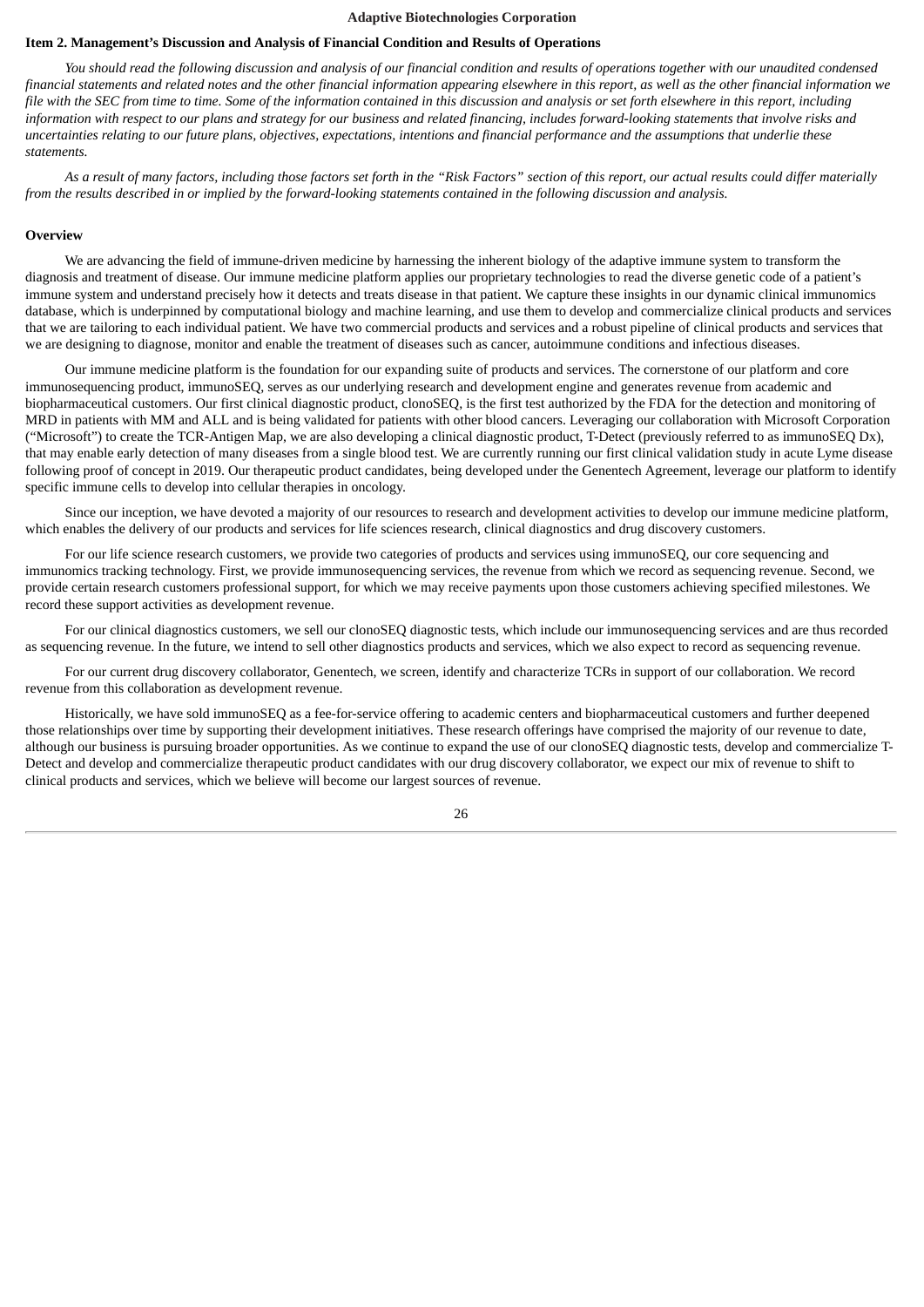We are actively pursuing opportunities to deepen our relationships with current customers and initiate relationships with new customers. We have an experienced, specialty salesforce that is targeting department heads, laboratory directors, principal investigators, core facility directors, clinicians, payors and research scientists and pathologists at leading academic institutions, biopharmaceutical companies, research institutions and contract research organizations. As MRD assessment becomes standard practice for patient management across a range of blood cancers, we believe it will be essential for clinicians and patients to have access to a highly accurate, sensitive and standardized MRD assessment tool. We are focused on establishing and maintaining collaborative relationships with payors, developing health economic evidence and building billing and patient access infrastructure to expand reimbursement coverage for our clinical diagnostics. We continue to seek expanded coverage of our clonoSEQ diagnostic test and, in 2019, we successfully expanded coverage through contractual agreements or positive medical policies with Medicare and several of the largest national private health insurers in the United States.

We generated revenue of \$26.3 million and \$68.2 million for the three and nine months ended September 30, 2020, respectively, and \$26.1 million and \$60.9 million for the three and nine months ended September 30, 2019, respectively. Our net losses were \$36.7 million and \$101.7 million for the three and nine months ended September 30, 2020, respectively, and \$14.0 million and \$48.0 million for the three and nine months ended September 30, 2019, respectively. We have funded our operations to date principally from the sale of convertible preferred stock and common stock and, to a lesser extent, sequencing and development revenue. As of September 30, 2020 and December 31, 2019, we had cash, cash equivalents and marketable securities of \$851.5 million and \$682.3 million, respectively.

#### *COVID-19 Developments*

In March 2020, we extended our collaboration with Microsoft to decode the adaptive immune response and pursue a diagnostic signal for COVID-19. In the second quarter of 2020, we confirmed a clinical signal for the detection of the virus that causes COVID-19, called SARS-CoV-2. We are actively exploring T-Detect's ability to detect the TCR response to the virus and believe that quantifying virus-specific T cells may enable new diagnostic applications and inform our ability to assess immunity and response to vaccines or other drugs in development. As part of this effort, we initiated the ImmuneCODE program to collect, analyze and publicize data about the TCRs specific to SARS-CoV-2. We continue to collect samples from our own prospective study, ImmuneRACE, and participating institutions around the world that are interested in contributing. We are making all of the sequencing data publicly available in our ImmuneCODE database, which was launched in June 2020.

In August 2020, we launched immunoSEQ T-MAP COVID, a proprietary research product and data analysis service to measure the T cell immune response to vaccines being developed by third parties and track the persistence of that response over time. In November 2020, we announced plans to launch T-Detect COVID, a T cell-based clinical diagnostic product for COVID-19.

For a discussion of the risks presented by the COVID-19 pandemic, including risks to our results of operations and inherent in development of new products and services related to the pandemic, see the "Risk Factors" section of this report.

## *Follow-On Offering*

In July 2020, we completed an underwritten public offering of our common stock in which we issued and sold 7,200,000 shares of common stock at a public offering price of \$40.00 per share. We received \$271.8 million in net proceeds, after deducting underwriting discounts and net offering expenses payable by us.

#### **Components of Results of Operations**

#### *Revenue*

We derive our revenue from two sources: (1) sequencing revenue and (2) development revenue.

*Sequencing revenue.* Sequencing revenue reflects the amounts generated from providing testing services through clonoSEQ to clinical and research customers and from providing sequencing services through immunoSEQ to research customers.

For our clinical customers, we derive revenue from providing our clonoSEQ test report to ordering physicians. We bill medical institutions and commercial and government payors based on tests delivered to ordering physicians. Amounts paid for clonoSEQ diagnostic tests by medical institutions and commercial and government payors vary based on respective reimbursement rates and patient responsibilities, which may differ from our targeted list price. To date, the majority of our clonoSEQ diagnostic test revenue has been received from medical institutions. We recognize clinical revenue by evaluating customer payment history, contracted reimbursement rates, if applicable, and other adjustments to estimate the amount of revenue that is collectible. Until 2019, we did not have reimbursement available to us through any government payors for clonoSEQ.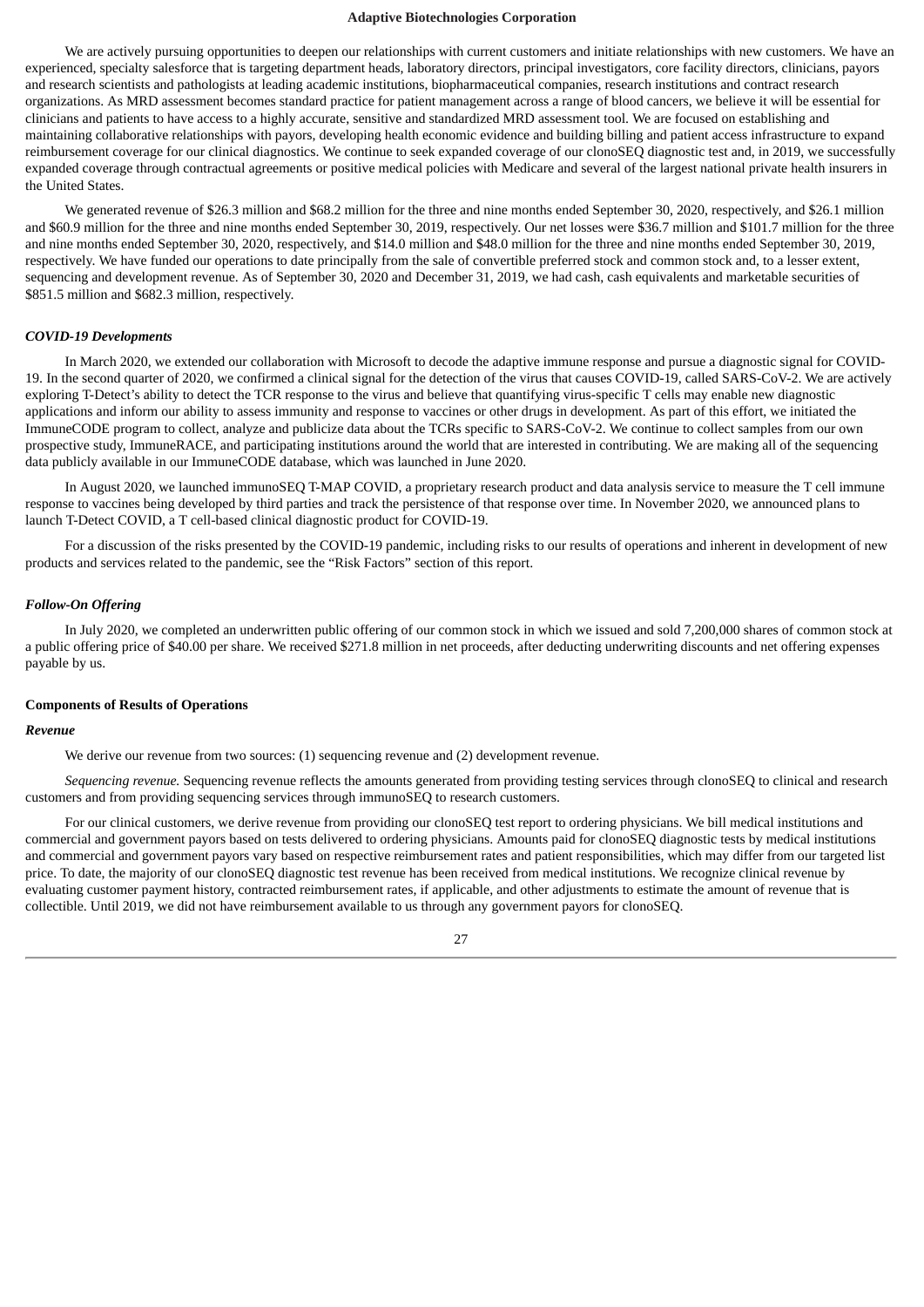For our clonoSEQ coverage under Medicare, we bill an episode of treatment when we deliver the first eligible test results. This billing contemplates all necessary tests required during a patient's treatment cycle, which is currently estimated at approximately four tests per patient, including the initial sequence identification test. Revenue recognition commences at the time the initial billable test result is delivered and is based upon cumulative tests delivered to date. Any unrecognized revenue from the initial billable test is recorded as deferred revenue and recognized as we deliver the remaining tests in a patient's treatment cycle.

For our research customers, which include biopharmaceutical customers and academic institutions, delivery of the sequencing results may include some level of professional support and analysis. Terms with biopharmaceutical customers generally include non-refundable upfront payments, which we record as deferred revenue. For all customers, we recognize revenue as we deliver sequencing results. From time to time, we offer discounts in order to gain rights and access to certain datasets. Revenue is recognized net of these discounts and costs associated with these services are reflected in cost of revenue.

*Development revenue*. Development revenue primarily represents regulatory or development support services, other than sequencing revenue, that we provide to biopharmaceutical customers who seek access to our platform to support their therapeutic development activities. Additionally, we generate development revenue from the achievement of regulatory milestones. We enter into collaboration and similar agreements with these customers. When these agreements include sequencing activities, we separately classify those activities as sequencing revenue. These agreements may also include substantial nonrefundable upfront payments, which we recognize as development revenue over time as we perform the respective services.

We expect revenue to increase over the long term, particularly as the mix of revenue migrates to clinical diagnostics and drug discovery. The pace by which this mix migrates will be determined by the level of customer adoption and frequency of use of our products and services. Our revenue may fluctuate from period to period due to the uncertain nature of delivery of our products and services, the achievement of milestones by us or our customers, timing of expenses incurred, changes in estimates of total anticipated costs related to our Genentech Agreement and other events not within our control, such as the delivery of customer samples or customer decisions to no longer pursue their development initiatives.

Due to the ongoing uncertainties related to the COVID-19 pandemic, we may experience variability in revenue in the near term as restrictions in our customers' abilities to procure samples for their research initiatives change, as customer initiatives evolve and as clinical testing is impacted. For more information, see the section of this report captioned "Risk Factors—The COVID-19 pandemic could adversely impact portions of our business that rely on research and development activities or clinical trials and delay or disrupt our pipeline, which may adversely impact revenue."

#### *Cost of Revenue*

Cost of revenue includes the cost of materials, personnel-related expenses (comprised of salaries, benefits and share-based compensation), shipping and handling, equipment and allocated facility costs associated with processing samples and professional support for our sequencing revenue. Allocated facility costs include depreciation of laboratory equipment, allocated facility occupancy and information technology costs. Costs associated with processing samples are recorded as expense, regardless of the timing of revenue recognition. As such, cost of revenue and related volume does not always trend in the same direction as revenue recognition and related volume. Additionally, costs to support our Genentech Agreement are a component of our research and development activities.

We expect cost of revenue to increase in absolute dollars as we grow our sequencing volume but the cost per sample to decrease over the long term due to the efficiencies we may gain as sequencing volume increases from improved utilization of our laboratory capacity, automation and other value engineering initiatives. If our sample volume throughput is reduced as a result of the COVID-19 pandemic or otherwise, cost of revenue as a percentage of total revenue may be adversely impacted due to fixed overhead costs.

#### *Research and Development Expenses*

Research and development expenses consist of laboratory materials costs, personnel-related expenses, equipment costs, allocated facility costs, information technology expenses and contract service expenses. Research and development activities support further development and refinement of existing assays and products, discovery of new technologies and investments in our immune medicine platform. We also include in research and development expenses the costs associated with software development activities to support laboratory scaling and workflow, as well as development of applications to support future commercial opportunities. We are currently conducting research and development activities for several products and services and we typically use our laboratory materials, personnel, facilities, information technology and other development resources across multiple development programs. Additionally, certain of these research and development activities benefit more than one of our product opportunities. We do not track research and development expenses by specific product candidates.

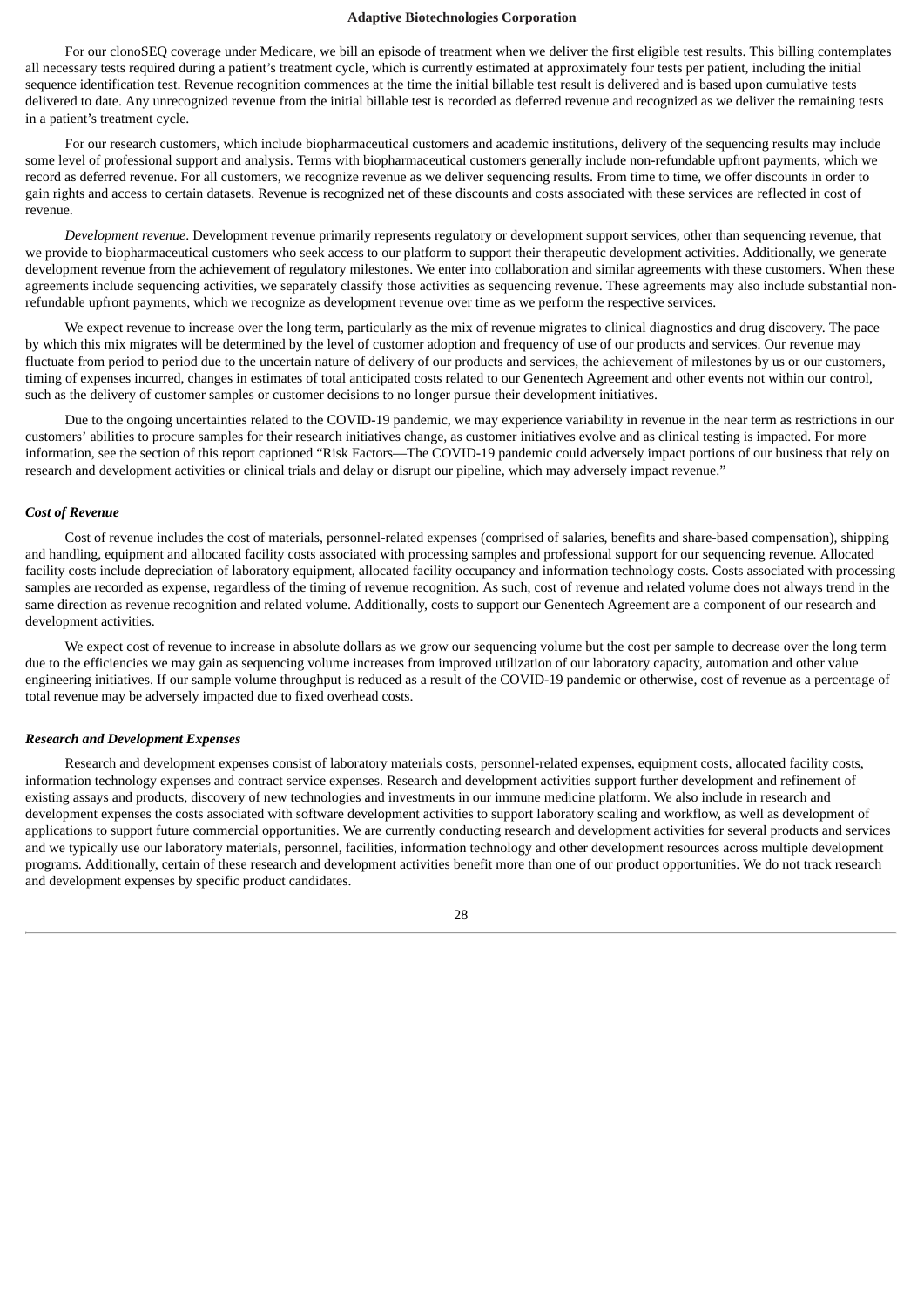A component of our research and development activities is supporting clinical and analytical validations to obtain regulatory approval for future clinical products and services. Additionally, the costs to support our Genentech Agreement are a component of our research and development activities. Some of these activities have generated and may in the future generate development revenue.

We expect our research and development expenses to continue to increase in absolute dollars as we innovate and expand the application of our platform. However, we expect research and development expenses to decrease as a percentage of revenue in the long term, although the percentage may fluctuate from period to period due to the timing and extent of our development and commercialization efforts. While the pace and priorities of our research and development initiatives may continue to be impacted by the COVID-19 pandemic, we expect to continue to increase expenses in both the near and long-term to support our ongoing initiatives, which include our initiatives with respect to COVID-19.

## *Sales and Marketing Expenses*

Sales and marketing expenses consist primarily of personnel-related expenses for commercial sales, account management, marketing, reimbursement, medical education and business development personnel that support commercialization of our platform products. In addition, these expenses include external costs such as advertising expenses, customer education and promotional expenses, market analysis expenses, conference fees, travel expenses and allocated facility costs.

We expect our sales and marketing expenses to increase in absolute dollars as we expand our commercial sales, marketing and business development teams and increase marketing activities to drive awareness and adoption of our products and services. However, we expect sales and marketing expenses to decrease as a percentage of revenue in the long term, subject to fluctuations from period to period due to the timing and magnitude of these expenses.

#### *General and Administrative Expenses*

General and administrative expenses consist primarily of personnel-related expenses, including share-based compensation, salaries and benefits for our personnel in executive, legal, finance and accounting, human resources and other administrative functions, including third-party billing services. In addition, these expenses include insurance costs, external legal costs, accounting and tax service expenses, consulting fees and allocated facility costs.

We expect our general and administrative expenses to continue to increase in absolute dollars as we increase headcount. Though expected to increase in absolute dollars, we expect these expenses to decrease as a percentage of revenue in the long term as revenue increases.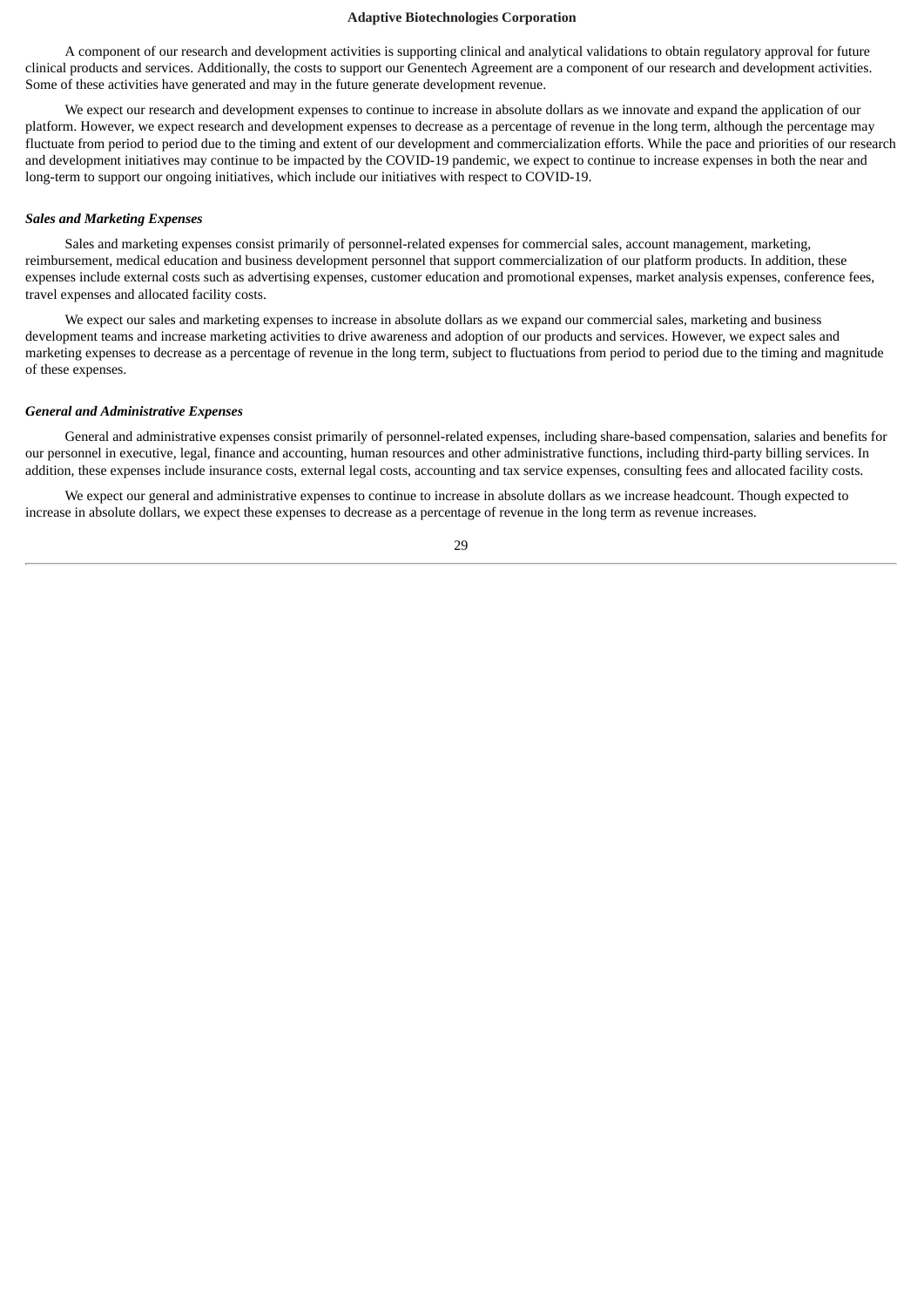## **Statements of Operations Data and Other Financial and Operating Data**

|                                                                                                                           |              | Three Months Ended September 30,<br>Nine Months Ended September 30, |              |                                                    |    |             |    |            |
|---------------------------------------------------------------------------------------------------------------------------|--------------|---------------------------------------------------------------------|--------------|----------------------------------------------------|----|-------------|----|------------|
|                                                                                                                           |              | 2020                                                                |              | 2019                                               |    | 2020        |    | 2019       |
|                                                                                                                           |              |                                                                     |              | (in thousands, except share and per share amounts) |    |             |    |            |
| <b>Statements of Operations Data:</b>                                                                                     |              |                                                                     |              |                                                    |    |             |    |            |
| <b>Revenue</b>                                                                                                            |              |                                                                     |              |                                                    |    |             |    |            |
| Sequencing revenue                                                                                                        | $\mathbb{S}$ | 11,276                                                              | $\mathbb{S}$ | 11,683                                             | \$ | 28,730      | \$ | 29,631     |
| Development revenue                                                                                                       |              | 15,023                                                              |              | 14,375                                             |    | 39,467      |    | 31,231     |
| Total revenue                                                                                                             |              | 26,299                                                              |              | 26,058                                             |    | 68,197      |    | 60,862     |
| <b>Operating expenses</b>                                                                                                 |              |                                                                     |              |                                                    |    |             |    |            |
| Cost of revenue                                                                                                           |              | 6,053                                                               |              | 5,601                                              |    | 16,308      |    | 16,323     |
| Research and development                                                                                                  |              | 30,314                                                              |              | 20,506                                             |    | 80,241      |    | 49,516     |
| Sales and marketing                                                                                                       |              | 14,474                                                              |              | 9,099                                              |    | 42,813      |    | 25,813     |
| General and administrative                                                                                                |              | 12,079                                                              |              | 8,477                                              |    | 36,138      |    | 22,143     |
| Amortization of intangible assets                                                                                         |              | 428                                                                 |              | 428                                                |    | 1.275       |    | 1,270      |
| Total operating expenses                                                                                                  |              | 63,348                                                              |              | 44,111                                             |    | 176,775     |    | 115,065    |
| Loss from operations                                                                                                      |              | (37,049)                                                            |              | (18,053)                                           |    | (108, 578)  |    | (54,203)   |
| Interest and other income, net                                                                                            |              | 1,018                                                               |              | 4,103                                              |    | 5,805       |    | 6,208      |
| Income tax (expense) benefit                                                                                              |              | (688)                                                               |              |                                                    |    | 1,116       |    |            |
| Net loss                                                                                                                  |              | (36, 719)                                                           |              | (13,950)                                           |    | (101, 657)  |    | (47, 995)  |
| Fair value adjustment to Series E-1 convertible preferred<br>stock options                                                |              |                                                                     |              |                                                    |    |             |    | (964)      |
| Net loss attributable to common shareholders                                                                              | \$           | (36, 719)                                                           | S            | (13,950)                                           | \$ | (101, 657)  | \$ | (48, 959)  |
| Net loss per share attributable to common shareholders,<br>basic and diluted                                              | \$           | (0.27)                                                              | S.           | (0.11)                                             | \$ | (0.79)      | \$ | (0.97)     |
| Weighted-average shares used in computing net loss per<br>share attributable to common shareholders, basic and<br>diluted |              | 134,372,026                                                         |              | 124,285,686                                        |    | 129,289,948 |    | 50,552,389 |
| <b>Other Financial and Operating Data:</b>                                                                                |              |                                                                     |              |                                                    |    |             |    |            |
| Adjusted EBITDA (1)                                                                                                       | \$           | (28, 435)                                                           | S            | (12, 655)                                          | \$ | (84,940)    | S  | (38, 774)  |

(1) Adjusted EBITDA is a non-GAAP financial measure that we define as net loss adjusted for interest and other income, net, income tax (expense) benefit, depreciation and amortization and share-based compensation expenses. Please refer to "Adjusted EBITDA" below for a reconciliation between Adjusted EBITDA and net loss, the most directly comparable GAAP financial measure, and a discussion about the limitations of Adjusted EBITDA.

## **Comparison of the Three Months Ended September 30, 2020 and 2019**

#### *Revenue*

|                                    |          | <b>Three Months Ended</b><br>September 30, | Change |      | <b>Percent of Revenue</b> |      |  |
|------------------------------------|----------|--------------------------------------------|--------|------|---------------------------|------|--|
| (in thousands, except percentages) | 2020     | 2019                                       |        | %    | 2020                      | 2019 |  |
| <b>Revenue</b>                     |          |                                            |        |      |                           |      |  |
| Sequencing revenue                 | \$11.276 | 11.683                                     | (407   | (3)% | 43%                       | 45%  |  |
| Development revenue                | 15,023   | 14,375                                     | 648    | r.   | 57                        | 55   |  |
| Total revenue                      | 26.299   | 26,058                                     | 241    |      | 100%                      | 100% |  |

Total revenue was \$26.3 million for the three months ended September 30, 2020, compared to \$26.1 million for the three months ended September 30, 2019, representing an increase of \$0.2 million, or 1%.

Sequencing revenue decreased to \$11.3 million for the three months ended September 30, 2020, representing a decrease of \$0.4 million, or 3%. The decrease in sequencing revenue was primarily attributable to a \$1.9 million decrease in revenue generated from biopharmaceutical customers, inclusive of a decrease in revenue recognized from cancelled customer projects of \$0.2 million, which was partially offset by a \$1.4 million increase in revenue generated from clinical customers.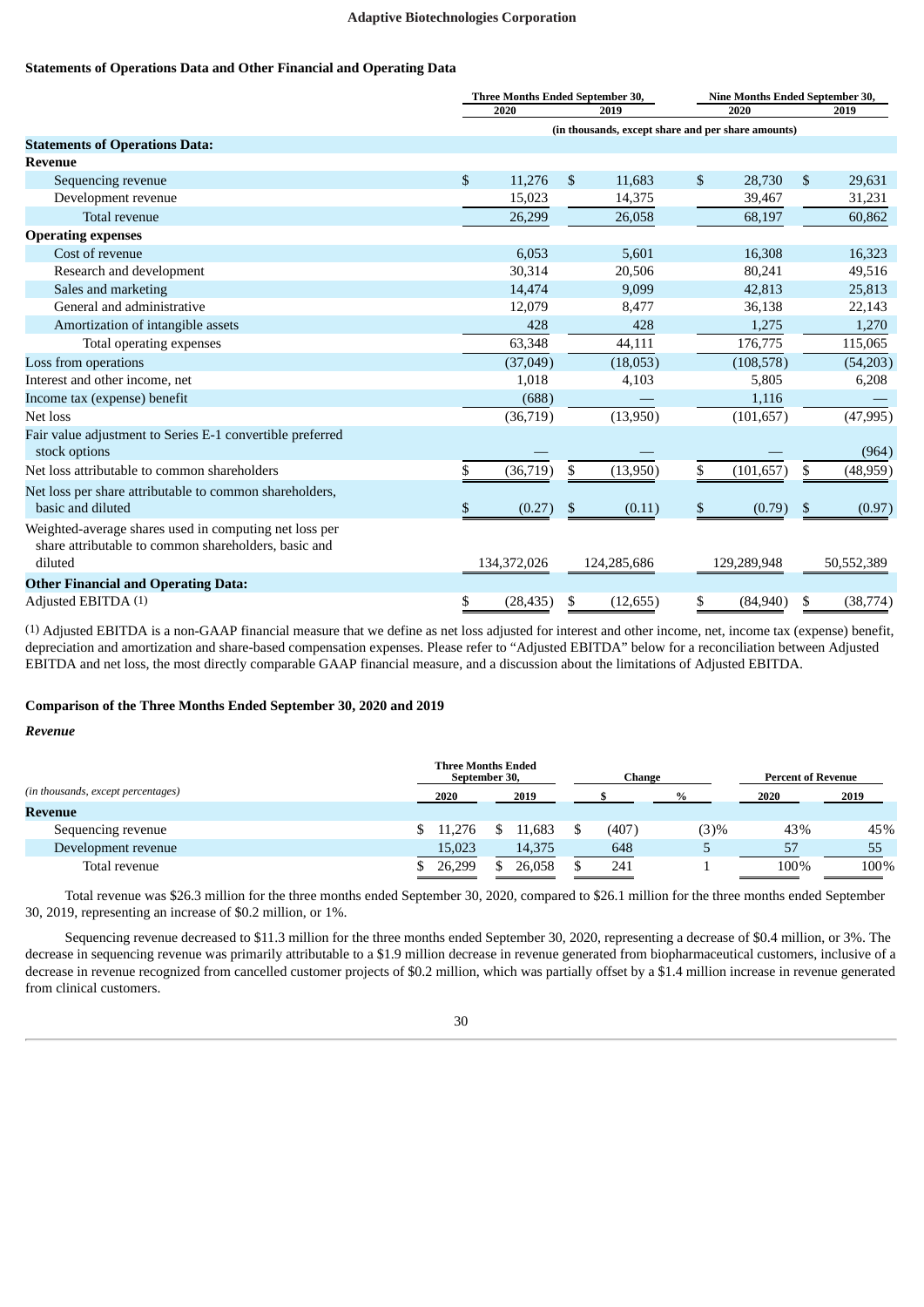Research sequencing volume decreased by 38% to 6,541 sequences delivered in the three months ended September 30, 2020 from 10,618 sequences delivered in the three months ended September 30, 2019. A large driver of the decrease in research sequencing volume, and the related sequencing revenue, was the expiration of a translational agreement with a biopharmaceutical customer in the fourth quarter of 2019. Clinical sequencing volume increased by 58% to 4,023 clinical tests delivered in the three months ended September 30, 2020 from 2,551 clinical tests delivered in the three months ended September 30, 2019.

Development revenue increased to \$15.0 million for the three months ended September 30, 2020, representing an increase of \$0.6 million, or 5%. The increase was primarily attributable to a \$0.9 million increase in revenue generated from the Genentech Agreement and a \$0.3 million increase in revenue generated from MRD development agreements, which were partially offset by a \$0.6 million decrease in revenue generated from translational agreements.

## *Cost of Revenue*

|                                    | <b>Three Months Ended</b><br>September 30. |  |       |  | Change |  |    | <b>Percent of Revenue</b> |      |  |
|------------------------------------|--------------------------------------------|--|-------|--|--------|--|----|---------------------------|------|--|
| (in thousands, except percentages) | 2020<br>2019                               |  |       |  |        |  |    | 2020                      | 2019 |  |
| Cost of revenue                    | 6.U53                                      |  | 5.601 |  | 452    |  | 8% | 23%                       | 21%  |  |

Cost of revenue was \$6.1 million for the three months ended September 30, 2020, compared to \$5.6 million for the three months ended September 30, 2019, representing an increase of \$0.5 million, or approximately 8%. The increase in cost of revenue was primarily attributable to a \$1.1 million increase in labor and overhead costs, which was partially offset by a \$0.9 million decrease related to higher usage of our production laboratory to process research and development samples versus revenue samples.

#### *Research and Development*

|                                    |        | <b>Three Months Ended</b><br>September 30. |       | Change | <b>Percent of Revenue</b> |      |  |
|------------------------------------|--------|--------------------------------------------|-------|--------|---------------------------|------|--|
| (in thousands, except percentages) | 2020   | 2019                                       |       |        | 2020                      | 2019 |  |
| Research and development           | 30.314 | 20.506                                     | 9,808 | 48%    | 115%                      | 79%  |  |

The following table presents disaggregated research and development expenses by cost classification for the periods presented:

|                                                          |    | <b>Three Months Ended September 30,</b> |  |        |  |       |  |  |  |
|----------------------------------------------------------|----|-----------------------------------------|--|--------|--|-------|--|--|--|
| (in thousands)                                           |    | 2020                                    |  | Change |  |       |  |  |  |
| Research and development materials and allocated         |    |                                         |  |        |  |       |  |  |  |
| production laboratory expenses                           | \$ | 13.095                                  |  | 10.313 |  | 2,782 |  |  |  |
| Personnel expenses                                       |    | 11.447                                  |  | 7.146  |  | 4,301 |  |  |  |
| Allocable facilities and information technology expenses |    | 1.468                                   |  | 900    |  | 568   |  |  |  |
| Software and cloud services expenses                     |    | 976                                     |  | 810    |  | 166   |  |  |  |
| Depreciation and other expenses                          |    | 3,328                                   |  | 1,337  |  | 1,991 |  |  |  |
| Total                                                    |    | 30.314                                  |  | 20,506 |  | 9.808 |  |  |  |

Research and development expenses were \$30.3 million for the three months ended September 30, 2020, compared to \$20.5 million for the three months ended September 30, 2019, representing an increase of \$9.8 million, or 48%. The increase was primarily attributable to a \$4.3 million increase in personnel costs and a \$2.8 million increase in cost of materials and allocated production laboratory expenses, which was primarily related to supporting investments in our T-Detect and TCR-Antigen Map development, as well as our immune medicine platform and drug discovery efforts. A \$2.0 million increase in depreciation and other expenses also contributed to the overall period-over-period increase.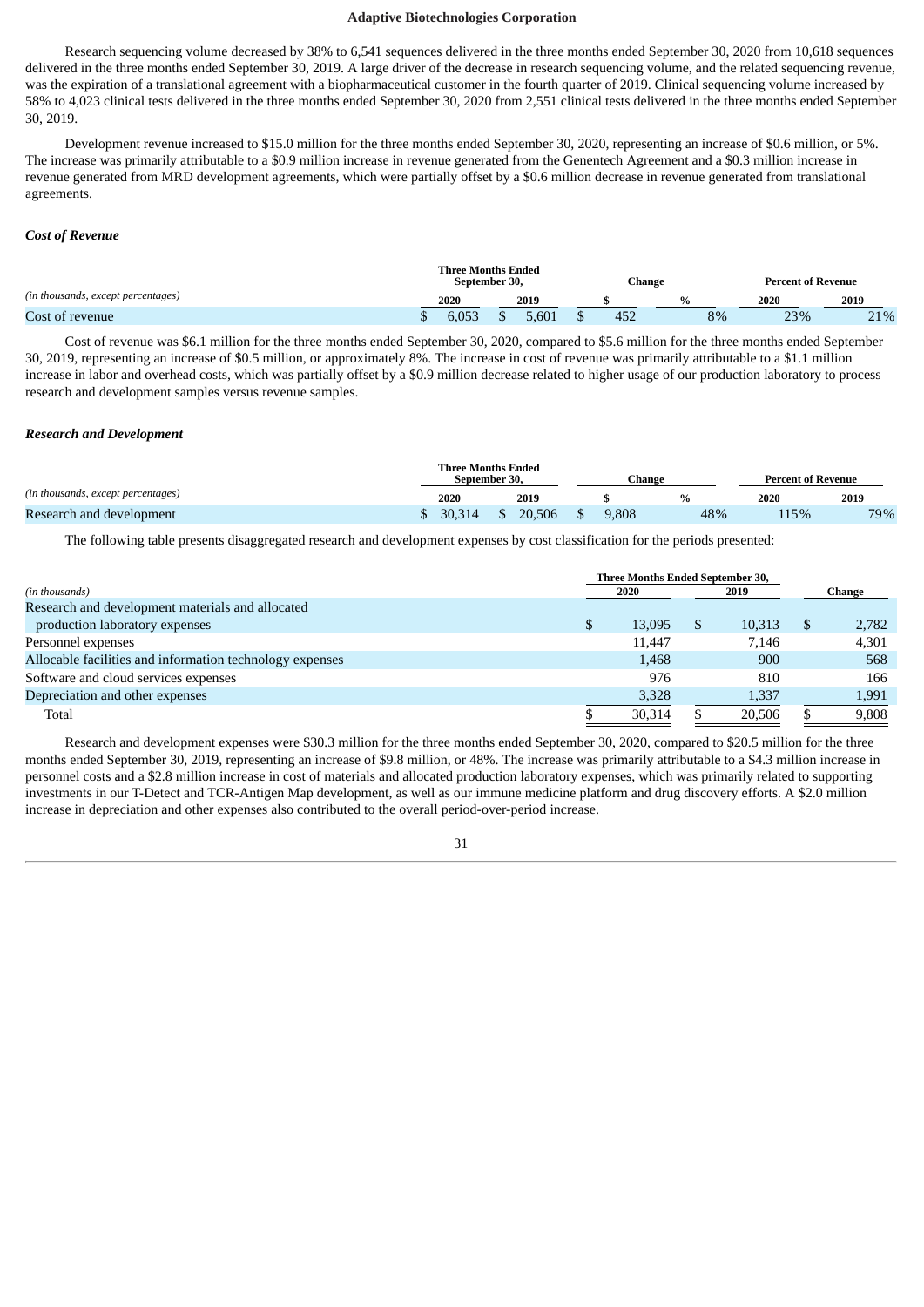## *Sales and Marketing*

|                                    | <b>Three Months Ended</b><br>September 30. |        |  |       |  |       | Change |     | <b>Percent of Revenue</b> |  |      |
|------------------------------------|--------------------------------------------|--------|--|-------|--|-------|--------|-----|---------------------------|--|------|
| (in thousands, except percentages) |                                            | 2020   |  | 2019  |  |       |        |     | 2020                      |  | 2019 |
| Sales and marketing                |                                            | 14.474 |  | 9.099 |  | 5.375 |        | 59% | 55%                       |  | 35%  |

Sales and marketing expenses were \$14.5 million for the three months ended September 30, 2020, compared to \$9.1 million for the three months ended September 30, 2019, representing an increase of \$5.4 million, or 59%. The increase was primarily attributable to \$3.8 million in additional personnel costs and a \$1.7 million increase in marketing fees, which was primarily related to additional investments in both our clonoSEQ marketing efforts and our shared corporate marketing initiatives. A \$0.3 million increase in consulting fees and a \$0.2 million increase in computer and software expenses also contributed to the period-over-period increase, which was partially offset by a \$0.7 million decrease in travel, entertainment and customer event related expenses.

## *General and Administrative*

|                                    | <b>Three Months Ended</b><br>September 30. |  |      |       | Percent of Revenue |     |      |      |
|------------------------------------|--------------------------------------------|--|------|-------|--------------------|-----|------|------|
| (in thousands, except percentages) | 2020<br>2019                               |  |      |       |                    |     | 2020 | 2019 |
| General and administrative         | 12.079                                     |  | 8.47 | 3,602 |                    | 42% | 46%  | 33%  |

General and administrative expenses were \$12.1 million for the three months ended September 30, 2020, compared to \$8.5 million for the three months ended September 30, 2019, representing an increase of \$3.6 million, or 42%. The increase was primarily attributable to \$2.3 million in additional personnel costs and a \$1.0 million increase in legal, accounting and tax fees.

#### *Interest and Other Income, Net*

|                                    |  | <b>Three Months Ended</b><br>September 30. |  |       | Change  |       |  |  |
|------------------------------------|--|--------------------------------------------|--|-------|---------|-------|--|--|
| (in thousands, except percentages) |  | 2020                                       |  | 2019  |         |       |  |  |
| Interest and other income, net     |  | .018                                       |  | 4.103 | (3.085) | (75)% |  |  |

Interest and other income, net was \$1.0 million for the three months ended September 30, 2020, compared to \$4.1 million for the three months ended September 30, 2019, representing a decrease of \$3.1 million, or approximately 75%. The decrease was attributable to a decrease in net interest income and investment amortization resulting from reduced interest rates and related yields.

## **Comparison of the Nine Months Ended September 30, 2020 and 2019**

#### *Revenue*

|                                    | <b>Nine Months Ended</b><br>September 30, |        | Change |      | <b>Percent of Revenue</b> |      |  |
|------------------------------------|-------------------------------------------|--------|--------|------|---------------------------|------|--|
| (in thousands, except percentages) | 2020                                      | 2019   |        | $\%$ | 2020                      | 2019 |  |
| Revenue                            |                                           |        |        |      |                           |      |  |
| Sequencing revenue                 | 28.730                                    | 29,631 | (901)  | (3)% | 42%                       | 49%  |  |
| Development revenue                | 39,467                                    | 31,231 | 8,236  | 26   | 58                        | 51   |  |
| Total revenue                      | 68,197                                    | 60,862 | 7,335  |      | 100%                      | 100% |  |

Total revenue was \$68.2 million for the nine months ended September 30, 2020, compared to \$60.9 million for the nine months ended September 30, 2019, representing an increase of \$7.3 million, or 12%.

Sequencing revenue decreased to \$28.7 million for the nine months ended September 30, 2020, representing a decrease of \$0.9 million, or 3%. The decrease in sequencing revenue was attributable to a \$5.2 million decrease in revenue generated from biopharmaceutical and academic customers, inclusive of a decrease in revenue recognized from cancelled customer projects of \$0.6 million, which was partially offset by a \$4.3 million increase in revenue generated from clinical customers.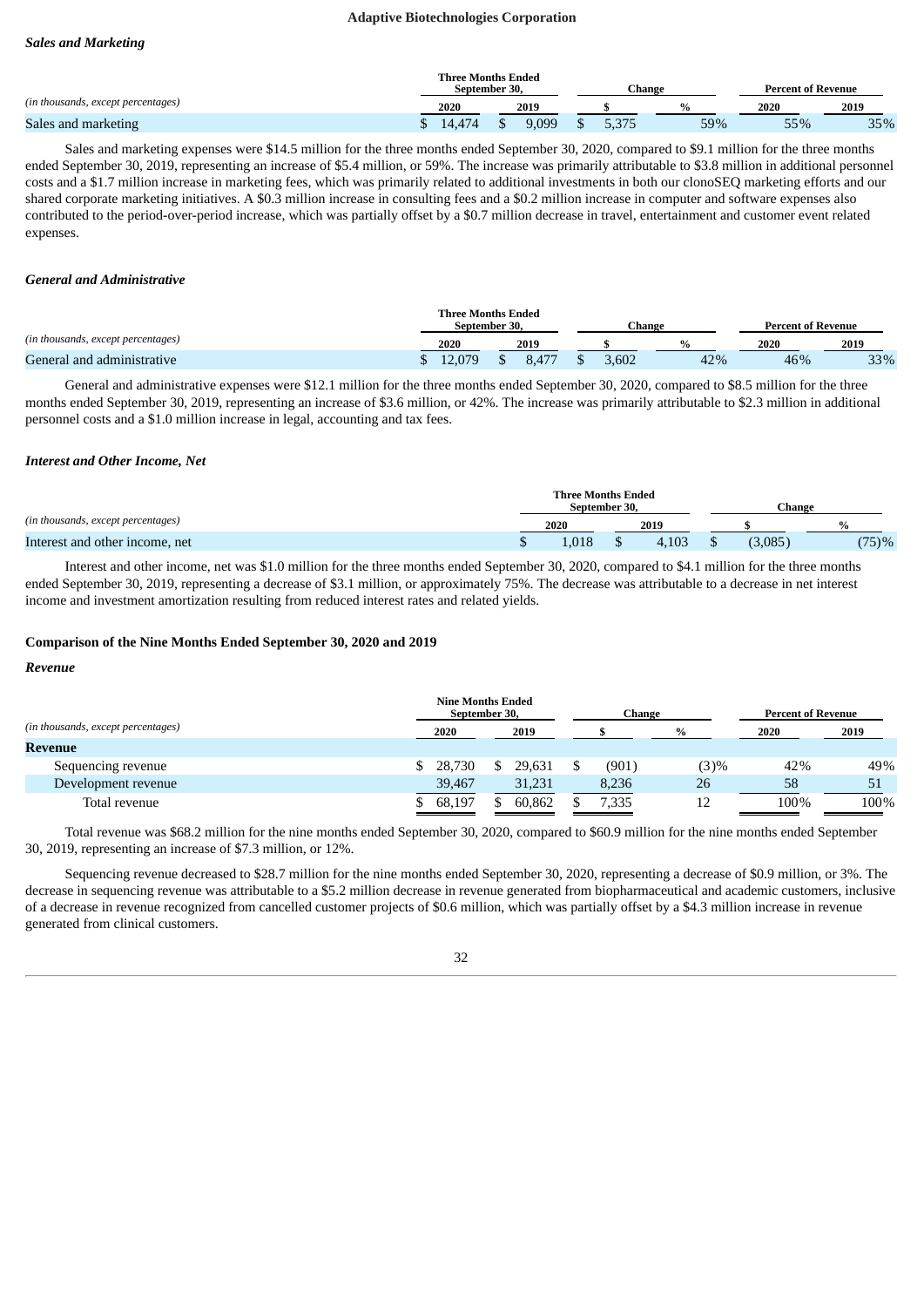Research sequencing volume decreased by 32% to 16,756 sequences delivered in the nine months ended September 30, 2020 from 24,593 sequences delivered in the nine months ended September 30, 2019. The reduction in research sequencing volume was primarily attributable to the expiration of a translational agreement with a biopharmaceutical customer in the fourth quarter of 2019, as well as trial enrollment delays and project deferrals from our biopharmaceutical and academic customers. Clinical sequencing volume increased by 54% to 10,677 clinical tests delivered in the nine months ended September 30, 2020 from 6,950 clinical tests delivered in the nine months ended September 30, 2019.

Development revenue increased to \$39.5 million for the nine months ended September 30, 2020, representing an increase of \$8.2 million, or 26%. The increase was primarily attributable to a \$9.7 million increase in revenue generated from the Genentech Agreement, partially offset by a \$1.5 million decrease in revenue generated from translational agreements.

## *Cost of Revenue*

|                                    |        | <b>Nine Months Ended</b><br>September 30. | ∵hange |    | <b>Percent of Revenue</b> |                        |  |
|------------------------------------|--------|-------------------------------------------|--------|----|---------------------------|------------------------|--|
| (in thousands, except percentages) | 2020   | 2019                                      |        |    | 2020                      | 2019                   |  |
| Cost of revenue                    | 16.308 | 16.222<br>10.060                          | ⊥      | 0% | 24%                       | 27%<br>$\sim$ $\prime$ |  |

Cost of revenue was \$16.3 million for the nine months ended September 30, 2020, compared to \$16.3 million for the nine months ended September 30, 2019, representing no net change. Period-over-period, there was a \$3.3 million increase in labor and overhead costs, a \$0.3 million increase in biopharmaceutical partner support costs and a \$0.1 million increase in materials cost due to product mix. These increases were partially offset by a \$3.4 million decrease related to higher usage of our production laboratory to process research and development samples versus revenue samples, as well as a \$0.4 million decrease in material costs resulting from a decrease in revenue sample volume.

#### *Research and Development*

|                                    |        | September 30. | Nine Months Ended |        | Change        | <b>Percent of Revenue</b> |      |
|------------------------------------|--------|---------------|-------------------|--------|---------------|---------------------------|------|
| (in thousands, except percentages) | 2020   |               | 2019              |        | $\frac{0}{0}$ | 2020                      | 2019 |
| Research and development           | 80.241 |               | 49.516            | 30.725 | 62%           | 18%                       | 81%  |

The following table presents disaggregated research and development expenses by cost classification for the periods presented:

|                                                          | <b>Nine Months Ended September 30,</b> |        |  |        |   |        |
|----------------------------------------------------------|----------------------------------------|--------|--|--------|---|--------|
| (in thousands)                                           |                                        | 2020   |  | 2019   |   | Change |
| Research and development materials and allocated         |                                        |        |  |        |   |        |
| production laboratory expenses                           | \$                                     | 34,351 |  | 22.962 | S | 11,389 |
| Personnel expenses                                       |                                        | 32,343 |  | 19.518 |   | 12,825 |
| Allocable facilities and information technology expenses |                                        | 3,742  |  | 2,503  |   | 1,239  |
| Software and cloud services expenses                     |                                        | 2.617  |  | 1.538  |   | 1,079  |
| Depreciation and other expenses                          |                                        | 7,188  |  | 2,995  |   | 4,193  |
| Total                                                    |                                        | 80.241 |  | 49.516 |   | 30.725 |

Research and development expenses were \$80.2 million for the nine months ended September 30, 2020, compared to \$49.5 million for the nine months ended September 30, 2019, representing an increase of \$30.7 million, or 62%. The increase was primarily attributable to a \$12.8 million increase in personnel costs and an \$11.4 million increase in cost of materials and allocated production laboratory expenses, which was primarily related to supporting investments in our T-Detect and TCR-Antigen Map development and immune medicine platform, as well as our drug discovery efforts. A \$4.2 million increase in depreciation and other expenses also contributed to the overall increase.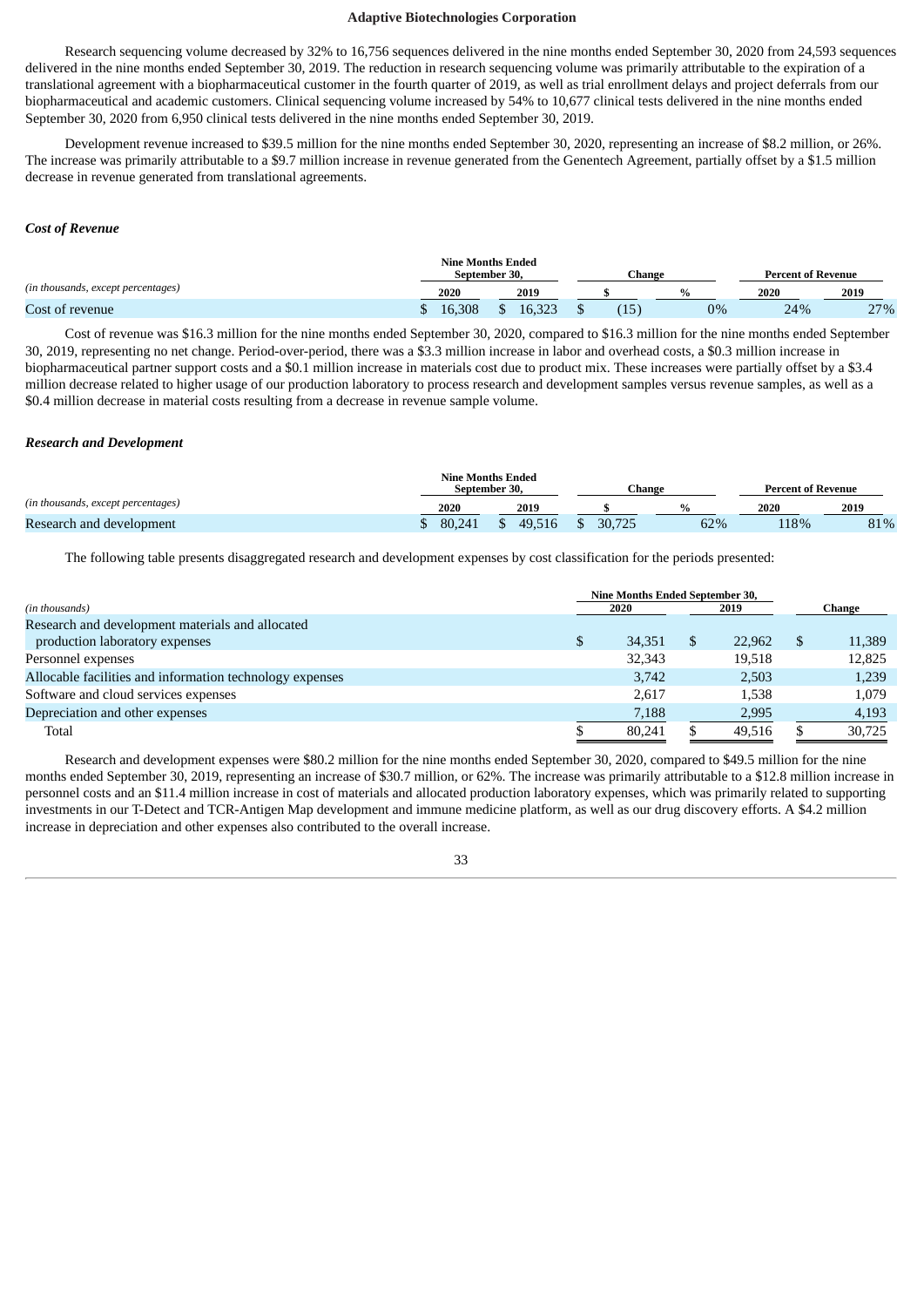## *Sales and Marketing*

|                                    |        | <b>Nine Months Ended</b><br>September 30. | Change    |     | <b>Percent of Revenue</b> |      |  |
|------------------------------------|--------|-------------------------------------------|-----------|-----|---------------------------|------|--|
| (in thousands, except percentages) | 2020   | 2019                                      |           |     | 2020                      | 2019 |  |
| Sales and marketing                | 42.813 | \$ 25,813                                 | \$ 17,000 | 66% | 63%                       | 42%  |  |

Sales and marketing expenses were \$42.8 million for the nine months ended September 30, 2020, compared to \$25.8 million for the nine months ended September 30, 2019, representing an increase of \$17.0 million, or 66%. The increase was primarily attributable to \$9.9 million in additional personnel costs and \$6.8 million in additional marketing fees, which was largely related to investments supporting our clonoSEQ marketing efforts and shared corporate marketing initiatives. A \$0.5 million increase in computer and software expenses, \$0.3 million increase in consulting fees and \$0.3 million increase in advisory expenses, all of which were partially offset by a \$0.9 million decrease in travel, entertainment and customer event related expenses, also contributed to the overall increase.

## *General and Administrative*

|                                    |        | <b>Nine Months Ended</b><br>September 30. | Change |     | <b>Percent of Revenue</b> |      |
|------------------------------------|--------|-------------------------------------------|--------|-----|---------------------------|------|
| (in thousands, except percentages) | 2020   | 2019                                      |        |     | 2020                      | 2019 |
| General and administrative         | 36.138 |                                           | 13.995 | 63% | 53%                       | 36%  |

General and administrative expenses were \$36.1 million for the nine months ended September 30, 2020, compared to \$22.1 million for the nine months ended September 30, 2019, representing an increase of \$14.0 million, or 63%. The increase was primarily attributable to a \$7.5 million increase in personnel costs, as well as a \$3.7 million increase in legal, accounting and tax fees and \$2.1 million increase in insurance costs, both of which were largely due to the effect of operating as a public company for the full nine months ended September 30, 2020. Additionally, there was a \$0.5 million increase in computer and software costs, a \$0.5 million increase in credit and collections fees and a \$0.5 million increase in consultant fees. These increases were partially offset by a \$1.0 million decrease in business taxes primarily resulting from the timing of the Genentech upfront payment received in February 2019 and a \$0.4 million decrease in travel and entertainment expenses.

#### *Interest and Other Income, Net*

|                                    | Nine Months Ended September 30. |  |       |  | -hange ا |         |
|------------------------------------|---------------------------------|--|-------|--|----------|---------|
| (in thousands, except percentages) | 2020                            |  | 2019  |  |          |         |
| Interest and other income, net     | 5.805                           |  | 6.208 |  | (403)    | $(6)$ % |

Interest and other income, net was \$5.8 million for the nine months ended September 30, 2020, compared to \$6.2 million for the nine months ended September 30, 2019, representing a decrease of \$0.4 million, or 6%. The decrease was primarily attributable to a \$2.8 million decrease in net interest income and investment amortization resulting from reductions in interest rates and related yields, partially offset by the \$2.3 million impact of revaluing a convertible preferred stock warrant liability in the nine months ended September 30, 2019.

#### **Adjusted EBITDA**

Adjusted EBITDA is a non-GAAP financial measure that we define as net loss adjusted for interest and other income, net, income tax (expense) benefit, depreciation and amortization and share-based compensation expenses.

Management uses Adjusted EBITDA to evaluate the financial performance of our business and the effectiveness of our business strategies. We present Adjusted EBITDA because we believe it is frequently used by analysts, investors and other interested parties to evaluate companies in our industry and it facilitates comparisons on a consistent basis across reporting periods. Further, we believe it is helpful in highlighting trends in our operating results because it excludes items that are not indicative of our core operating performance.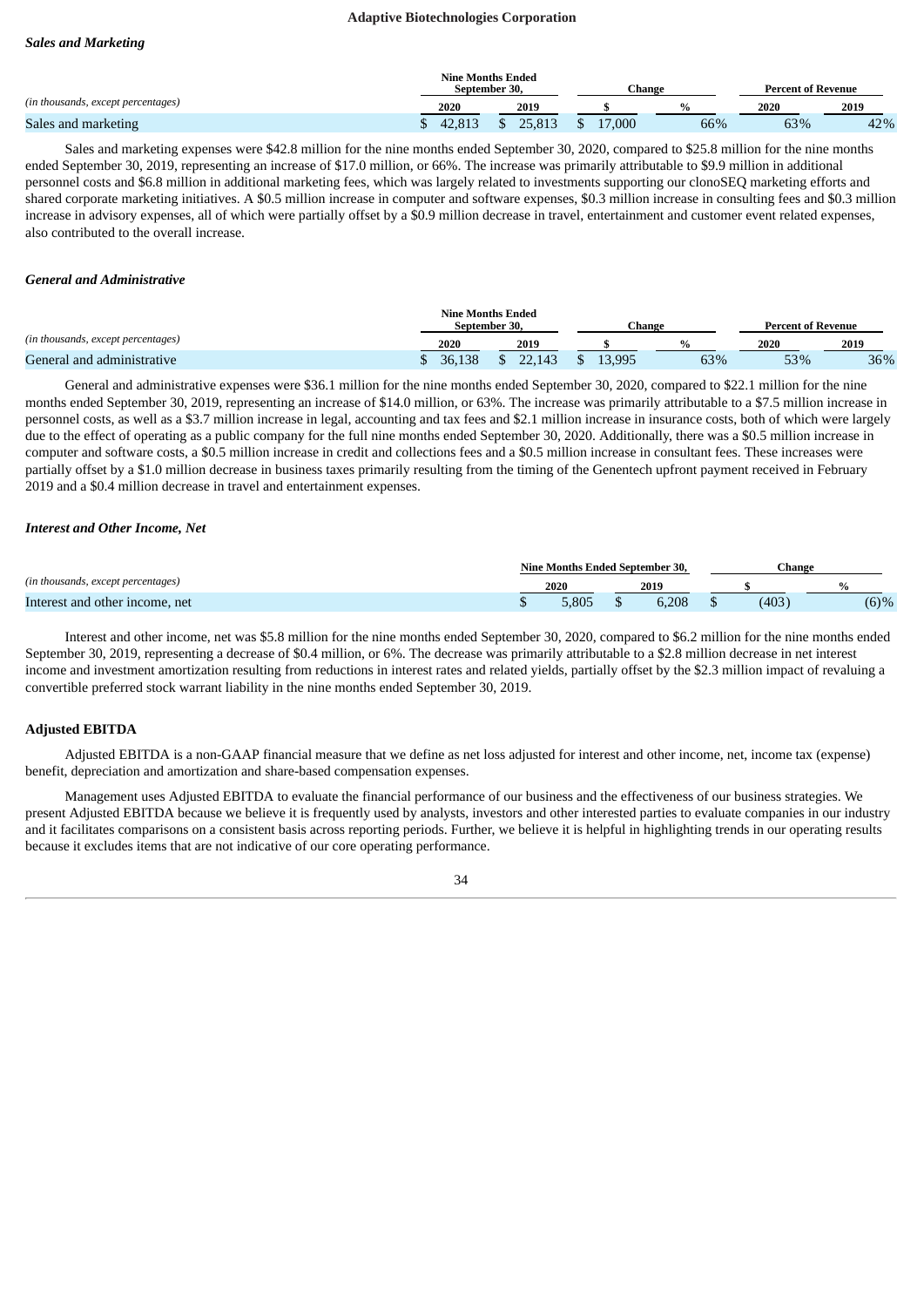Adjusted EBITDA has limitations as an analytical tool and you should not consider it in isolation, or as a substitute for analysis of our results as reported under GAAP. We may in the future incur expenses similar to the adjustments in the presentation of Adjusted EBITDA. In particular, we expect to incur meaningful share-based compensation expense in the future. Other limitations include that Adjusted EBITDA does not reflect:

- all expenditures or future requirements for capital expenditures or contractual commitments;
- changes in our working capital needs;
- income tax (expense) benefit, which may be a necessary element of our costs and ability to operate;
- the costs of replacing the assets being depreciated and amortized, which will often have to be replaced in the future;
- the non-cash component of employee compensation expense; and
- the impact of earnings or charges resulting from matters we consider not to be reflective, on a recurring basis, of our ongoing operations.

In addition, Adjusted EBITDA may not be comparable to similarly titled measures used by other companies in our industry or across different industries.

The following is a reconciliation of our net loss to Adjusted EBITDA for the three and nine months ended September 30, 2020 and 2019, respectively (in thousands):

|                                       | Three Months Ended September 30, |              |  |           |      | Nine Months Ended September 30, |      |           |  |
|---------------------------------------|----------------------------------|--------------|--|-----------|------|---------------------------------|------|-----------|--|
|                                       |                                  | 2020<br>2019 |  |           | 2020 |                                 | 2019 |           |  |
| Net loss                              |                                  | (36,719)     |  | (13,950)  |      | (101,657)                       |      | (47,995)  |  |
| Interest and other income, net        |                                  | (1,018)      |  | (4,103)   |      | (5,805)                         |      | (6,208)   |  |
| Income tax expense (benefit)          |                                  | 688          |  |           |      | (1,116)                         |      |           |  |
| Depreciation and amortization expense |                                  | 2.144        |  | 2.063     |      | 6.120                           |      | 5,716     |  |
| Share-based compensation expense (1)  |                                  | 6.470        |  | 3,335     |      | 17,518                          |      | 9,713     |  |
| <b>Adjusted EBITDA</b>                |                                  | (28, 435)    |  | (12, 655) |      | (84,940)                        |      | (38, 774) |  |

(1) Represents share-based compensation expense related to option and RSU awards. See Note 11 of the accompanying notes to our unaudited condensed financial statements appearing elsewhere in this report for details on our share-based compensation expense.

## **Liquidity and Capital Resources**

We have incurred losses since inception and have incurred negative cash flows from operations from inception through December 31, 2018, and again in the interim periods within the first nine months of 2020. As of September 30, 2020, we had an accumulated deficit of \$467.0 million.

We have funded our operations to date principally from the sale of convertible preferred stock and common stock and, to a lesser extent, sequencing and development revenue. As of September 30, 2020, we had cash, cash equivalents and marketable securities of \$851.5 million.

We believe our existing cash, cash equivalents and marketable securities will be sufficient to fund our operating expenses and capital expenditure requirements through at least the next 12 months. We may consider raising additional capital to expand our business, to pursue strategic investments, to take advantage of financing opportunities or for other reasons.

If our available cash, cash equivalents and marketable securities balances and anticipated cash flow from operations are insufficient to satisfy our liquidity requirements, we may seek to sell additional equity or convertible debt securities, enter into a credit facility or another form of third-party funding or seek other debt financing. The sale of equity and convertible debt securities may result in dilution to our shareholders and, in the case of preferred equity securities or convertible debt, those securities could provide for rights, preferences or privileges senior to those of our common stock. The terms of debt securities issued or borrowings pursuant to a credit agreement could impose significant restrictions on our operations. This additional capital may not be available on reasonable terms, or at all.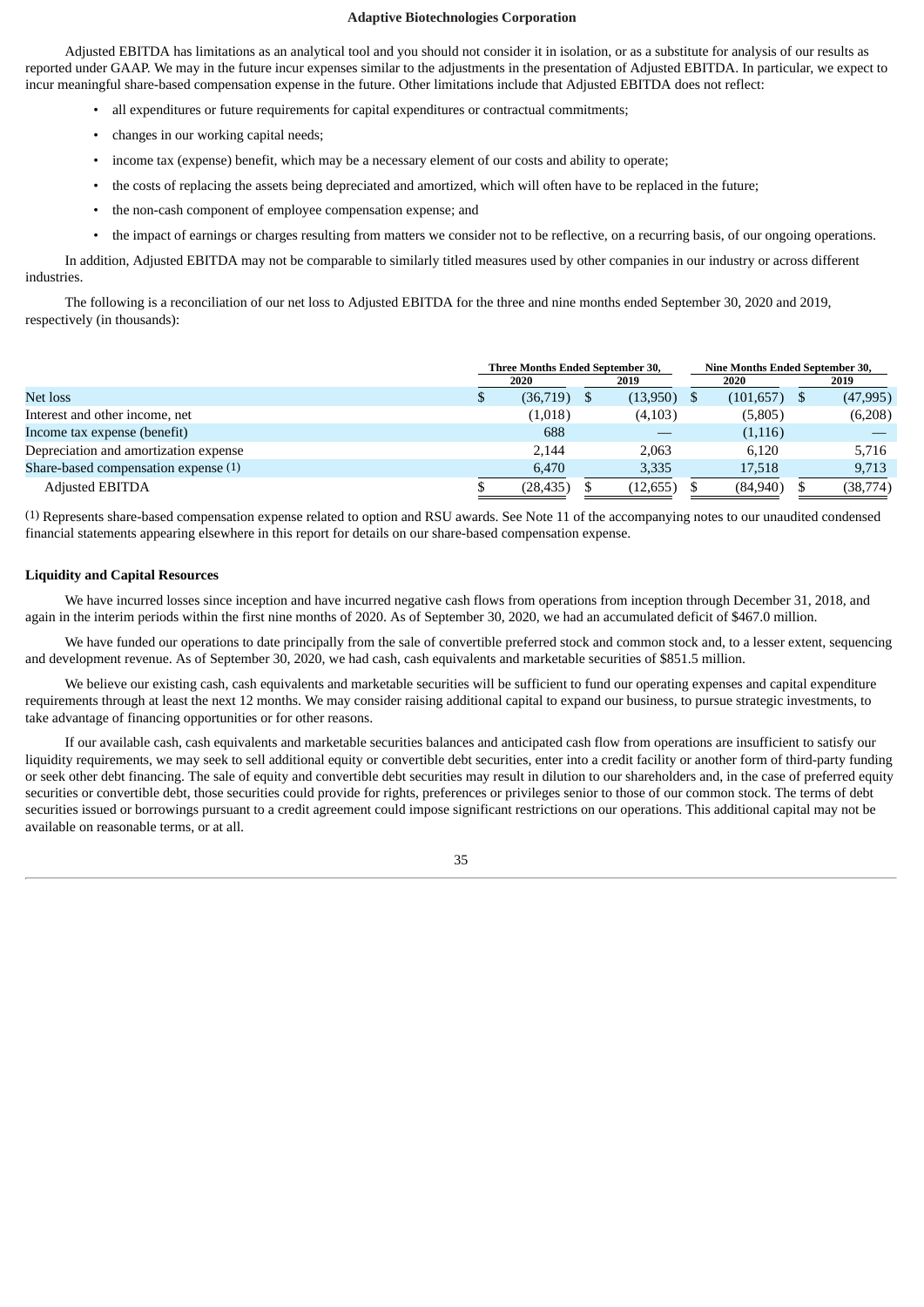We plan to utilize the existing cash, cash equivalents and marketable securities on hand primarily to fund our commercial and marketing activities associated with our clinical products and services, continued research and development initiatives for our pipeline candidates and drug discovery initiatives, ongoing investments into our immune medicine platform and scaling of our laboratory operations with our anticipated growth. Cash in excess of immediate requirements is invested in accordance with our investment policy, primarily with a view to liquidity and capital preservation. Currently, our funds are held in money market funds and marketable securities consisting of U.S. government debt securities and corporate bonds.

While we may experience reductions in our revenue in the near term as a result of the COVID-19 pandemic or otherwise, as long-term revenue from sales of our current and future products and services is expected to grow, we expect our accounts receivable and inventory balances to increase. Any increase in accounts receivable and inventory may not be completely offset by increases in accounts payable and accrued expenses, which could result in greater working capital requirements.

## *Cash Flows*

The following table summarizes our uses and sources of cash for the nine months ended September 30, 2020 and 2019 (in thousands):

|                                                     |  | Nine Months Ended September 30. |      |            |  |  |  |
|-----------------------------------------------------|--|---------------------------------|------|------------|--|--|--|
|                                                     |  |                                 | 2019 |            |  |  |  |
| Net cash (used in) provided by operating activities |  | (109, 839)                      |      | 232,195    |  |  |  |
| Net cash provided by (used in) investing activities |  | 223.005                         |      | (528, 377) |  |  |  |
| Net cash provided by financing activities           |  | 287,334                         |      | 318,170    |  |  |  |

#### *Operating Activities*

Cash used in operating activities during the nine months ended September 30, 2020 was \$109.8 million, which was primarily attributable to a net loss of \$101.7 million, a net change in our operating assets and liabilities of \$32.5 million and a benefit from income tax of \$1.1 million, which were partially offset by non-cash share-based compensation of \$17.5 million, non-cash depreciation and amortization of \$5.6 million and non-cash lease expense of \$2.2 million. The net change in our operating assets and liabilities was primarily due to a \$27.3 million reduction in deferred revenue primarily related to revenue recognized from the Genentech Agreement, a \$3.9 million increase in prepaid expenses and other current assets and a \$1.7 million increase in inventory. These changes were partially offset by a reduction in accounts receivable, net of \$0.8 million.

Cash provided by operating activities during the nine months ended September 30, 2019 was \$232.2 million, which was primarily attributable to a net change in our operating assets and liabilities of \$266.1 million, non-cash share-based compensation of \$9.7 million, non-cash depreciation and amortization of \$2.2 million and a \$2.3 million fair value adjustment of our convertible preferred stock warrant liability caused by an increase in valuation of our common stock, partially offset by a net loss of \$48.0 million. The net change in our operating assets and liabilities reflects an increase in deferred revenue of \$276.2 million, primarily due to the \$300.0 million upfront payment by Genentech, and an increase in accounts payable and accrued liabilities of \$3.1 million, primarily due to increased headcount and growth in operating expenditures, as well as the timing of vendor payments. These increases were partially offset by an increase in accounts receivable of \$4.4 million, primarily due to an increase in clinical billings, as well as an increase in sequencing revenue paid in arrears rather than upfront by biopharmaceutical customers, an increase in prepaid expenses and other current assets of \$6.8 million, primarily due to prepaid insurance and prepaid software, an increase in inventory of \$0.8 million to support the growth in laboratory operations, reductions in deferred rent of \$0.6 million due to increased rent payments and a \$0.5 million security deposit.

#### *Investing Activities*

Cash provided by investing activities during the nine months ended September 30, 2020 was \$223.0 million, which was primarily attributable to proceeds from sales and maturities of marketable securities of \$532.2 million, partially offset by purchases of marketable securities of \$299.8 million and purchases of property and equipment of \$9.4 million.

Cash used in investing activities during the nine months ended September 30, 2019 was \$528.4 million, which was primarily attributable to purchases of marketable securities of \$772.1 million and purchases of property and equipment of \$8.8 million, partially offset by proceeds from maturities of marketable securities of \$252.5 million.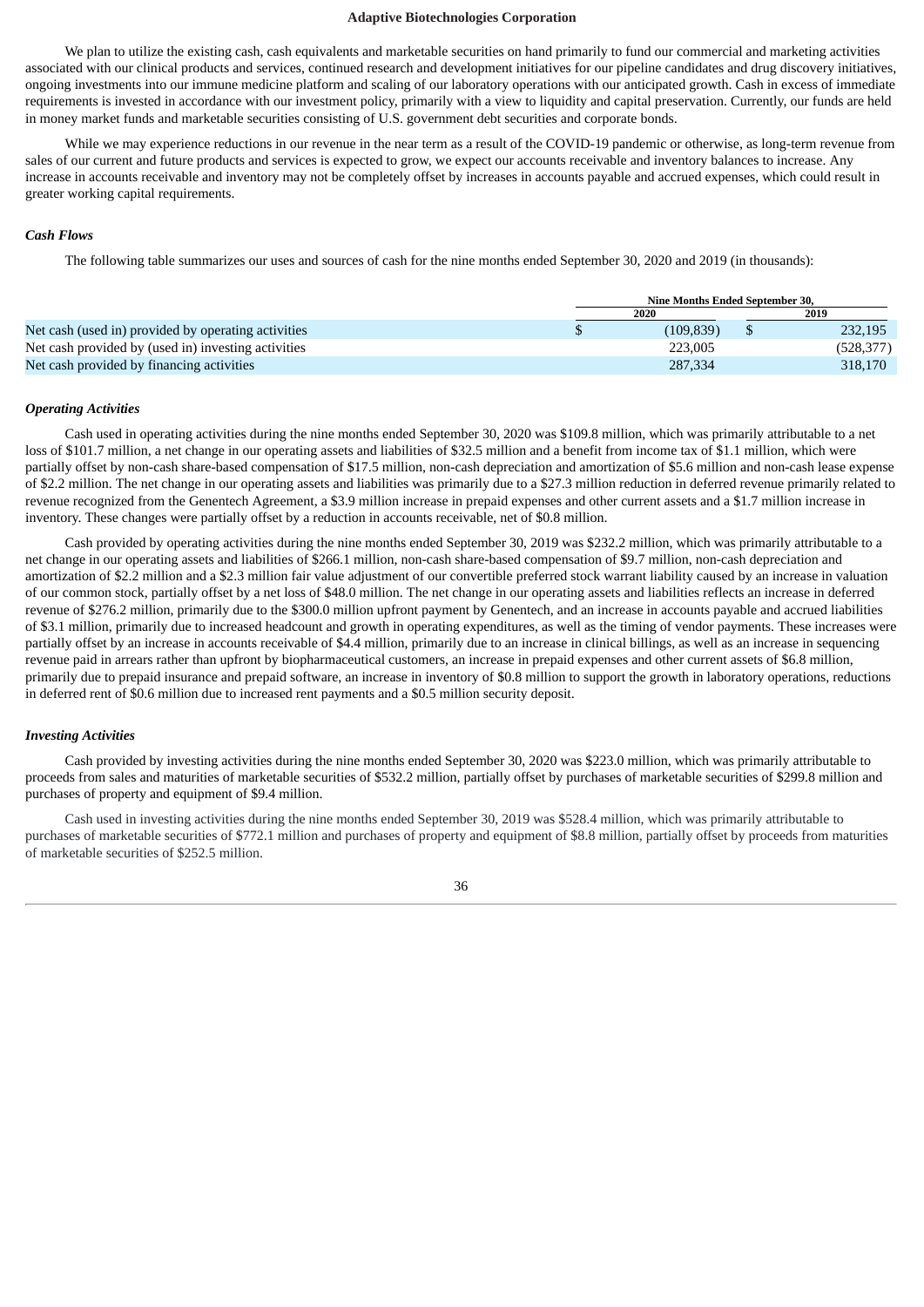#### *Financing Activities*

Cash provided by financing activities during the nine months ended September 30, 2020 was \$287.3 million, which was primarily attributable to \$271.8 million in proceeds, after deducting underwriting discounts and net offering expenses payable by us, received from our underwritten public offering completed in July 2020, as well as \$15.5 million in proceeds from the exercise of stock options.

Cash provided by financing activities during the nine months ended September 30, 2019 was \$318.2 million, which was primarily attributable to proceeds from our initial public offering, net of underwriting discounts and commissions, of \$320.9 million, and proceeds from the exercise of stock options of \$2.3 million, partially offset by the payment of deferred initial public offering costs of \$5.0 million.

#### **Contractual Obligations and Commitments**

Except for the addition of the amendment to our lease in South San Francisco, California, as set forth in Note 8 of the accompanying notes to our unaudited condensed financial statements, which resulted in additional lease obligations of \$9.0 million upon execution of the lease, as of September 30, 2020, there have been no material changes outside the ordinary course of business to our contractual obligations and commitments as previously disclosed in our Annual Report on Form 10-K for the year ended December 31, 2019.

#### **Net Operating Loss Carryforwards**

Utilization of our NOL carryforwards and credits may be subject to a substantial annual limitation due to the ownership change limitations provided by Section 382 of the Internal Revenue Code of 1986 ("Section 382") and similar state provisions. The annual limitation may result in the expiration of NOL carryforwards and credits before utilization. If there should be an ownership change, our ability to utilize our NOL carryforwards and credits could be limited. We have completed a Section 382 analysis and have determined there are no permanent limitations on the utilization of approximately \$225.4 million of our federal NOLs as of December 31, 2018. We have not updated this analysis for ownership changes subsequent to December 31, 2018. Under the TCJA, federal net operating losses incurred in 2018 and future years may be carried forward indefinitely, but the deductibility of such federal NOL is subject to an annual limitation. Net operating losses generated prior to 2018 are eligible to be carried forward up to 20 years. Based on the available objective evidence, management determined that it was more likely than not that the net deferred tax assets would not be realizable as of December 31, 2019. Accordingly, management applied a full valuation allowance against net deferred tax assets as of December 31, 2019. In March 2020, under the newly enacted CARES Act, NOLs arising in tax years beginning after December 31, 2017 and before January 1, 2021 may be carried back to each of the five tax years preceding the tax year of the loss. Additionally, the CARES Act temporarily removes the 80% limitation, reinstating it for tax years beginning after 2020.

#### **Off-Balance Sheet Arrangements**

As of September 30, 2020 and December 31, 2019, we have not had any off-balance sheet arrangements, as defined in the rules and regulations of the SEC.

#### **Critical Accounting Policies and Estimates**

We have prepared our financial statements in accordance with GAAP. Our preparation of these financial statements requires us to make estimates, assumptions and judgments that affect the reported amounts of assets, liabilities and related disclosures at the date of the financial statements, as well as revenue and expense recorded during the reporting periods. We evaluate our estimates and judgments on an ongoing basis. We base our estimates on historical experience and or other relevant assumptions that we believe to be reasonable under the circumstances. Estimates are used in several areas, including, but not limited to, estimates of progress to date for certain performance obligations and transaction price for certain contracts with customers, share-based compensation, including the fair value of stock, the provision for income taxes, including related reserves, and goodwill, among others. These estimates generally involve complex issues and require judgments, involve the analysis of historical results and prediction of future trends, can require extended periods of time to resolve and are subject to change from period to period. Actual results may differ materially from management's estimates.

While our significant accounting policies are described in more detail in our Annual Report on Form 10-K for the year ended December 31, 2019, as well as in Note 2 of the accompanying notes to our unaudited condensed financial statements included elsewhere in this report, we believe the following accounting policies are critical to the judgments and estimates used in the preparation of our financial statements:

- revenue recognition;
- share-based compensation;

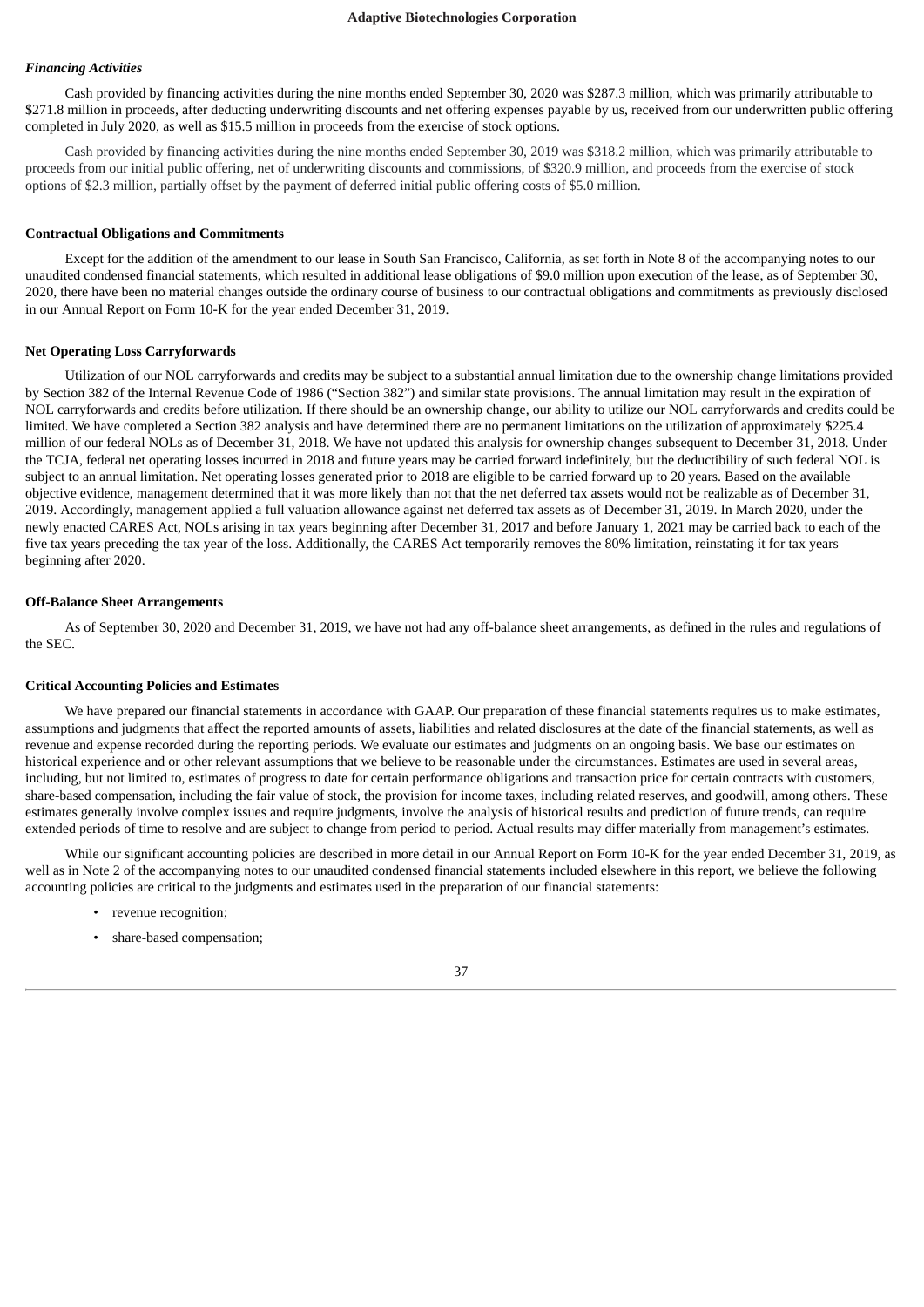- common stock valuations; and
- goodwill.

There have been no material changes to our critical accounting policies and estimates as previously disclosed in our Annual Report on Form 10-K for the year ended December 31, 2019.

## *JOBS Act Accounting Election*

We are an "emerging growth company" within the meaning of the Jumpstart Our Business Startups Act of 2012 ("JOBS Act"). The JOBS Act allows an emerging growth company to delay the adoption of new or revised accounting standards that have different effective dates for public and private companies until those standards apply to private companies. We have elected to use this extended transition period and, as a result, our financial statements may not be comparable to companies that comply with public company effective dates. We also intend to rely on other exemptions provided by the JOBS Act, including not being required to comply with the auditor attestation requirements of Section 404(b) of the Sarbanes-Oxley Act.

We will remain an emerging growth company until December 31, 2020, when we will be deemed to be a "large accelerated filer" as defined in Rule 12b-2 under the Securities Exchange Act of 1934, as amended (the "Exchange Act") based on the market value of our common stock held by nonaffiliates exceeding \$700.0 million as of the last business day of the quarter ended June 30, 2020.

## *Recent Accounting Pronouncements*

See Note 2 of the accompanying notes to our unaudited condensed financial statements included elsewhere in this report for more information.

## <span id="page-37-0"></span>**Item 3. Quantitative and Qualitative Disclosures about Market Risk**

## *Interest Rate Risk*

We are exposed to market risk for changes in interest rates related primarily to our cash and cash equivalents and marketable securities. As of September 30, 2020, there have been no material changes to our market risks as previously disclosed in our Annual Report on Form 10-K for the year ended December 31, 2019.

#### <span id="page-37-1"></span>**Item 4. Controls and Procedures**

Under the supervision and with the participation of our management, including our Chief Executive Officer and Chief Financial Officer, we evaluated the effectiveness of the design and operation of our disclosure controls and procedures pursuant to Rule 13a-15 under the Exchange Act as of the end of the period covered by this report. Based on that evaluation, our Chief Executive Officer and Chief Financial Officer have concluded that our disclosure controls and procedures were effective as of September 30, 2020. There was not any change in our internal control over financial reporting (as such term is defined in Rule 13a-15(f) under the Exchange Act) during the three months ended September 30, 2020 that has materially affected, or is reasonably likely to materially affect, our internal control over financial reporting.

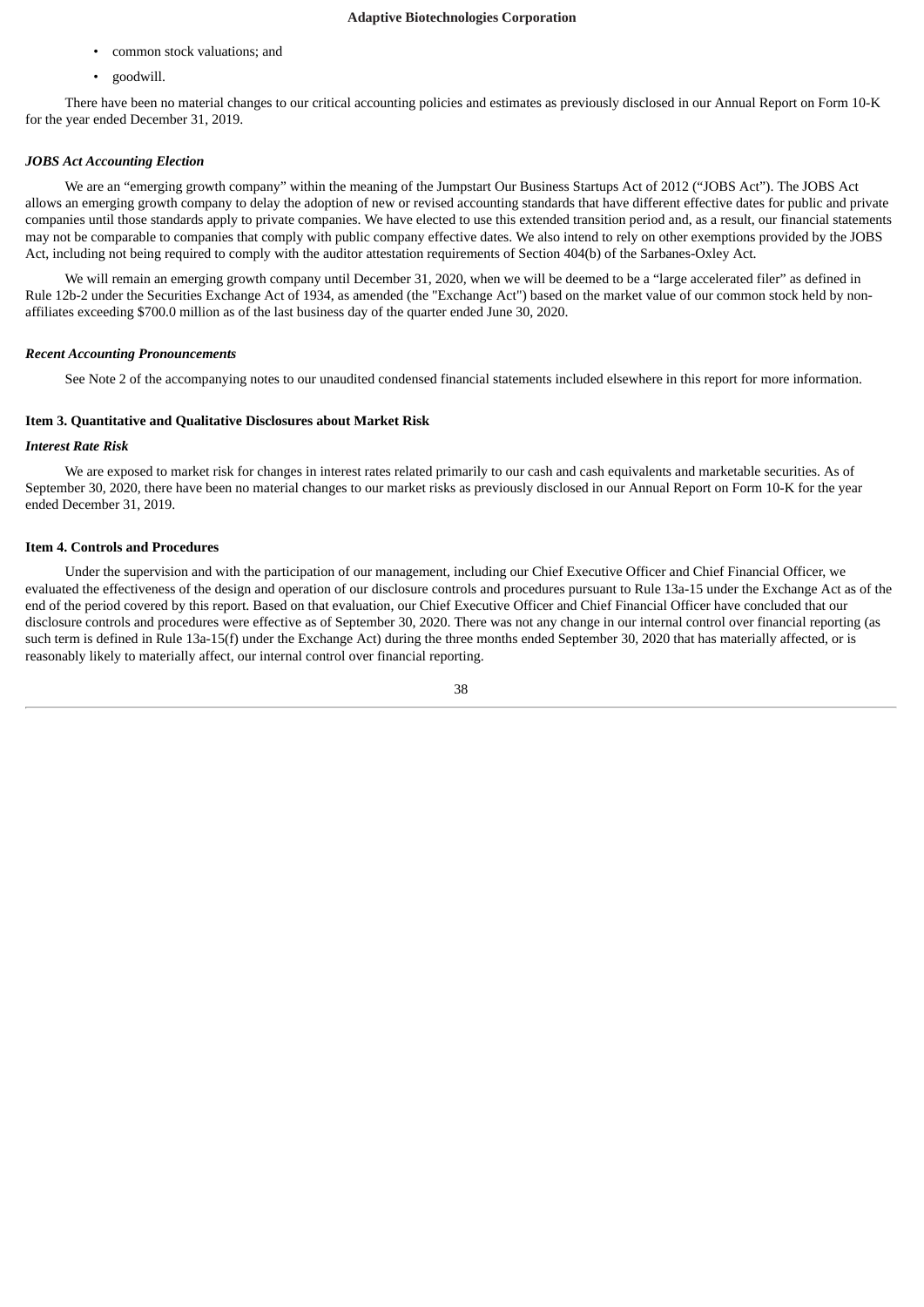# **Adaptive Biotechnologies Corporation PART II—OTHER INFORMATION**

## <span id="page-38-1"></span><span id="page-38-0"></span>**Item 1. Legal Proceedings**

From time to time, we may be subject to legal proceedings. We are not currently a party to or aware of any proceedings that we believe will have, individually or in the aggregate, a material adverse effect on our business, financial condition or results of operations. Regardless of outcome, litigation can have an adverse impact on us because of defense and settlement costs, diversion of management resources and other factors.

## <span id="page-38-2"></span>**Item 1A. Risk Factors**

We operate in a rapidly changing environment that involves a number of risks that could materially affect our business, financial condition or future results, some of which are beyond our control. In addition to the other information set forth in this report, the risks and uncertainties that we believe are most important for you to consider are discussed in Part I, Item 1A under the caption "Risk Factors" in our Annual Report on Form 10-K for the year ended December 31, 2019. Other than the factors set forth below, there have been no material changes to the risk factors described in the Annual Report on Form 10-K for the year ended December 31, 2019. The risk factors may be important to understanding other statements in this report and should be read in conjunction with the unaudited condensed financial statements and related notes in the "Financial Statements (Unaudited)" section of this report and with the "Management's Discussion and Analysis of Financial Condition and Results of Operations" section of this report. Because of such risk factors, as well as other factors affecting our financial condition and operating results, past financial performance should not be considered to be a reliable indicator of future performance, and investors should not use historical trends to anticipate results or trends in future periods. Further, additional risks that we currently do not know about or that we currently believe to be immaterial may also impair our business, financial condition, operating results *and prospects.*

## The COVID-19 pandemic has materially affected portions of our operations, including at our headquarters in Seattle and in our offices in South San Francisco, each subject to COVID-19 related aovernment restrictions, and may affect the business or operations of our manufacturers, contract *research organizations or other third parties with whom we conduct business.*

Our business could be adversely affected by global pandemics or health epidemics in regions where we have concentrations of clinical trial sites or other business operations, and such pandemics or epidemics could cause significant disruption in the operations of third-party manufacturers, suppliers, general contractors and sub-contractors related to capital projects and contract research organizations upon whom we rely. For example, in December 2019, a novel strain of coronavirus, SARS-CoV-2, causing a disease referred to as COVID-19, was reported to have surfaced in Wuhan, China. Since then, COVID-19 has spread to multiple countries and the World Health Organization has declared the outbreak a "pandemic." In response to the pandemic, the U.S. government has periodically imposed restrictions on travel between the United States, Europe and certain other countries.

Most of our facilities and employees are based in Seattle, Washington at our corporate headquarters and are subject to a variety of restrictions designed to slow the spread of COVID-19, which have disrupted our normal operations. Similarly, our South San Francisco offices are subject to state and local restrictions that have disrupted our normal operations. With respect to our laboratory operations, we intend to continue to rely on the measures implemented in the first quarter of 2020 to reduce the risk of exposure of COVID-19 to the employees who continue to work on site, including the implementation of work-from-home policies for certain employees, as well as the implementation of shifts and zones to physically distance employees who remain on site. In addition, our laboratory staff processes samples from patients who have contracted, been exposed to, or recovered from COVID-19. We work with a variety of materials that could be hazardous to human health and intend to continue to adhere to the safety measures implemented to reduce the risk of exposure to our on-site staff. In the event of COVID-19 exposure to our employees, it is possible that all or a portion of our operations could be materially disrupted.

The effects of various government orders and our own operating policies related to COVID-19 may negatively impact productivity, disrupt our business and delay our clinical programs and corporate expansion initiatives, the magnitude of which will depend, in part, on the length and severity of the restrictions and other limitations regarding our ability to conduct our business in the ordinary course. These and similar, and perhaps more severe, disruptions in our operations could negatively impact our business, operating results and financial condition.

Quarantines, stay-at-home orders and similar government orders, or the perception that such orders, shutdowns or other restrictions on business operations could occur, whether related to COVID-19 or other infectious diseases, could impact personnel at third-party manufacturing or supplier facilities in the United States and other countries, or the availability or cost of materials, such as reagents, which would disrupt our supply chain. With respect to our supply chain, we are experiencing longer lead times and in some cases scarcity of supplies used for COVID-19 diagnostics by other companies, which may adversely affect our sample processing and accordingly delay revenues.

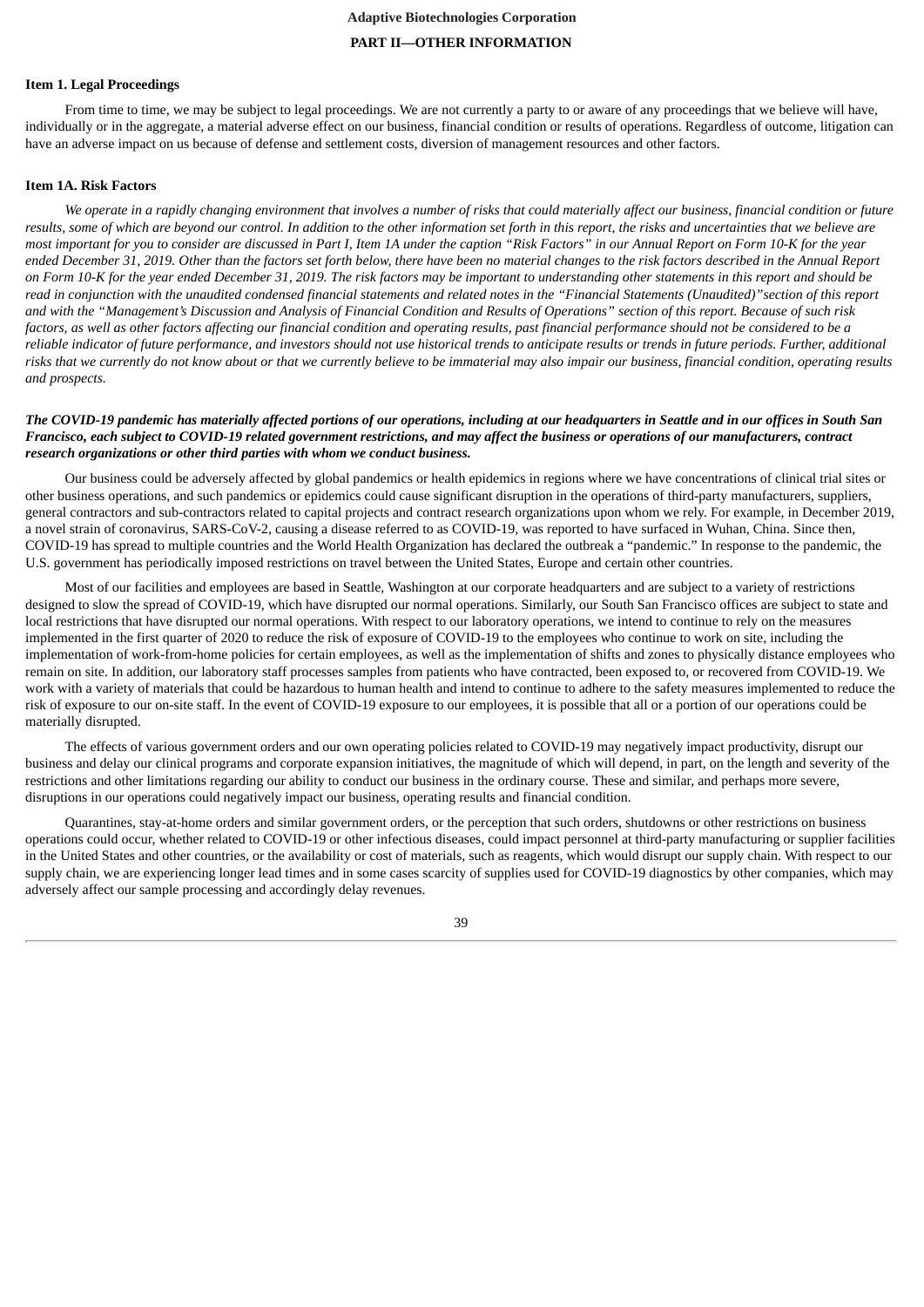The spread of COVID-19, which has caused significant worldwide economic volatility, uncertainty and disruption, may materially affect us economically. While the potential economic impact brought by, and the duration of, COVID-19 may be difficult to assess or predict, a widespread pandemic could result in significant disruption of global financial markets, reducing our ability to access capital, which could in the future negatively affect our liquidity. In addition, a recession or market correction resulting from the spread of COVID-19 could materially affect our business and the value of our common stock.

The global pandemic of COVID-19 continues to rapidly evolve. The ultimate impact of the COVID-19 pandemic or a similar health epidemic is highly uncertain and subject to change. We do not yet know the full extent of potential delays or impacts on our business, clinical trials, corporate expansion plans and other initiatives, or the impacts to healthcare systems or the global economy as a whole. However, these effects could have a material impact on our operations, and we will continue to monitor the COVID-19 situation closely.

## The COVID-19 pandemic could adversely impact portions of our business that rely on research and development activities or clinical trials and delay *or disrupt our pipeline, which may adversely impact revenue.*

The extent to which the COVID-19 pandemic may impact our business with respect to research and development and clinical trials will depend on future developments, which are highly uncertain and cannot be predicted with confidence, such as the ultimate geographic spread of the disease, the duration of the outbreak, travel restrictions and social distancing in the United States and other countries, business closures or business disruptions and the effectiveness of actions taken in the United States and other countries to contain and treat the disease.

As the COVID-19 pandemic continues to spread around the globe, we will likely experience disruptions that could severely impact our business with respect to research and development and clinical trials, including:

- delays or difficulties in enrolling patients or maintaining scheduled study visits in our clinical trials, which we have experienced with our immuneSENSE Lyme study that we launched in July 2020;
- delays or difficulties in clinical site initiation, including difficulties in recruiting clinical site investigators and clinical site staff;
- diversion of healthcare resources away from the conduct of clinical trials, including the diversion of hospitals serving as our clinical trial sites and hospital staff supporting the conduct of our clinical trials;
- interruption of key clinical trial activities, such as clinical trial site monitoring, due to limitations on travel or the unavailability of service providers due to business interruptions to or adverse financial impact on those service providers;
- limitations in employee resources that would otherwise be focused on the conduct of our business with respect to research and development or clinical trials, including due to illness of our employees or their families, an increase in childcare responsibilities for certain employees, the desire of our employees to avoid close contact or contact with large groups of people or as a result of the governmental imposition of stay-at-home orders or similar working restrictions;
- delays in receiving approval from local regulatory authorities to initiate our planned clinical trials;
- delays in clinical sites receiving the supplies, materials or services needed to conduct clinical trials;
- interruption in global shipping that may affect the transport of clinical trial materials;
- changes in local regulations as part of a response to the COVID-19 pandemic, which may require us to change the ways in which our clinical trials are conducted, which may result in unexpected costs, or discontinuing clinical trials altogether;
- delays in necessary interactions with local regulators, ethics committees and other important agencies and contractors due to limitations in employee resources or forced furlough of government employees; and
- refusal of the FDA to accept data from clinical trials in affected geographies outside the United States.

For example, we launched our ImmuneSENSE study of acute Lyme disease in July 2020. As of September 30, 2020, we had 467 participants enrolled, fewer than initially projected, and the lower enrollment may extend the expected commercial timeline for launch of an acute Lyme diagnostic test. In addition to a timeline delay, there will be incremental costs related to an extended enrollment period. ImmuneSENSE Lyme and other studies in the future may be adversely affected by delays or difficulties in enrollment and related increased costs while the COVID-19 pandemic continues.

In addition, regulatory milestones represent a substantial part of our business strategy and are a key component of development revenue. The disruptions set forth above may materially affect our ability to achieve regulatory milestones, resulting in delays in our clinical pipeline and a material adverse effect on revenues.

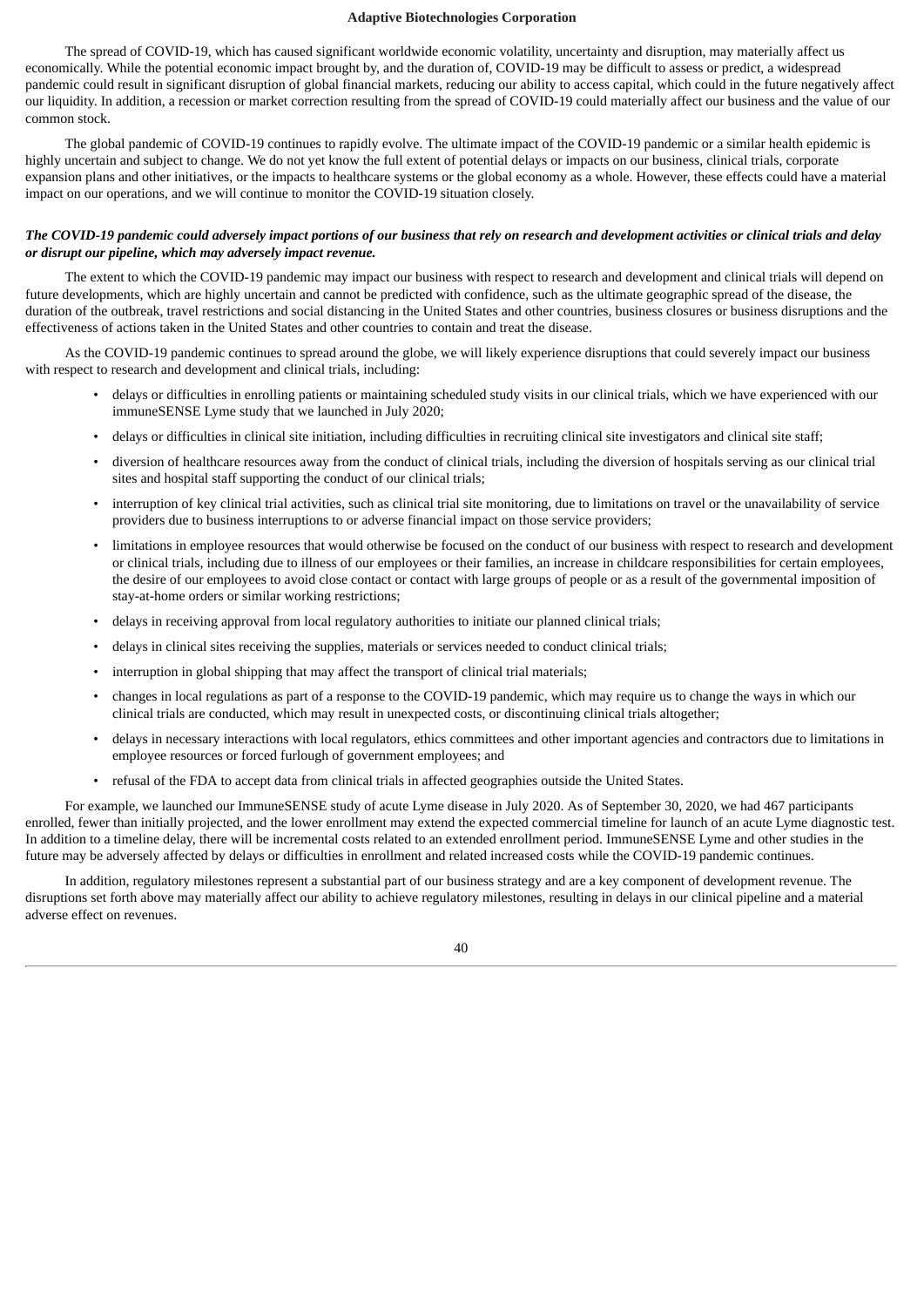Due to the ongoing uncertainties related to the COVID-19 pandemic, we may also experience variability in revenue in the near term as restrictions in our customers' abilities to procure samples for their research initiatives change, as customer initiatives evolve and as clinical testing is impacted. Additionally, if our sample volume throughput is reduced as a result of the COVID-19 pandemic or otherwise, cost of revenue as a percentage of total revenue may be adversely impacted due to fixed overhead costs.

## Our efforts to discover and develop products and services related to COVID-19 may not be successful from either a platform extension or *commercialization perspective.*

We are seeking to leverage our immune medicine platform to discover and develop potential antibody therapies and diagnostics for COVID-19. In July 2020, we entered into an option for Amgen, Inc. to develop and commercialize any neutralizing antibodies we discover. In addition, we extended our collaboration with Microsoft to pursue a diagnostic signal for COVID-19. In August 2020, we launched immunoSEQ T-MAP COVID, a proprietary research product and data analysis service to measure the T cell immune response to vaccines being developed by third parties and track the persistence of that response over time. Our efforts in this area are early and continue to evolve and mature as we augment our databases and pool of knowledge.

Our efforts to discover, develop and commercialize these products and services, or other potential antibody therapies and diagnostics for COVID-19, involve a high degree of risk, and our efforts may fail for many reasons, including:

- failure of our platform to extend to COVID-19 antibody therapies and diagnostics as expected;
- failure of the antibody therapies or diagnostics to perform as expected, including defects and errors;
- lack of validation data;
- failure to demonstrate the analytical accuracy or clinical utility of existing antibody therapies and diagnostic tests;
- failure to obtain the necessary regulatory approvals or clearances;
- adverse impact on demand for our non-COVID-19 diagnostic services based on reductions in healthcare-seeking behaviors or negative effects on the general care environment caused by COVID-19; and
- commercial disruption caused by the development of competing products or services.

Additionally, the market for COVID-19 products and services is highly time-sensitive and competitive. Even if we are successful in developing effective COVID-19 antibody therapies and diagnostics and securing the regulatory approvals or clearances, we may not be able to bring them to market in a timely fashion or, conversely, be able to fulfill all existing or future demand for such products and services. Current or future antibody therapies, diagnostics or related services once brought to market may not achieve commercial success. Our investments in the discovery and development of products and services related to COVID-19 may not be accretive to our future financial results and if we determine that any product or service is unlikely to succeed, we may abandon them without any return on our investment.

## <span id="page-40-0"></span>**Item 2. Unregistered Sales of Equity Securities and Use of Proceeds**

## *Sales of Unregistered Securities*

Not applicable.

## *Use of Proceeds from our Initial Public Offering*

On July 1, 2019, we closed our initial public offering, in which we issued and sold 17,250,000 shares of our common stock, including the full exercise of the underwriters' over-allotment option, at a public offering price of \$20.00 per share for an aggregate offering price of \$345.0 million. All of the shares of common stock issued and sold in the offering were registered under the Securities Act of 1933, as amended ("Securities Act") pursuant to a registration statement on Form S-1 (File No. 333-231838), which was declared effective by the SEC on June 26, 2019.

Cash used since the initial public offering is described elsewhere in the "Management's Discussion and Analysis of Financial Condition and Results of Operations" section of our periodic reports filed with the SEC. As of September 30, 2020, there has been no material change in the planned use of proceeds from our initial public offering as described in our prospectus dated June 26, 2019 filed with the SEC on June 27, 2019 in connection with our initial public offering.

## <span id="page-40-1"></span>**Item 3. Defaults Upon Senior Securities**

Not applicable.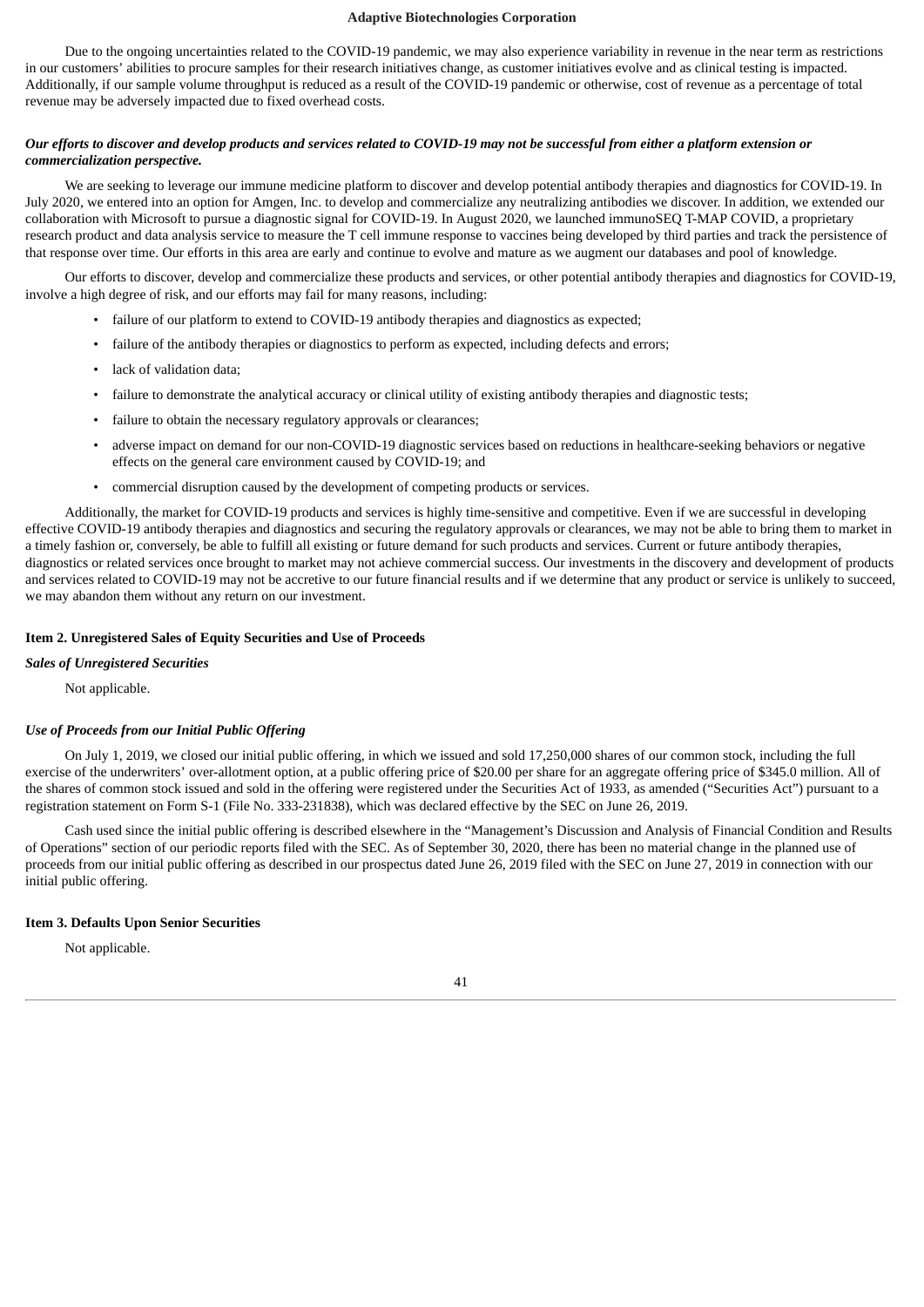## <span id="page-41-0"></span>**Item 4. Mine Safety Disclosures**

Not applicable**.**

## <span id="page-41-1"></span>**Item 5. Other Information**

Not applicable**.**

## <span id="page-41-2"></span>**Item 6. Exhibits**

|                                 |                                                                                                                                                                              | <b>Incorporated by Reference</b> |            |                |                              |                                                          |
|---------------------------------|------------------------------------------------------------------------------------------------------------------------------------------------------------------------------|----------------------------------|------------|----------------|------------------------------|----------------------------------------------------------|
| <b>Exhibit</b><br><b>Number</b> | <b>Exhibit Title</b>                                                                                                                                                         | Form                             | File No.   | <b>Exhibit</b> | <b>Filing</b><br><b>Date</b> | Filed/<br><b>Furnished</b><br>with This<br><b>Report</b> |
| 3.1                             | <b>Amended and Restated Articles of Incorporation</b>                                                                                                                        | 8-K                              | 001-38957  | 3.1            | 7/1/2019                     |                                                          |
| 3.2                             | <b>Amended and Restated Bylaws</b>                                                                                                                                           | $8-K$                            | 001-38957  | 3.2            | 7/1/2019                     |                                                          |
| 4.1                             | <b>Seventh Amended and Restated Investors' Rights Agreement</b><br>among Adaptive Biotechnologies Corporation and certain of its<br>shareholders, dated May 30, 2019         | $S-1$                            | 333-231838 | 4.1            | 5/30/2019                    |                                                          |
| 31.1                            | <b>Certification of Principal Executive Officer Pursuant to Section 302</b><br>of the Sarbanes-Oxley Act of 2002                                                             |                                  |            |                |                              | X                                                        |
| 31.2                            | <b>Certification of Principal Financial and Accounting Officer</b><br>Pursuant to Section 302 of the Sarbanes-Oxley Act of 2002                                              |                                  |            |                |                              | X                                                        |
| $32.1*$                         | <b>Certification of Principal Executive Officer Pursuant to Section 906</b><br>of the Sarbanes-Oxley Act of 2002                                                             |                                  |            |                |                              | X                                                        |
| $32.2*$                         | <b>Certification of Principal Financial and Accounting Officer</b><br>Pursuant to Section 906 of the Sarbanes-Oxley Act of 2002                                              |                                  |            |                |                              | X                                                        |
| 101.INS                         | Inline XBRL Instance Document – the instance document does not<br>appear in the Interactive Data File because its XBRL tags are<br>embedded within the Inline XBRL document. |                                  |            |                |                              | X                                                        |
| 101.SCH                         | Inline XBRL Taxonomy Extension Schema Document                                                                                                                               |                                  |            |                |                              | X                                                        |
| 101.CAL                         | Inline XBRL Taxonomy Extension Calculation Linkbase Document                                                                                                                 |                                  |            |                |                              | X                                                        |
| 101.DEF                         | Inline XBRL Taxonomy Extension Definition Linkbase Document                                                                                                                  |                                  |            |                |                              | X                                                        |
| 101.LAB                         | Inline XBRL Taxonomy Extension Label Linkbase Document                                                                                                                       |                                  |            |                |                              | X                                                        |
| 101.PRE                         | Inline XBRL Taxonomy Extension Presentation Linkbase<br>Document                                                                                                             |                                  |            |                |                              | X                                                        |
| 104                             | Cover Page Interactive Data File (formatted in Inline XBRL and<br>included in Exhibit 101)                                                                                   |                                  |            |                |                              | X                                                        |

\*This certification is deemed not filed for purposes of Section 18 of the Exchange Act, or otherwise subject to the liability of that section, nor shall it be deemed incorporated by reference into any filing under the Securities Act or the Exchange Act.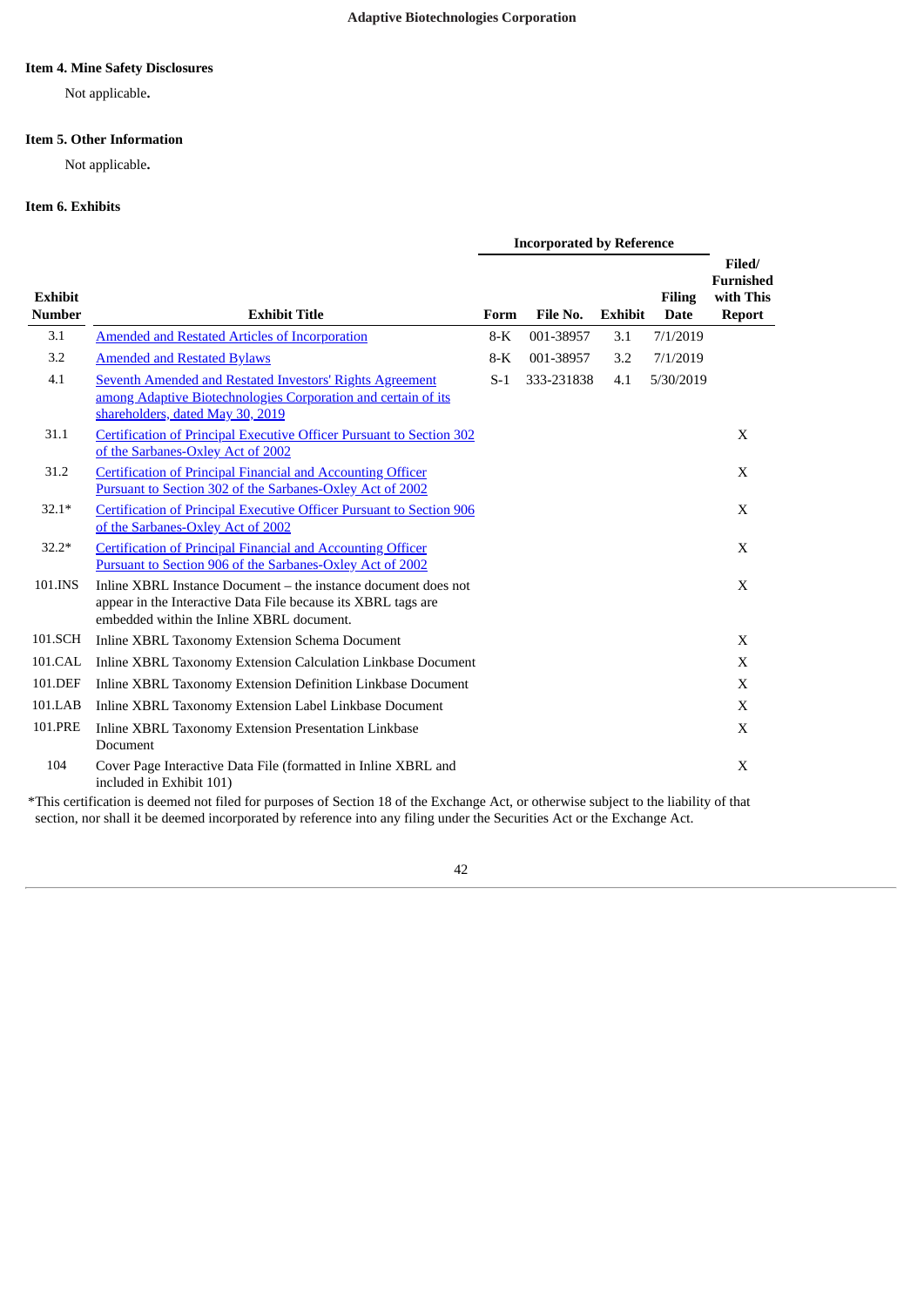## **SIGNATURES**

<span id="page-42-0"></span>Pursuant to the requirements of the Securities Exchange Act of 1934, the registrant has duly caused this report to be signed on its behalf by the undersigned, thereunto duly authorized.

Date: November 10, 2020 By:

Date: November 10, 2020 By:

## **ADAPTIVE BIOTECHNOLOGIES CORPORATION**

| /s/ Chad Robins                                                          |
|--------------------------------------------------------------------------|
| Chad Robins<br>Chief Executive Officer and Director (Principal Executive |
| Officer)                                                                 |
| /s/ Chad Cohen                                                           |
| Chad Cohen                                                               |

Chief Financial Officer (Principal Financial and Accounting Officer)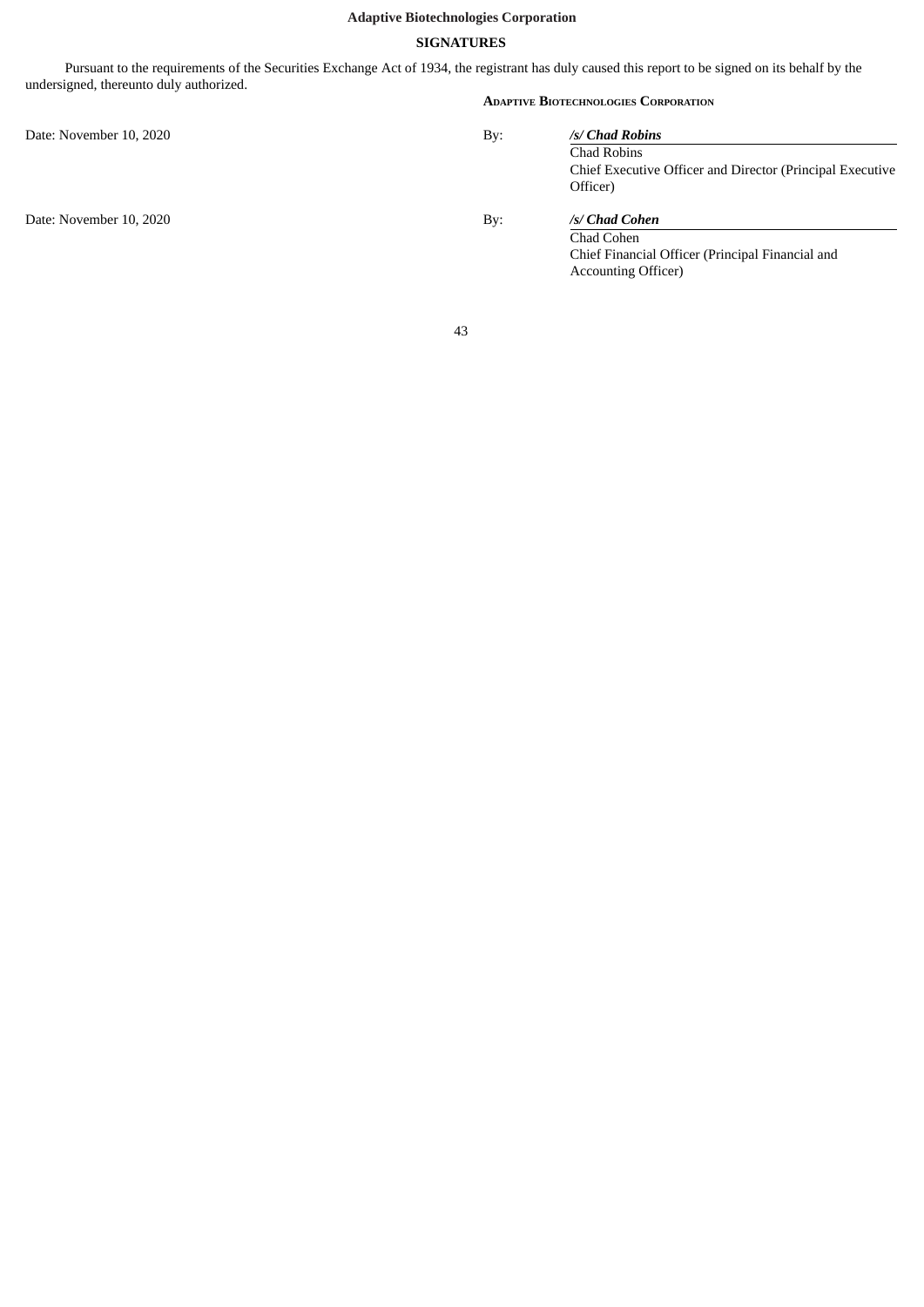## **CERTIFICATION OF THE CHIEF EXECUTIVE OFFICER PURSUANT TO SECTION 302 OF THE SARBANES-OXLEY ACT OF 2002**

<span id="page-43-0"></span>I, Chad Robins, certify that:

- 1. I have reviewed this Quarterly Report on Form 10-Q of Adaptive Biotechnologies Corporation;
- 2. Based on my knowledge, this report does not contain any untrue statement of a material fact or omit to state a material fact necessary to make the statements made, in light of the circumstances under which such statements were made, not misleading with respect to the period covered by this report;
- 3. Based on my knowledge, the financial statements, and other financial information included in this report, fairly present in all material respects the financial condition, results of operations and cash flows of the registrant as of, and for, the periods presented in this report;
- 4. The registrant's other certifying officer(s) and I are responsible for establishing and maintaining disclosure controls and procedures (as defined in Exchange Act Rules 13a-15(e) and 15d-15(e)) for the registrant and have:
	- a) Designed such disclosure controls and procedures, or caused such disclosure controls and procedures to be designed under our supervision, to ensure that material information relating to the registrant, including its consolidated subsidiaries, is made known to us by others within those entities, particularly during the period in which this report is being prepared;
	- b) Evaluated the effectiveness of the registrant's disclosure controls and procedures and presented in this report our conclusions about the effectiveness of the disclosure controls and procedures, as of the end of the period covered by this report based on such evaluation; and
	- c) Disclosed in this report any change in the registrant's internal control over financial reporting that occurred during the registrant's most recent fiscal quarter (the registrant's fourth fiscal quarter in the case of an annual report) that has materially affected, or is reasonably likely to materially affect, the registrant's internal control over financial reporting; and
- 5. The registrant's other certifying officer(s) and I have disclosed, based on our most recent evaluation of internal control over financial reporting, to the registrant's auditors and the audit committee of the registrant's board of directors (or persons performing the equivalent functions):
	- a) All significant deficiencies and material weaknesses in the design or operation of internal control over financial reporting which are reasonably likely to adversely affect the registrant's ability to record, process, summarize and report financial information; and
	- b) Any fraud, whether or not material, that involves management or other employees who have a significant role in the registrant's internal control over financial reporting.

Date: November 10, 2020 By: /s/ Chad Robins

Chad Robins Chief Executive Officer (Principal Executive Officer)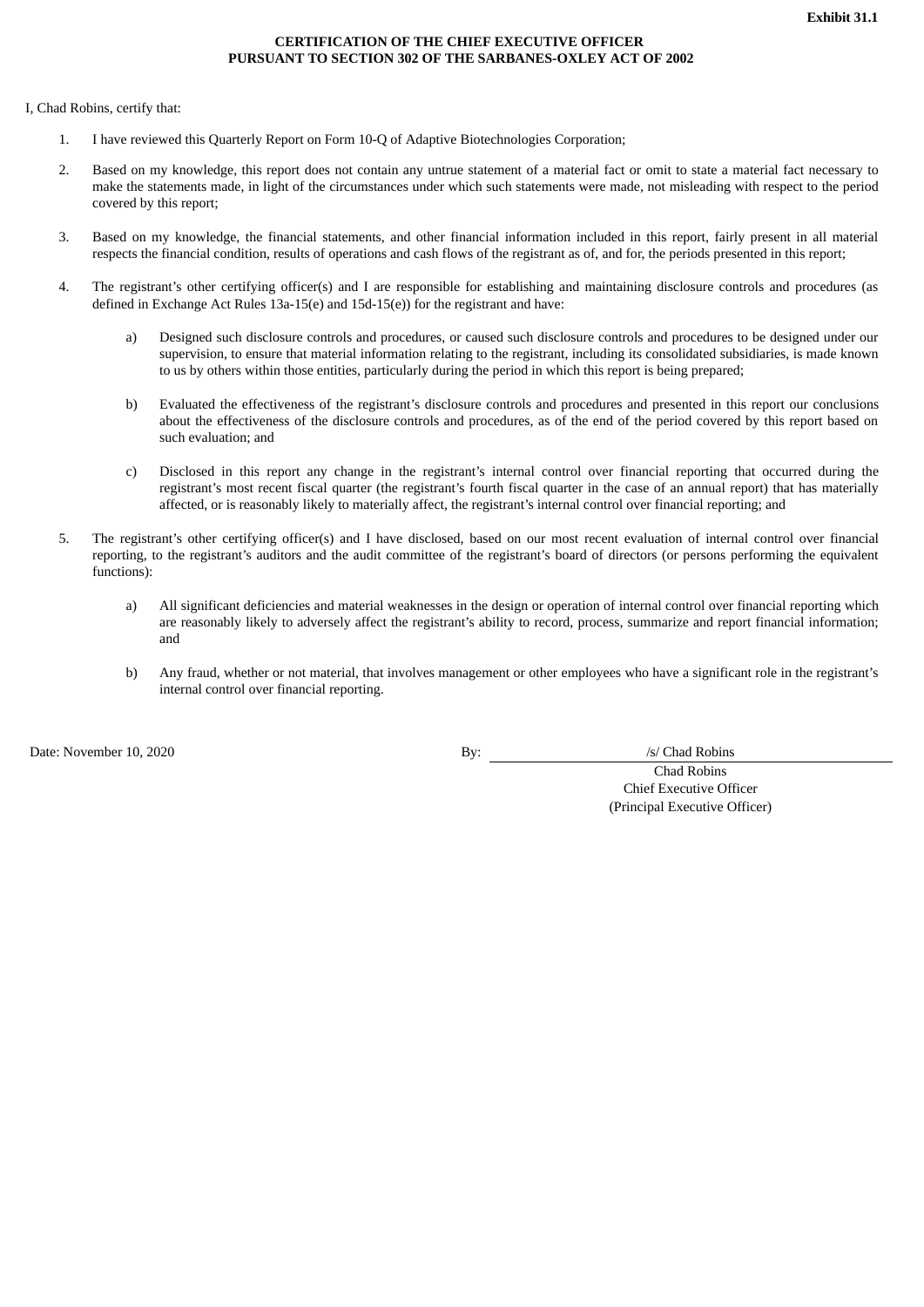# **CERTIFICATION OF THE CHIEF FINANCIAL OFFICER PURSUANT TO SECTION 302 OF THE SARBANES-OXLEY ACT OF 2002**

<span id="page-44-0"></span>I, Chad Cohen, certify that:

- 1. I have reviewed this Quarterly Report on Form 10-Q of Adaptive Biotechnologies Corporation;
- 2. Based on my knowledge, this report does not contain any untrue statement of a material fact or omit to state a material fact necessary to make the statements made, in light of the circumstances under which such statements were made, not misleading with respect to the period covered by this report;
- 3. Based on my knowledge, the financial statements, and other financial information included in this report, fairly present in all material respects the financial condition, results of operations and cash flows of the registrant as of, and for, the periods presented in this report;
- 4. The registrant's other certifying officer(s) and I are responsible for establishing and maintaining disclosure controls and procedures (as defined in Exchange Act Rules 13a-15(e) and 15d-15(e)) for the registrant and have:
	- a) Designed such disclosure controls and procedures, or caused such disclosure controls and procedures to be designed under our supervision, to ensure that material information relating to the registrant, including its consolidated subsidiaries, is made known to us by others within those entities, particularly during the period in which this report is being prepared;
	- b) Evaluated the effectiveness of the registrant's disclosure controls and procedures and presented in this report our conclusions about the effectiveness of the disclosure controls and procedures, as of the end of the period covered by this report based on such evaluation; and
	- c) Disclosed in this report any change in the registrant's internal control over financial reporting that occurred during the registrant's most recent fiscal quarter (the registrant's fourth fiscal quarter in the case of an annual report) that has materially affected, or is reasonably likely to materially affect, the registrant's internal control over financial reporting; and
- 5. The registrant's other certifying officer(s) and I have disclosed, based on our most recent evaluation of internal control over financial reporting, to the registrant's auditors and the audit committee of the registrant's board of directors (or persons performing the equivalent functions):
	- a) All significant deficiencies and material weaknesses in the design or operation of internal control over financial reporting which are reasonably likely to adversely affect the registrant's ability to record, process, summarize and report financial information; and
	- b) Any fraud, whether or not material, that involves management or other employees who have a significant role in the registrant's internal control over financial reporting.

Date: November 10, 2020 By: /s/ Chad Cohen

Chad Cohen Chief Financial Officer (Principal Financial Officer and Principal Accounting Officer)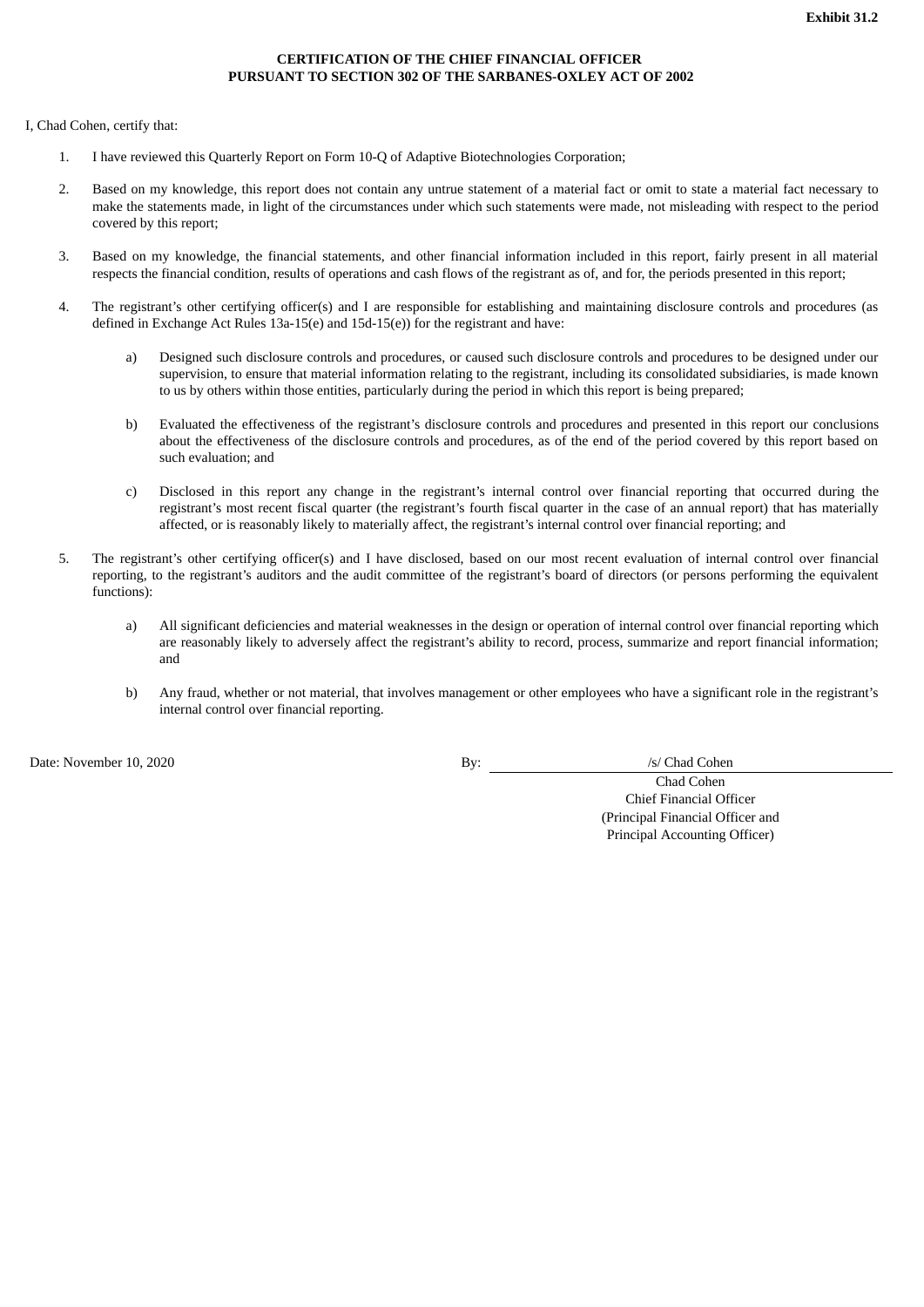#### **CERTIFICATION PURSUANT TO 18 U.S.C. SECTION 1350, AS ADOPTED PURSUANT TO SECTION 906 OF THE SARBANES-OXLEY ACT OF 2002**

<span id="page-45-0"></span>In connection with the Quarterly Report of Adaptive Biotechnologies Corporation (the "Company") on Form 10-Q for the quarterly period ended September 30, 2020 as filed with the Securities and Exchange Commission on the date hereof (the "Report"), I certify, pursuant to 18 U.S.C. § 1350, as adopted pursuant to § 906 of the Sarbanes-Oxley Act of 2002, that to my knowledge:

- 1. The Report fully complies with the requirements of Section 13(a) or 15(d) of the Securities Exchange Act of 1934, as amended; and
- 2. The information contained in the Report fairly presents, in all material respects, the financial condition and result of operations of the Company.

Date: November 10, 2020 By: /s/ Chad Robins

Chad Robins Chief Executive Officer (Principal Executive Officer)

The foregoing certification is being furnished solely to accompany the Report pursuant to 18 U.S.C. § 1350, and is not being filed for purposes of Section 18 of the Securities Exchange Act of 1934, as amended, and is not to be incorporated by reference into any filing of the Company, whether made before or after the date hereof, regardless of any general incorporation language in such filing.